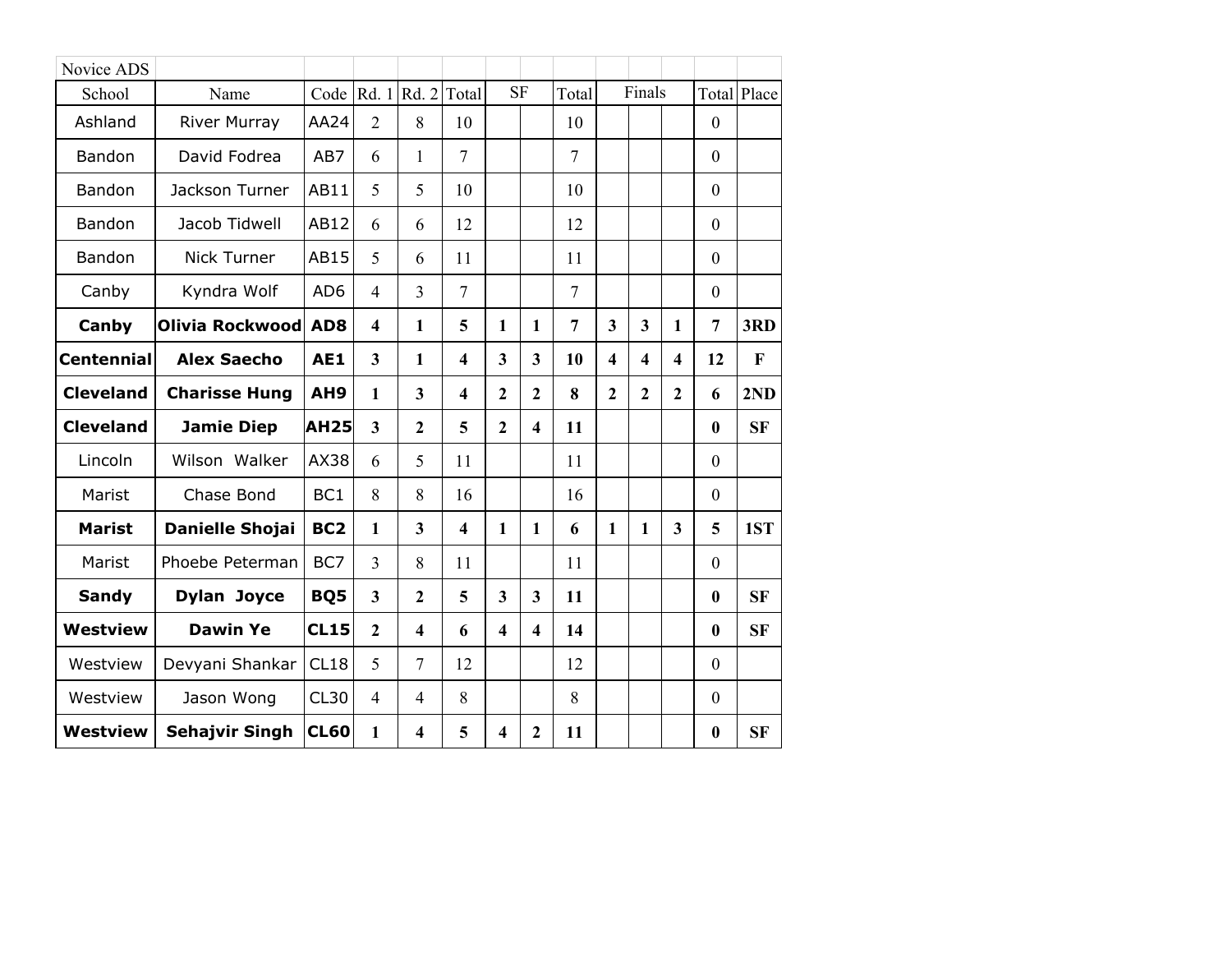| Open ADS            |                               |                  |                         |                         |                         |                         |                         |                |                         |                |                         |                  |              |
|---------------------|-------------------------------|------------------|-------------------------|-------------------------|-------------------------|-------------------------|-------------------------|----------------|-------------------------|----------------|-------------------------|------------------|--------------|
| School              | Name                          | Code             |                         | Rd. 1 Rd. 2             | Total                   | <b>SF</b>               |                         | Total          |                         | Finals         |                         |                  | Total Place  |
| Ashland             | Alex Webb                     | AA3              | $\overline{2}$          | 6                       | 8                       |                         |                         | 8              |                         |                |                         | $\mathbf{0}$     |              |
| Bandon              | Andy Yu                       | AB <sub>2</sub>  | 5                       | 6                       | 11                      |                         |                         | 11             |                         |                |                         | $\boldsymbol{0}$ |              |
| Bandon              | Darby Underdown               | AB5              | 5                       | $\overline{4}$          | 9                       |                         |                         | 9              |                         |                |                         | $\boldsymbol{0}$ |              |
| Bandon              | David Vincent                 | AB6              | 5                       | $\overline{4}$          | 9                       |                         |                         | 9              |                         |                |                         | $\mathbf{0}$     |              |
| <b>Century</b>      | <b>Hunter Buen</b>            | AF1              | 1                       | $\mathbf{3}$            | 4                       | $\overline{\mathbf{3}}$ | 5                       | 12             |                         |                |                         | $\bf{0}$         | <b>SF</b>    |
| <b>Cleveland</b>    | <b>Juliana Strickler</b>      | <b>AH28</b>      | 1                       | 1                       | $\mathbf{2}$            | 5                       | $\mathbf{3}$            | 10             | 5                       | $\overline{2}$ | 5                       | 12               | $\mathbf{F}$ |
| <b>Cleveland</b>    | <b>Terrell Cunningham</b>     | <b>AH53</b>      | $\overline{2}$          | 1                       | $\overline{\mathbf{3}}$ | $\overline{\mathbf{4}}$ | 6                       | 13             |                         |                |                         | $\bf{0}$         | <b>SF</b>    |
| <b>Hood River</b>   | <b>Darrian Thomas</b>         | AQ7              | 1                       | $\overline{\mathbf{3}}$ | $\overline{\mathbf{4}}$ | $\mathbf{1}$            | $\overline{\mathbf{3}}$ | 8              | 6                       | 6              | $\overline{\mathbf{4}}$ | 16               | $\mathbf F$  |
| Lincoln             | Maia Abbruzzese               | AX27             | 1                       | 5                       | 6                       |                         |                         | 6              |                         |                |                         | $\mathbf{0}$     |              |
| Marist              | Madeleine Shojai              | BC <sub>5</sub>  | $\overline{4}$          | 5                       | 9                       |                         |                         | 9              |                         |                |                         | $\mathbf{0}$     |              |
| <b>Neah-Kah-Nie</b> | <b>Tyler Kirkpatrick</b>      | <b>BE14</b>      | $\overline{3}$          | $\mathbf{2}$            | 5                       | 5                       | $\overline{\mathbf{4}}$ | 14             |                         |                |                         | $\bf{0}$         | <b>SF</b>    |
| Rex Putnam          | Juan Andres Ortiz             | BP <sub>1</sub>  | $\overline{2}$          | 5                       | $\overline{7}$          |                         |                         | $\overline{7}$ |                         |                |                         | $\boldsymbol{0}$ |              |
| <b>Rex Putnam</b>   | <b>Keegan Brooks-Phillips</b> | BP <sub>2</sub>  | $\mathbf{2}$            | $\mathbf{2}$            | 4                       | $\overline{\mathbf{4}}$ | $\mathbf{2}$            | 10             | 1                       | $\mathbf{1}$   | $\mathbf{1}$            | $\mathbf{3}$     | 1ST          |
| Southridge          | Jeremy Erroba                 | <b>BU11</b>      | 5                       | 5                       | 10                      |                         |                         | 10             |                         |                |                         | $\boldsymbol{0}$ |              |
| Southridge          | Nolan Jones                   | <b>BU15</b>      | $\overline{4}$          | $\overline{4}$          | 8                       |                         |                         | 8              |                         |                |                         | $\mathbf{0}$     |              |
| Sunset              | Raveen Karnik                 | CD <sub>28</sub> | 5                       | 6                       | 11                      |                         |                         | 11             |                         |                |                         | $\mathbf{0}$     |              |
| Tillamook           | <b>Rhys Sundling</b>          | CG15             | $\overline{4}$          | $\overline{2}$          | 6                       |                         |                         | 6              |                         |                |                         | $\mathbf{0}$     |              |
| <b>Westview</b>     | Aditya Jain                   | CL4              | 1                       | 3                       | $\overline{\mathbf{4}}$ | 1                       | $\mathbf{1}$            | 6              | $\overline{\mathbf{4}}$ | 3              | $\mathbf{3}$            | 10               | 3RD          |
| Westview            | Catherine Lian                | CL14             | 6                       | 5                       | 11                      |                         |                         | 11             |                         |                |                         | $\boldsymbol{0}$ |              |
| Westview            | Divya Jeyasingh               | CL20             | $\overline{3}$          | $\overline{4}$          | $\tau$                  |                         |                         | $\overline{7}$ |                         |                |                         | $\mathbf{0}$     |              |
| <b>Westview</b>     | <b>Louis Ye</b>               | <b>CL36</b>      | $\overline{\mathbf{4}}$ | $\mathbf{1}$            | 5 <sup>5</sup>          | $\mathbf{2}$            | 6                       | 13             |                         |                |                         | $\boldsymbol{0}$ | <b>SF</b>    |
| Westview            | Medha Prakash                 | CL40             | $\overline{3}$          | $\overline{3}$          | 6                       |                         |                         | 6              |                         |                |                         | $\boldsymbol{0}$ |              |
| <b>Westview</b>     | <b>Rannon Cho</b>             | <b>CL51</b>      | $\overline{2}$          | $\mathbf{3}$            | 5 <sup>5</sup>          | 6                       | $5\phantom{.0}$         | 16             |                         |                |                         | $\boldsymbol{0}$ | SF           |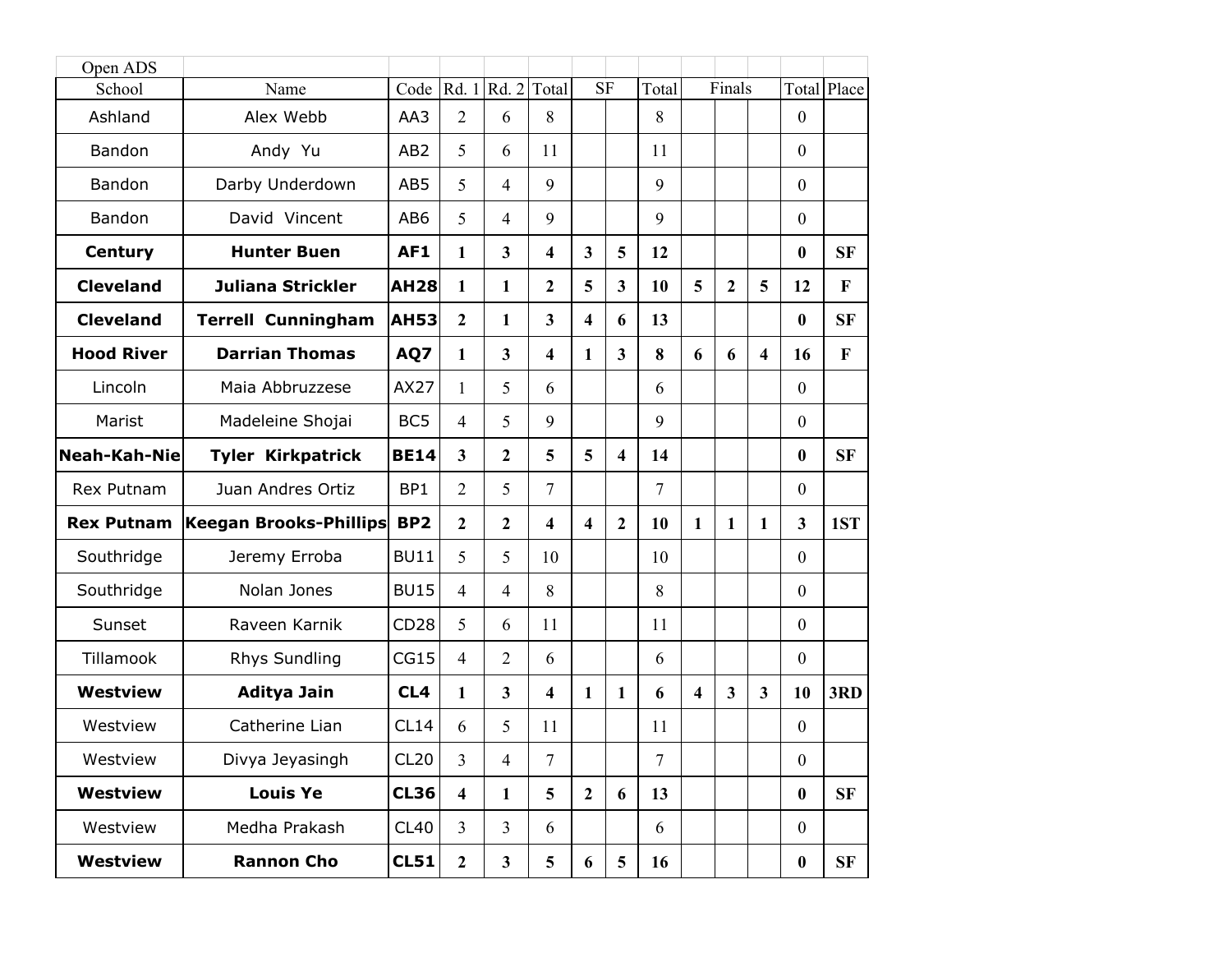| Open ADS |                            |                  |   |   |                   |           |              |       |   |                  |             |          |             |
|----------|----------------------------|------------------|---|---|-------------------|-----------|--------------|-------|---|------------------|-------------|----------|-------------|
| School   | Name                       | Code             |   |   | Rd. 1 Rd. 2 Total | <b>SF</b> |              | Total |   | Finals           |             |          | Total Place |
| Westview | Rohith Sudhakar            | CL54             | 6 | 4 | 10                |           |              | 10    |   |                  |             | $\theta$ |             |
| Westview | <b>Sarah Milshtein</b>     | <b>CL59</b>      | 3 | 2 | 5                 | 3         | $\mathbf{2}$ | 10    | 3 | $\boldsymbol{4}$ | $\mathbf 2$ | 9        | 2ND         |
| Westview | Shishir Pandit-Rao         | CL <sub>64</sub> | 6 |   | $\mathcal{I}$     |           |              | 7     |   |                  |             | $\theta$ |             |
| Wilson   | <b>Tatum Bair</b>          | CM21             | 4 |   | 5                 | 2         |              | 8     | 2 | 5                | 6           | 13       | F           |
| Wilson   | <b>Wolf Morgan-Steiner</b> | CM24             | 3 | 2 | 5                 | b         | 4            | 15    |   |                  |             | $\bf{0}$ | <b>SF</b>   |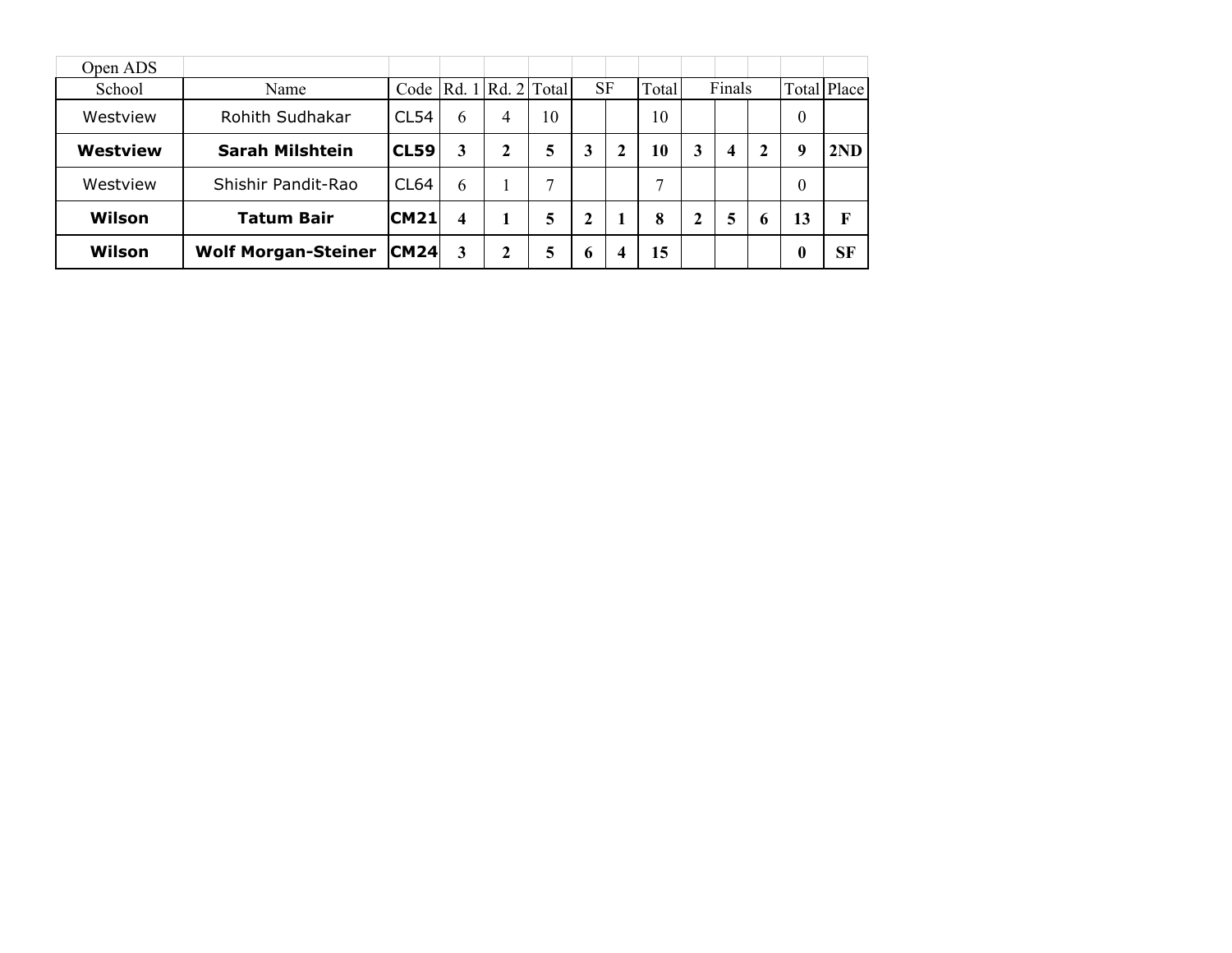| Novice DI     |                        |                 |                |                   |                |    |       |
|---------------|------------------------|-----------------|----------------|-------------------|----------------|----|-------|
| School        | Name                   | Code            | Rd. 1          | Rd. 2Rd. 3  Total |                |    | Place |
| Cleveland     | lMatthew Blenderl AH38 |                 | 5              | 2                 | 1              | 8  | 2ND   |
| David Douglas | Honey Sebeh            | AJ4             | 6              | 6                 | 7              | 19 |       |
| Junction City | Melanie Hanby          | AR4             | 4              | 7                 | 5              | 16 |       |
| North Bend    | Anna Langlie           | BG1             | 1              | 1                 | $\overline{2}$ | 4  | 1ST   |
| Sunset        | Anusha Dixit           | CD <sub>5</sub> | 3              | 4                 | 3              | 10 |       |
| Sunset        | Isa Ayala              | CD10            | $\overline{2}$ | 3                 | 4              | 9  | 3RD   |
| Tillamook     | Lillie Elkins          | CG11            | 7              | 5                 | 6              | 18 |       |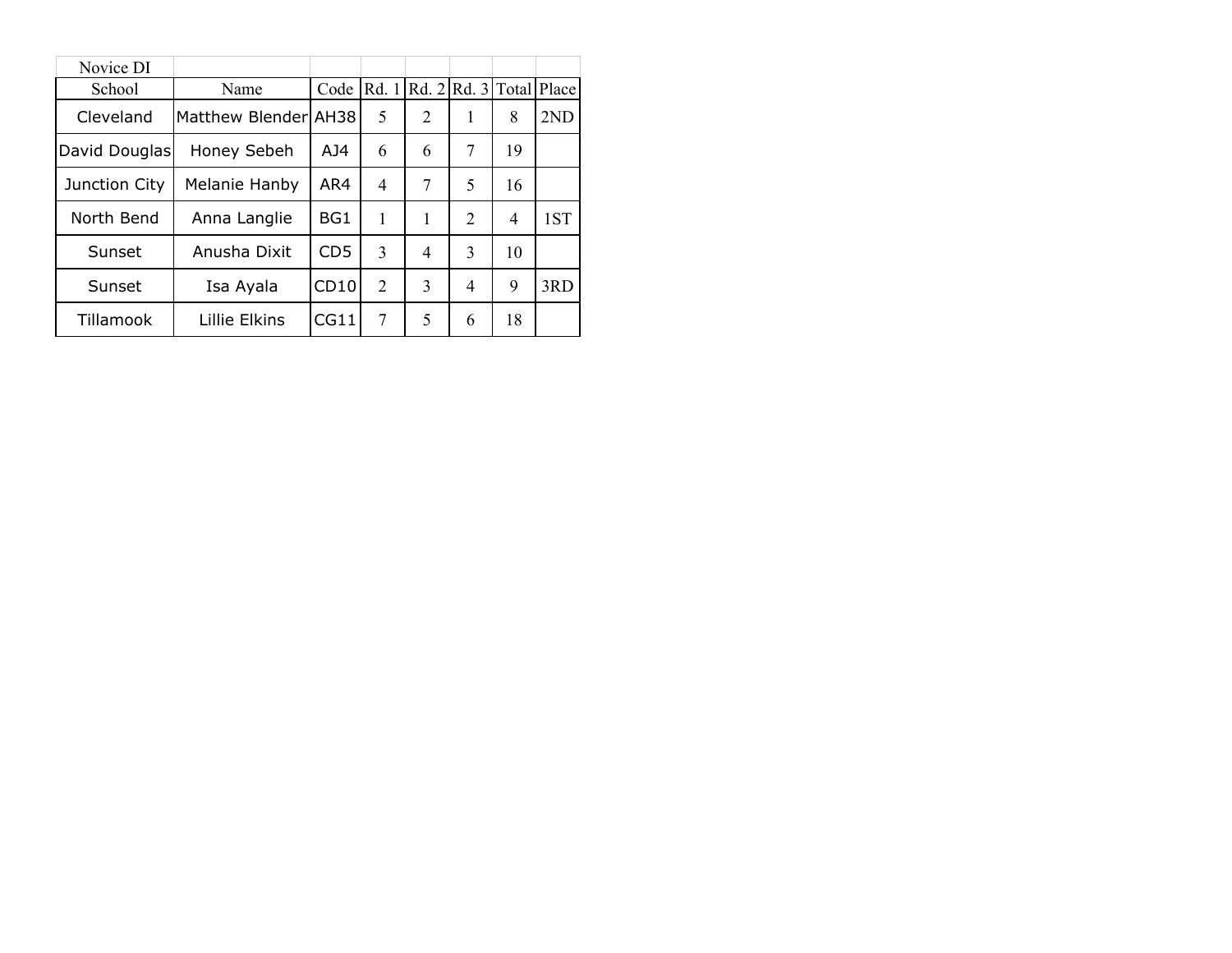| Open DI            |                                  |                 |                         |                   |                         |                         |                  |                  |                |                |                |                  |             |
|--------------------|----------------------------------|-----------------|-------------------------|-------------------|-------------------------|-------------------------|------------------|------------------|----------------|----------------|----------------|------------------|-------------|
| School             | Name                             | Code            |                         | Rd. 1 Rd. 2 Total |                         |                         | <b>SF</b>        | Total            |                | Finals         |                |                  | Total Place |
| Bandon             | <b>Eleanor Winston</b>           | AB9             | $\overline{2}$          | 5                 | 7                       |                         |                  | 7                |                |                |                | $\mathbf{0}$     |             |
| Cleveland          | Monica Arnone                    | AH42            | 6                       | 3                 | 9                       |                         |                  | 9                |                |                |                | $\mathbf{0}$     |             |
| <b>Cleveland</b>   | <b>Oz Johnson-Congleton AH46</b> |                 | 1                       | 4                 | 5                       | 1                       | 1                | 7                | $\mathbf{1}$   | 3              | 1              | 5                | 1ST         |
| <b>Lake Oswego</b> | <b>Meghana Mysore</b>            | <b>AU22</b>     | $\overline{3}$          | $\overline{2}$    | 5                       | $\overline{2}$          | 4                | 11               |                |                |                | $\bf{0}$         | <b>SF</b>   |
| Lincoln            | <b>Ethan Dennis</b>              | <b>AX13</b>     | $\overline{2}$          | $\overline{2}$    | $\overline{\mathbf{4}}$ | $\mathbf{2}$            | $\boldsymbol{4}$ | 10               |                |                |                | $\bf{0}$         | <b>SF</b>   |
| <b>McMinnville</b> | <b>Allie Pope</b>                | BD <sub>2</sub> | 1                       | 2                 | $\overline{\mathbf{3}}$ | $\boldsymbol{4}$        | $\mathbf{1}$     | 8                | $\overline{2}$ | 1              | $\overline{2}$ | 5                | 2ND         |
| <b>McMinnville</b> | <b>Caleb Landis</b>              | BD7             | $\overline{\mathbf{3}}$ | 1                 | $\overline{\mathbf{4}}$ | $\overline{\mathbf{3}}$ | $\mathbf{2}$     | $\boldsymbol{9}$ |                |                |                | $\boldsymbol{0}$ | <b>SF</b>   |
| <b>McMinnville</b> | <b>Hope Smothers</b>             | <b>BD10</b>     | $\overline{2}$          | 1                 | $\overline{\mathbf{3}}$ | 1                       | 3                | 7                | 3              | $\overline{2}$ | $\mathbf{3}$   | 8                | 3RD         |
| <b>North Bend</b>  | <b>Grant Goodwin</b>             | <b>BG5</b>      | 1                       | 3                 | $\overline{\mathbf{4}}$ | 3                       | $\mathbf{2}$     | 9                |                |                |                | $\bf{0}$         | <b>SF</b>   |
| Sprague            | Maya Seiber                      | <b>BW16</b>     | $\overline{4}$          | 5                 | 9                       |                         |                  | 9                |                |                |                | $\mathbf{0}$     |             |
| Sunset             | Vandana Padmaraju                | CD35            | 5                       | 6                 | 11                      |                         |                  | 11               |                |                |                | $\theta$         |             |
| <b>Tillamook</b>   | <b>Daisy Mendez</b>              | CG6             | $\overline{3}$          | 1                 | $\overline{\mathbf{4}}$ | $\overline{\mathbf{4}}$ | $\mathbf{3}$     | 11               |                |                |                | $\boldsymbol{0}$ | <b>SF</b>   |
| Westview           | Malini Ganguly                   | CL37            | $\overline{4}$          | 4                 | 8                       |                         |                  | 8                |                |                |                | $\mathbf{0}$     |             |
| Westview           | Meher Chand                      | <b>CL42</b>     | 5                       | 3                 | 8                       |                         |                  | 8                |                |                |                | $\Omega$         |             |
| Westview           | Michelle Bonilla                 | CL43            | 5                       | 5                 | 10                      |                         |                  | 10               |                |                |                | $\mathbf{0}$     |             |
| Westview           | Pravallika Kona                  | <b>CL48</b>     | $\overline{4}$          | 4                 | 8                       |                         |                  | 8                |                |                |                | $\theta$         |             |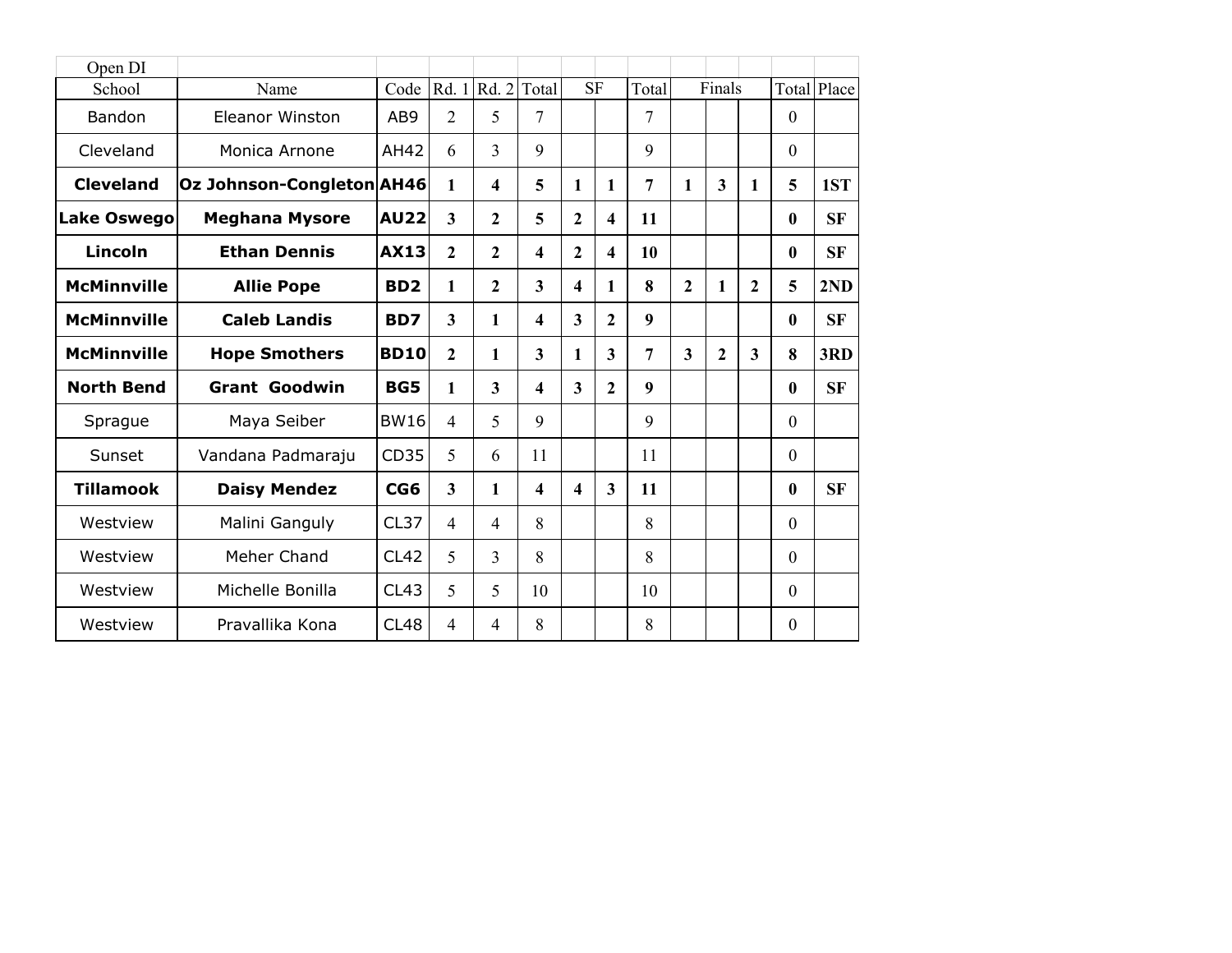| Novice Duo  |                                            |              |                |                                         |   |    |     |
|-------------|--------------------------------------------|--------------|----------------|-----------------------------------------|---|----|-----|
| School      | Name                                       | Code         |                | Rd. $1   Rd. 2   Rd. 3   Total   Place$ |   |    |     |
| Lincoln     | Christopher Schuring & Illiana<br>Schuring | AX10/16      | $\overline{2}$ |                                         | 2 |    | 2ND |
| McMinnville | Alisa Howel & Bella Dressel                | <b>BD1/5</b> |                | 2                                       |   | 4  | 1ST |
| Sprague     | Chauncey Koulibali & Lily Bufalino         | BW6/12       | $\overline{4}$ | 4                                       | 4 | 12 |     |
| Sunset      | Nora Malik & Prajna Woonnimani             | CD21/24      | 3              | 3                                       | 3 | 9  | 3RD |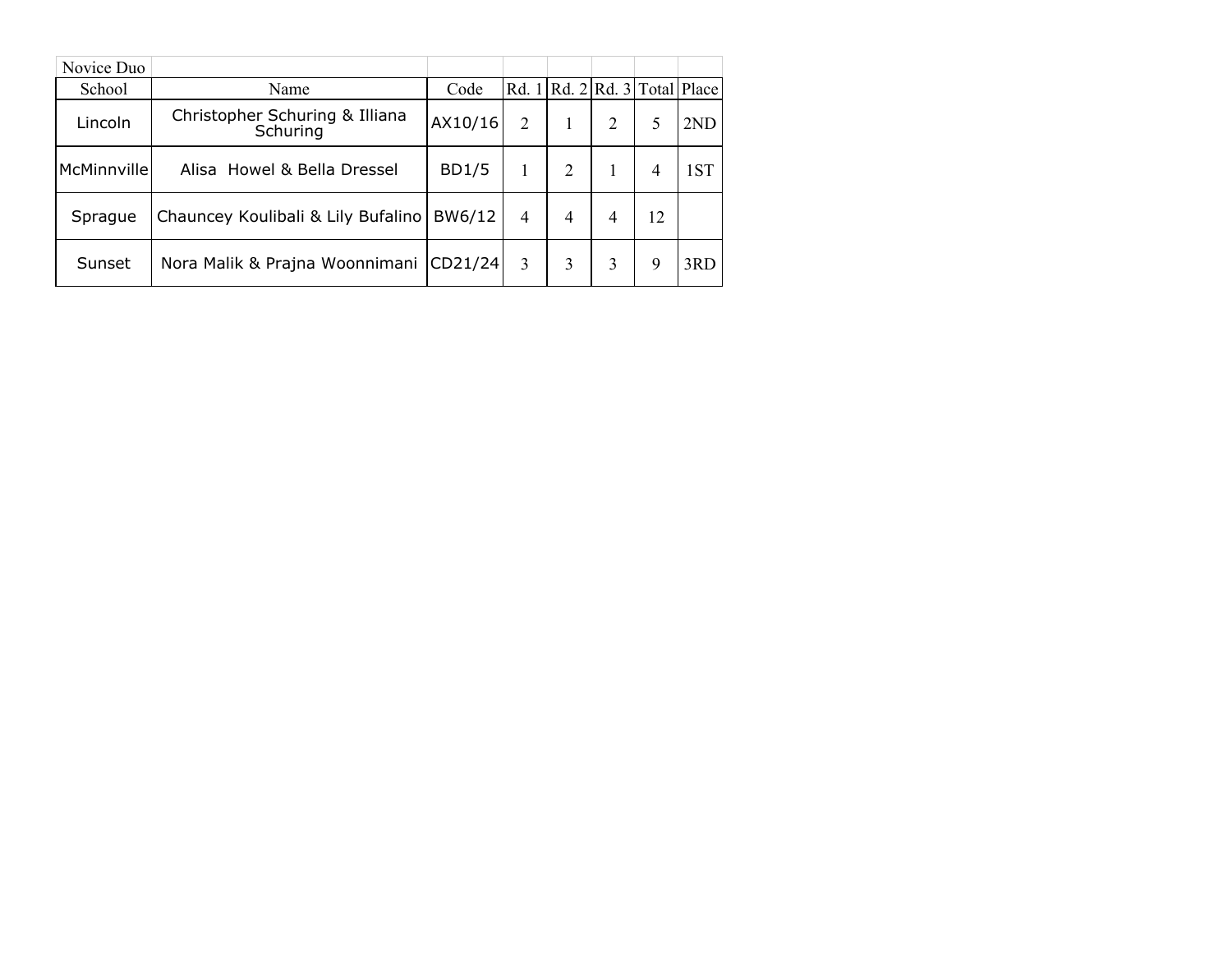| Open Duo           |                                                           |               |                |                          |              |                         |                         |       |                         |                  |   |                  |             |
|--------------------|-----------------------------------------------------------|---------------|----------------|--------------------------|--------------|-------------------------|-------------------------|-------|-------------------------|------------------|---|------------------|-------------|
| School             | Name                                                      | Code          |                | Rd. 1   Rd. 2            | Total        | <b>SF</b>               |                         | Total |                         | Finals           |   |                  | Total Place |
| <b>Bandon</b>      | <b>Alexander McKay &amp;</b><br><b>Autumn Moss-Strong</b> | AB1/4         | 2              | 2                        | 4            | 3                       | 1                       | 8     | $\overline{\mathbf{3}}$ | 1                | 1 | 5                | 1ST         |
| <b>Bandon</b>      | Andy Yu & David<br><b>Vincent</b>                         | AB2/6         | 1              | 3                        | 4            | 1                       | 2                       | 7     | 1                       | 3                | 3 | 7                | 3RD         |
| <b>Bandon</b>      | <b>Austin Carrero &amp; Dustin</b><br>Wilson              | AB3/8         | 4              | 1                        | 5            | 1                       | 3                       | 9     |                         |                  |   | $\bf{0}$         | <b>SF</b>   |
| Bandon             | Max Underdown & Seven<br>Converse                         | AB14/16       | 5              | 3                        | 8            |                         |                         | 8     |                         |                  |   | $\mathbf{0}$     |             |
| Canby              | <b>Kevin Clark &amp; Ruth</b><br><b>Reding Hofart</b>     | AD5/9         | 2              | $\overline{2}$           | 4            | $\overline{\mathbf{4}}$ | 1                       | 9     |                         |                  |   | $\bf{0}$         | <b>SF</b>   |
| Clackamas          | Elizabeth Nash & Madeline<br><b>Norris</b>                | AG4/10        | $\overline{4}$ | 4                        | 8            |                         |                         | 8     |                         |                  |   | $\theta$         |             |
| <b>Cleveland</b>   | <b>Clara Wolf &amp; Monica</b><br>Arnone                  | <b>AH10/4</b> | 3              | 2                        | 5            | 2                       | 3                       | 10    |                         |                  |   | $\bf{0}$         | <b>SF</b>   |
| <b>Cleveland</b>   | <b>Hailey Shilling &amp; Terrell</b><br><b>Cunningham</b> | AH19/5        | 6              | 1                        | 7            | 5                       | $\overline{\mathbf{4}}$ | 16    |                         |                  |   | $\bf{0}$         | <b>SF</b>   |
| Glencoe            | Alice Hojesjo & Andrea Cid                                | AM1/2         | 5              | 5                        | 10           |                         |                         | 10    |                         |                  |   | $\mathbf{0}$     |             |
| Lake Oswego        | Isabelle Cullen & Morgan<br>Lloyd                         | AU12/23       | 3              | 6                        | 9            |                         |                         | 9     |                         |                  |   | $\theta$         |             |
| <b>McMinnville</b> | <b>Caleb Landis &amp; Hope</b><br><b>Smothers</b>         | <b>BD7/10</b> | 1              | 1                        | $\mathbf{2}$ | 3                       | 2                       | 7     | $\boldsymbol{2}$        | $\boldsymbol{2}$ | 2 | 6                | 2ND         |
| <b>Sunset</b>      | <b>Rajit Garg &amp; Rohan</b><br><b>Kumar</b>             | CD27/3        | 2              | $\overline{\mathbf{4}}$  | 6            | $\overline{\mathbf{4}}$ | 4                       | 14    |                         |                  |   | $\bf{0}$         | <b>SF</b>   |
| Tillamook          | Anna Mattson & Zak<br>Zwald                               | CG3/19        | $\overline{4}$ | 5                        | 9            |                         |                         | 9     |                         |                  |   | $\theta$         |             |
| Westview           | Karthi Srikanth &<br><b>Meghana Narahari</b>              | CL32/4        | 1              | 6                        | 7            | 2                       | 5                       | 14    |                         |                  |   | $\mathbf{0}$     | <b>SF</b>   |
| Westview           | Lauren Vogler & Stanley<br>Sun                            | CL34/71       | 6              | 3                        | 9            |                         |                         | 9     |                         |                  |   | $\mathbf{0}$     |             |
| Westview           | Louis Ye & Rannon Cho                                     | CL36/51       | 6              | 6                        | 12           |                         |                         | 12    |                         |                  |   | $\theta$         |             |
| Westview           | Pravallika Kona & Sanjana<br>Agarwal                      | CL48/57       | 5              | $\overline{\mathcal{A}}$ | 9            |                         |                         | 9     |                         |                  |   | $\boldsymbol{0}$ |             |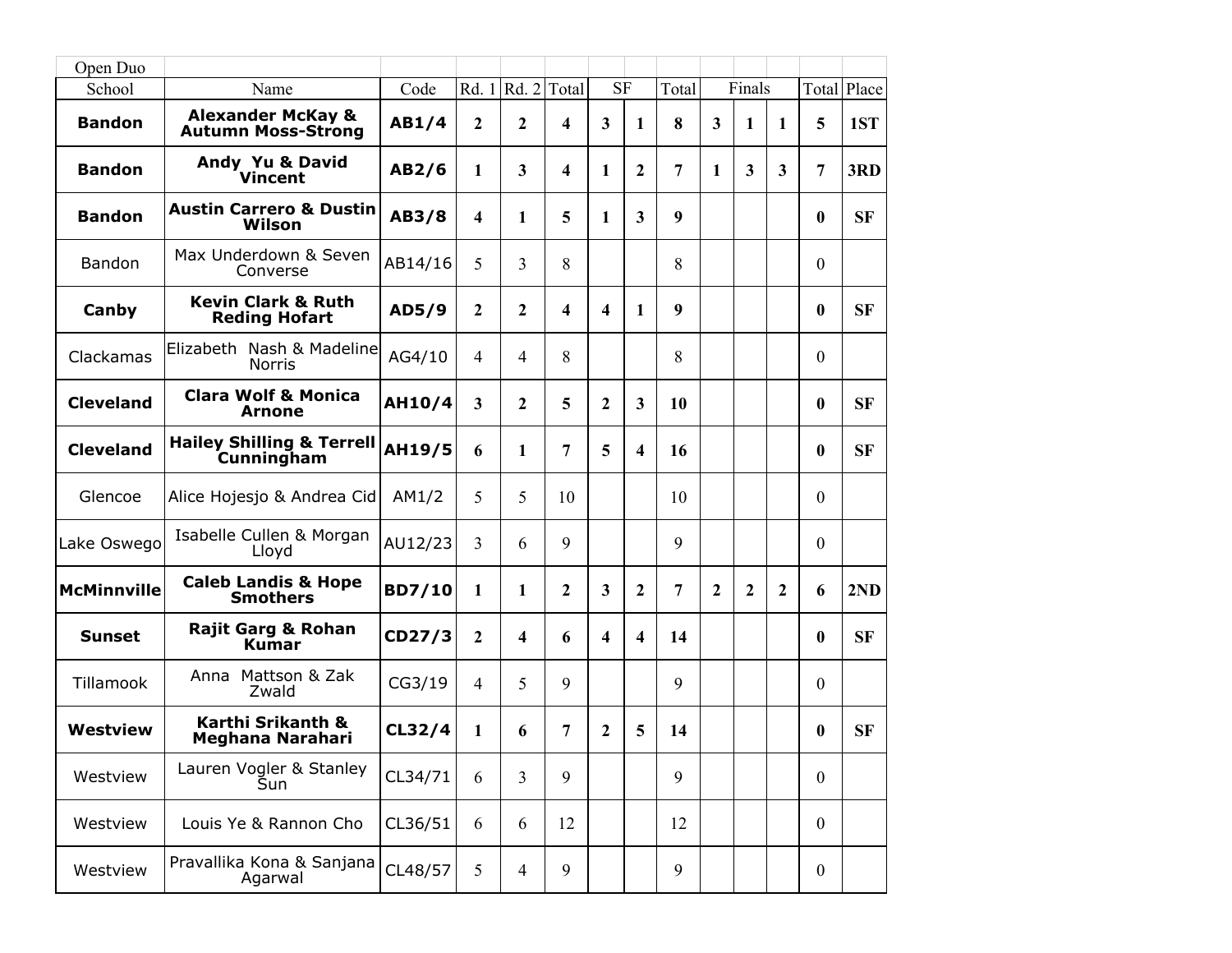| Open Duo |                                     |        |                       |    |           |        |        |  |             |
|----------|-------------------------------------|--------|-----------------------|----|-----------|--------|--------|--|-------------|
| School   | Name                                | Code   | Rd. 1   Rd. 2   Total |    | <b>SF</b> | Total. | Finals |  | Total Place |
| Wilson   | Amy Rodgers & Aidan<br>Sivers-Boyce | CM2/18 |                       | 16 |           | 16     |        |  |             |
| Wilson   | Bryce Snyder & Hannah<br>Borel      | CM7/12 |                       |    |           |        |        |  |             |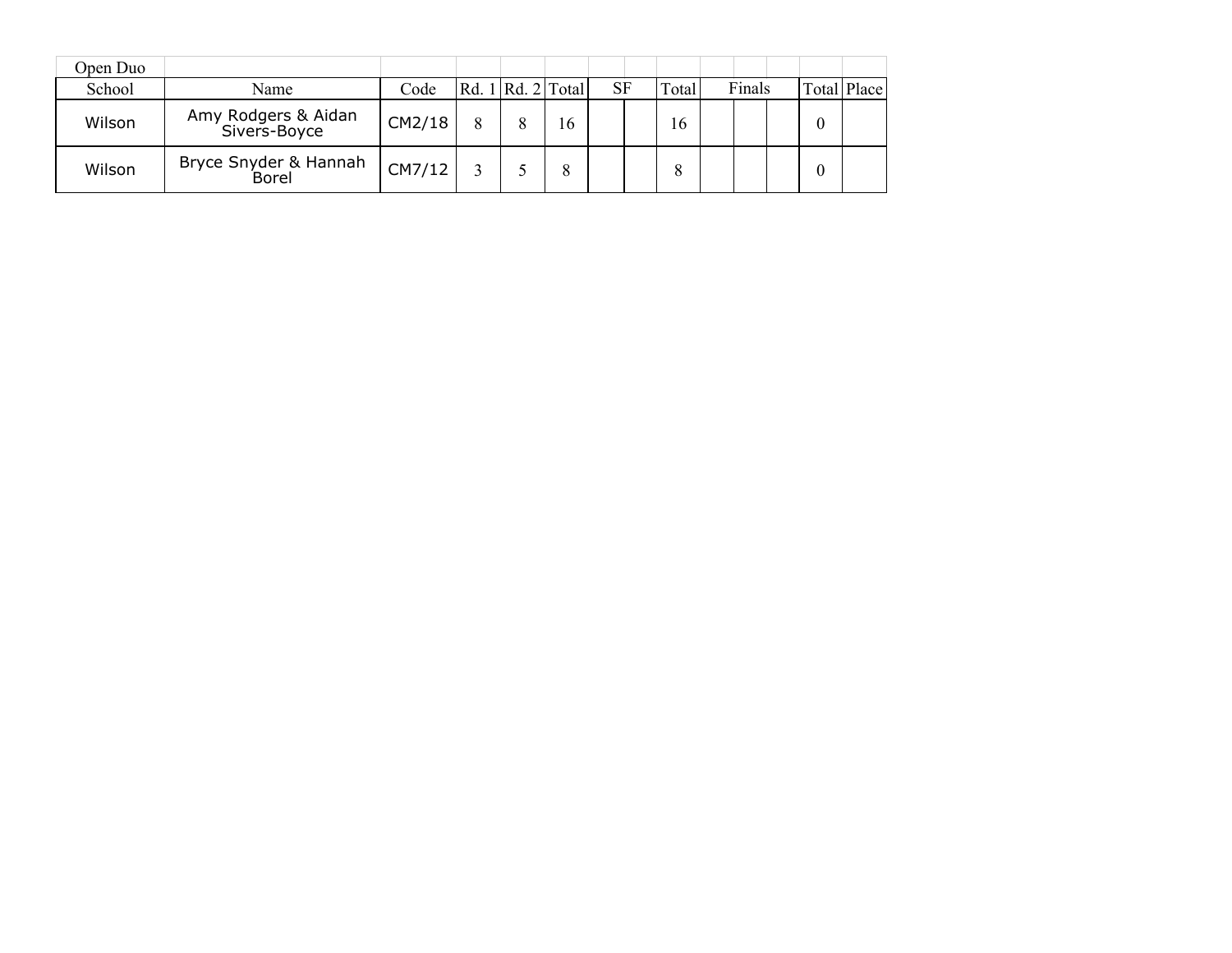| Novice Expos      |                             |                 |                         |                         |                |                         |                         |                         |                  |                    |
|-------------------|-----------------------------|-----------------|-------------------------|-------------------------|----------------|-------------------------|-------------------------|-------------------------|------------------|--------------------|
| School            | Name                        | Code            |                         | Rd. $1 Rd. 2 Total$     |                |                         | Finals                  |                         |                  | <b>Total Place</b> |
| Bandon            | Jackson Turner              | AB11            | 3                       | $\overline{4}$          | 7              |                         |                         |                         | $\mathbf{0}$     |                    |
| <b>Bandon</b>     | Jacob Tidwell               | AB12            | 5                       | 6                       | 11             |                         |                         |                         | $\mathbf{0}$     |                    |
| Centennial        | Mehmed Agic                 | AE13            | 5                       | 6                       | 11             |                         |                         |                         | $\theta$         |                    |
| <b>Cleveland</b>  | <b>Ashwin Thayer</b>        | AH <sub>5</sub> | $\overline{\mathbf{4}}$ | $\overline{2}$          | 6              | $\overline{\mathbf{4}}$ | $\overline{\mathbf{4}}$ | $\overline{\mathbf{4}}$ | 12               | F                  |
| Cleveland         | <b>Brooklyn Pierce</b>      | AH <sub>6</sub> | $\overline{4}$          | 5                       | 9              |                         |                         |                         | $\theta$         |                    |
| <b>Hood River</b> | Amber Thorp                 | AQ <sub>2</sub> | 3                       | $\overline{4}$          | $\overline{7}$ |                         |                         |                         | $\Omega$         |                    |
| <b>Hood River</b> | Sarah Wang                  | AQ26            | 4                       | $\overline{3}$          | $\overline{7}$ |                         |                         |                         | $\theta$         |                    |
| <b>La Salle</b>   | <b>Winnie Gregory</b>       | <b>AT10</b>     | 3                       | 1                       | 4              | $\mathbf{2}$            | $\mathbf{1}$            | 1                       | 4                | 1ST                |
| Lincoln           | <b>Illiana Schuring</b>     | <b>AX16</b>     | 1                       | $\overline{2}$          | 3              | 6                       | 6                       | 6                       | 18               | F                  |
| North Bend        | <b>Teal Hamner</b>          | BG <sub>8</sub> | $\overline{2}$          | 5                       | 7              |                         |                         |                         | $\Omega$         |                    |
| <b>Sandy</b>      | <b>Cassidy Moore</b>        | BQ4             | 1                       | $\overline{\mathbf{3}}$ | 4              | $\overline{\mathbf{3}}$ | 5                       | 3                       | 11               | F                  |
| Southridge        | <b>Jasmine Giuliani</b>     | BU <sub>9</sub> | $\overline{2}$          | $\mathbf{1}$            | 3              | 5                       | $\mathbf{2}$            | $\mathbf{2}$            | 9                | 2ND                |
| West Linn         | Annelise Hoover             | CJ3             | 5                       | 3                       | 8              |                         |                         |                         | $\Omega$         |                    |
| Westview          | Prakrunya Badrinarayan CL46 |                 | 1                       | 1                       | $\mathbf{2}$   | $\mathbf{1}$            | 3                       | 5                       | 9                | 3RD                |
| Westview          | Shefali Goel                | CL63            | 6                       | $\overline{4}$          | 10             |                         |                         |                         | $\Omega$         |                    |
| Westview          | Supriya Dadi                | CL73            | $\overline{2}$          | 5                       | $\overline{7}$ |                         |                         |                         | $\theta$         |                    |
| Wilson            | Tosca Ruotolo               | <b>CM22</b>     | 6                       | $\overline{2}$          | 8              |                         |                         |                         | $\boldsymbol{0}$ |                    |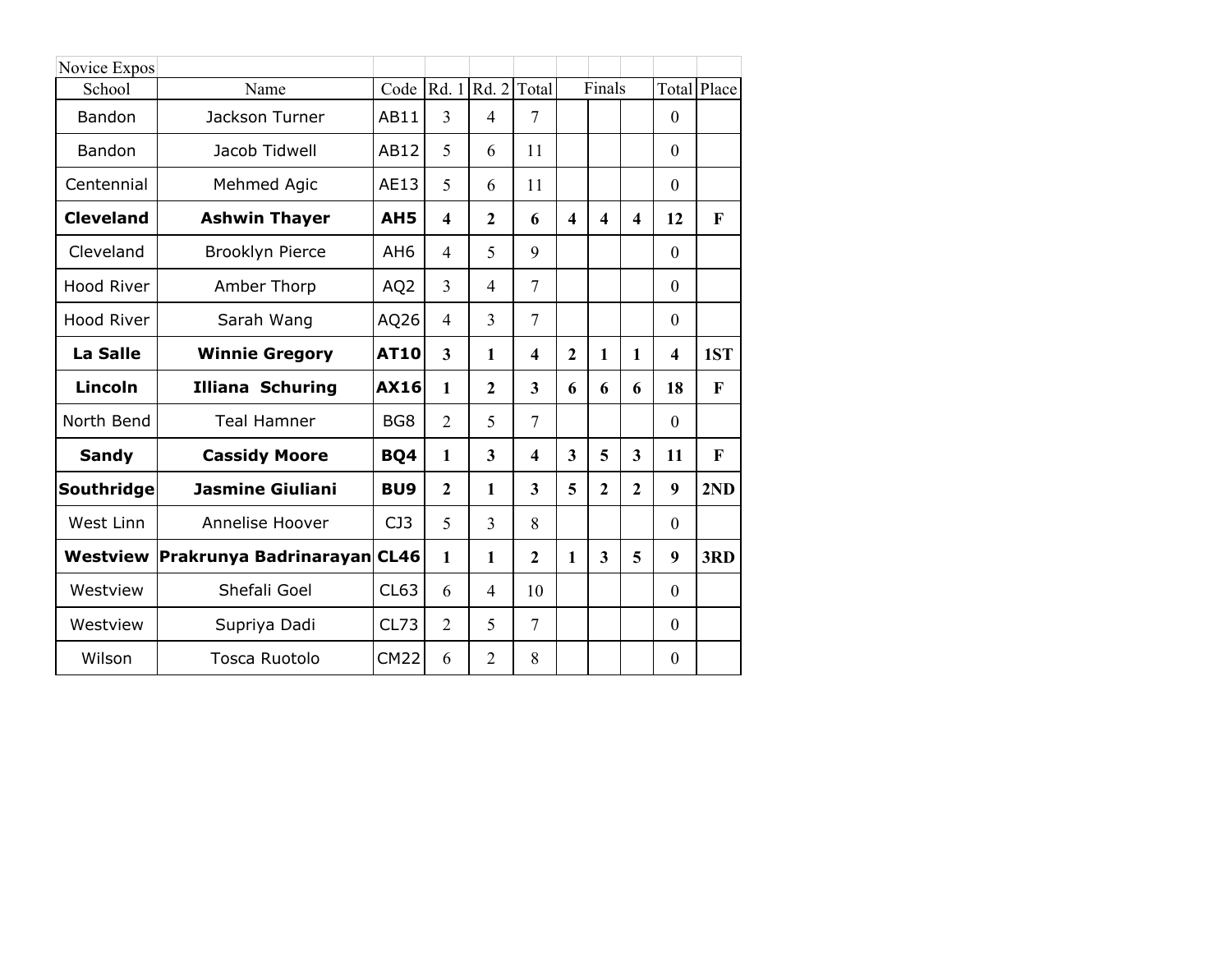| Open Expos       |                           |                 |                         |                         |                         |                         |                         |                |                         |                |              |                         |             |
|------------------|---------------------------|-----------------|-------------------------|-------------------------|-------------------------|-------------------------|-------------------------|----------------|-------------------------|----------------|--------------|-------------------------|-------------|
| School           | Name                      | Code            |                         | Rd. 1   Rd. 2           | Total                   |                         | <b>SF</b>               | Total          |                         | Finals         |              |                         | Total Place |
| Bandon           | <b>Austin Carrero</b>     | AB3             | $\overline{4}$          | $\overline{4}$          | 8                       |                         |                         | 8              |                         |                |              | $\mathbf{0}$            |             |
| Bandon           | Dustin Wilson             | AB <sub>8</sub> | 5                       | 5                       | 10                      |                         |                         | 10             |                         |                |              | $\mathbf{0}$            |             |
| Bandon           | Seven Converse            | AB16            | $\overline{4}$          | 5                       | 9                       |                         |                         | 9              |                         |                |              | $\boldsymbol{0}$        |             |
| Canby            | Jamie Robertson           | AD4             | 5                       | 1                       | 6                       |                         |                         | 6              |                         |                |              | $\mathbf{0}$            |             |
| Centennial       | Ciara Polito              | AE4             | 6                       | $\overline{7}$          | 13                      |                         |                         | 13             |                         |                |              | $\mathbf{0}$            |             |
| <b>Century</b>   | Zoraida Espinoza          | <b>AF15</b>     | $\overline{2}$          | $\mathbf{1}$            | $\overline{\mathbf{3}}$ | $\overline{3}$          | $\overline{\mathbf{3}}$ | 9              |                         |                |              | $\boldsymbol{0}$        | <b>SF</b>   |
| Clackamas        | Nicole Zhen               | <b>AG12</b>     | $\overline{3}$          | $\overline{4}$          | $\overline{7}$          |                         |                         | $\overline{7}$ |                         |                |              | $\mathbf{0}$            |             |
| <b>Cleveland</b> | <b>Evan Billups</b>       | <b>AH15</b>     | $\overline{2}$          | $\mathbf{2}$            | $\overline{\mathbf{4}}$ | 1                       | $\overline{\mathbf{4}}$ | 9              |                         |                |              | $\boldsymbol{0}$        | <b>SF</b>   |
| <b>Cleveland</b> | <b>Lily Panetta</b>       | <b>AH31</b>     | $\overline{2}$          | $\overline{\mathbf{3}}$ | 5                       | 5                       | 5                       | 15             |                         |                |              | $\boldsymbol{0}$        | <b>SF</b>   |
| <b>Cleveland</b> | <b>Lizzy Edwards</b>      | <b>AH33</b>     | 1                       | $\overline{2}$          | $\overline{\mathbf{3}}$ | 1                       | $\overline{2}$          | 6              | $\mathbf{1}$            | $\overline{2}$ | 1            | $\overline{\mathbf{4}}$ | 1ST         |
| La Salle         | Joseph Kreitzberg         | AT5             | $\overline{4}$          | $\overline{2}$          | 6                       |                         |                         | 6              |                         |                |              | $\mathbf{0}$            |             |
| Lake Oswego      | Kyle Padgett              | <b>AU19</b>     | $\overline{3}$          | $\overline{3}$          | 6                       |                         |                         | 6              |                         |                |              | $\mathbf{0}$            |             |
| <b>Lincoln</b>   | <b>Jack Sanders</b>       | <b>AX18</b>     | $\overline{2}$          | $\mathbf{3}$            | 5                       | $\overline{\mathbf{3}}$ | $\overline{\mathbf{4}}$ | 12             |                         |                |              | $\boldsymbol{0}$        | <b>SF</b>   |
| Lincoln          | <b>Jamie Bikales</b>      | <b>AX19</b>     | $\overline{\mathbf{4}}$ | $\mathbf{1}$            | 5                       | $\overline{\mathbf{4}}$ | $\overline{2}$          | 11             |                         |                |              | $\bf{0}$                | <b>SF</b>   |
| Neah-Kah-Nie     | Nula Reid                 | <b>BE11</b>     | $\overline{7}$          | 6                       | 13                      |                         |                         | 13             |                         |                |              | $\boldsymbol{0}$        |             |
| Southridge       | Jenny Li                  | <b>BU10</b>     | 1                       | $\mathbf{1}$            | $\mathbf{2}$            | $\overline{2}$          | $\mathbf{1}$            | 5              | $\overline{2}$          | $\mathbf{1}$   | $\mathbf{2}$ | 5                       | 2ND         |
| Sprague          | Max Rudd                  | <b>BW15</b>     | 5                       | $\overline{3}$          | 8                       |                         |                         | 8              |                         |                |              | $\mathbf{0}$            |             |
| Tillamook        | Noah Jenck                | CG14            | 6                       | $\overline{4}$          | 10                      |                         |                         | 10             |                         |                |              | $\mathbf{0}$            |             |
| Tillamook        | Stephanie Verdin          | CG18            | 5                       | 6                       | 11                      |                         |                         | 11             |                         |                |              | $\boldsymbol{0}$        |             |
| Westview         | Divya Amirtharaj          | CL19            | $\overline{3}$          | 5                       | 8                       |                         |                         | 8              |                         |                |              | $\mathbf{0}$            |             |
| <b>Westview</b>  | Divya Krishnagiri         | <b>CL21</b>     | $\mathbf{1}$            | $\overline{\mathbf{4}}$ | 5                       | $\overline{2}$          | $\mathbf{1}$            | 8              | $\overline{\mathbf{3}}$ | $\mathbf{3}$   | $\mathbf{3}$ | 9                       | 3RD         |
| Westview         | Meher Chand               | CL42            | $\overline{3}$          | 5                       | 8                       |                         |                         | 8              |                         |                |              | $\boldsymbol{0}$        |             |
| Wilson           | <b>Benedicte Hamilton</b> | CM <sub>6</sub> | $\mathbf{1}$            | $\mathbf{2}$            | $\mathbf{3}$            | $\overline{\mathbf{4}}$ | $\mathbf{3}$            | 10             |                         |                |              | $\boldsymbol{0}$        | <b>SF</b>   |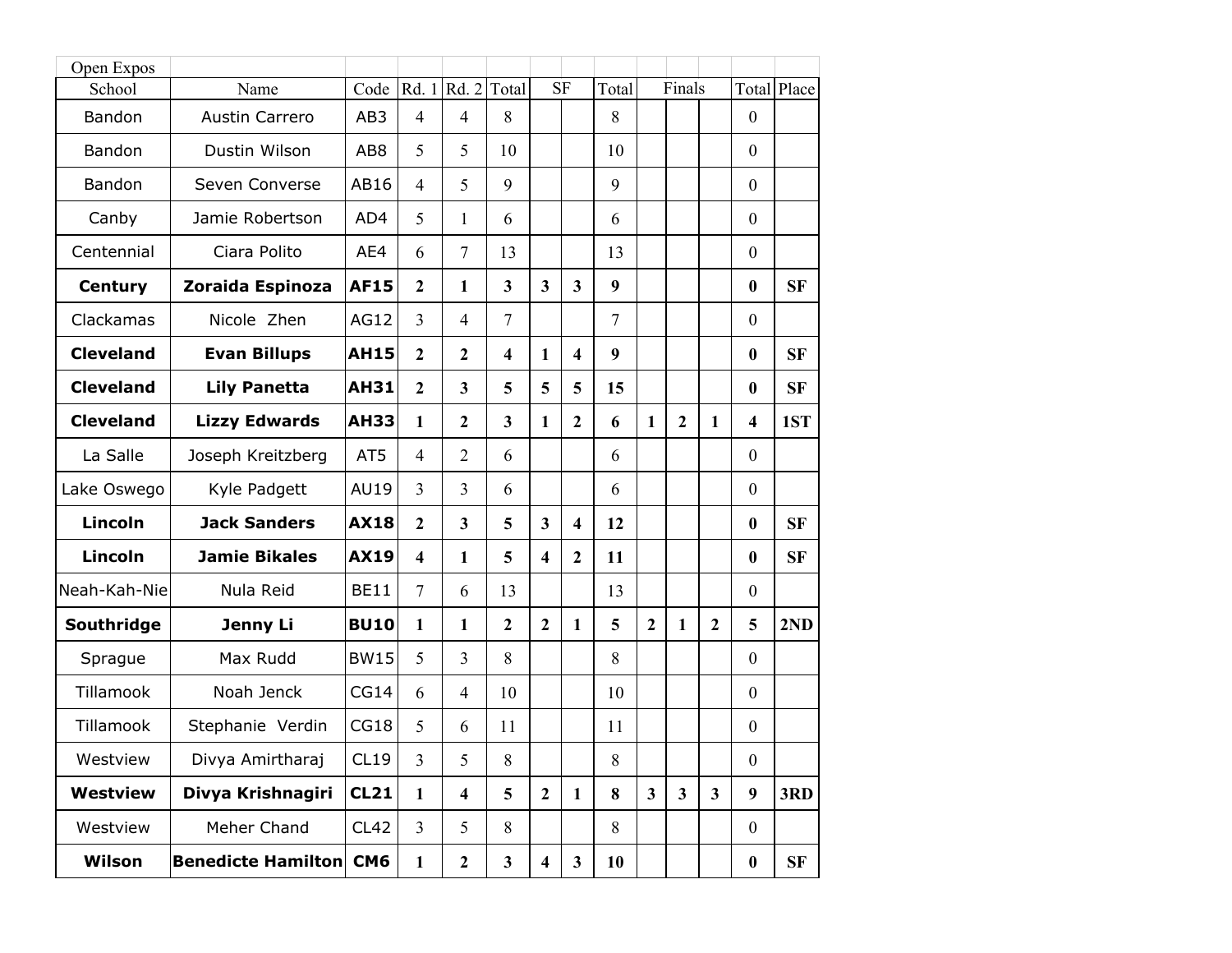|            | Novice Extemp                        |                 |   |                                       |                |    |     |
|------------|--------------------------------------|-----------------|---|---------------------------------------|----------------|----|-----|
| School     | Name                                 | Code            |   | Rd. 1   Rd. 2   Rd. 3   Total   Place |                |    |     |
| Centennial | Emma Dobesh                          | AE7             | 4 | 4                                     | 3              | 11 |     |
| Cleveland  | Nicholas Avendano                    | AH43            | 5 | 3                                     | 5              | 13 |     |
| La Salle   | Katie Quines                         | AT <sub>6</sub> | 1 |                                       | $\mathcal{L}$  | 4  | 1ST |
| Tillamook  | Grace Blanchard                      | CG8             | 3 | $\mathcal{D}_{\mathcal{L}}$           | $\overline{4}$ | 9  | 3RD |
|            | Westview Prakrunya Badrinarayan CL46 |                 | 2 | 5                                     |                | 8  | 2ND |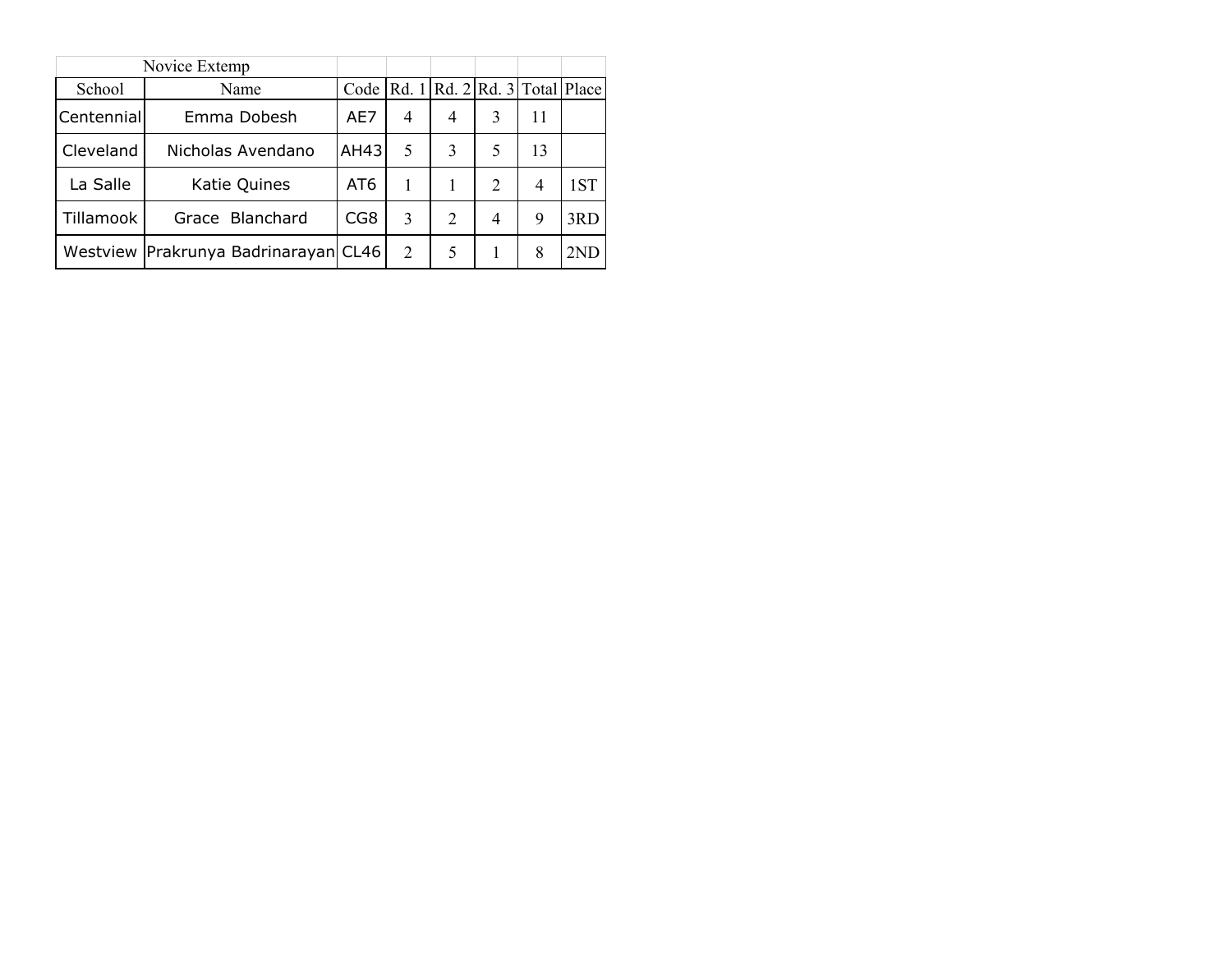| Open Extemp        |                                       |                 |                |                                                |                         |              |                         |                         |          |              |
|--------------------|---------------------------------------|-----------------|----------------|------------------------------------------------|-------------------------|--------------|-------------------------|-------------------------|----------|--------------|
| School             | Name                                  |                 |                | Code $\left  \text{Rd. 1} \right $ Rd. 2 Total |                         |              | Finals                  |                         |          | Total Place  |
| <b>Cleveland</b>   | <b>Glen Skahill</b>                   | <b>AH18</b>     | 1              | $\overline{2}$                                 | 3                       | 5            | $\overline{\mathbf{3}}$ | 5                       | 13       | $\mathbf{F}$ |
| Cleveland          | McKenzie Potter-Moen                  | AH39            | $\overline{4}$ | 1                                              | 5                       |              |                         |                         | $\Omega$ |              |
| Cleveland          | Teddy Wyman                           | AH52            | $\overline{2}$ | 3                                              | 5                       |              |                         |                         | $\Omega$ |              |
| Glencoe            | Ryan Barger                           | AM11            | $\overline{4}$ | 3                                              | $\overline{7}$          |              |                         |                         | $\Omega$ |              |
| Heritage           | Ernesto Zurita-Ruiz                   | AP4             | 1              | $\overline{4}$                                 | 5                       |              |                         |                         | $\Omega$ |              |
|                    | Lake Oswego Radhika Subrahmanyan AU25 |                 | 4              | 5                                              | 9                       |              |                         |                         | $\theta$ |              |
| Lake Oswego        | SaraJane Griffiths                    | <b>AU27</b>     | $\overline{2}$ | 3                                              | 5                       |              |                         |                         | $\Omega$ |              |
| <b>Lincoln</b>     | <b>Jamie Bikales</b>                  | <b>AX19</b>     | 1              | $\overline{2}$                                 | 3                       | $\mathbf{2}$ | 5                       | 3                       | 10       | 3RD          |
| Lincoln            | Srinik Chinnam                        | AX36            | 3              | $\overline{4}$                                 | 7                       |              |                         |                         | $\Omega$ |              |
| Lincoln            | <b>Zachary Nash</b>                   | <b>AX40</b>     | $\overline{2}$ | $\overline{2}$                                 | $\boldsymbol{4}$        | 4            | $\overline{\mathbf{3}}$ | $\overline{2}$          | 9        | 2ND          |
| <b>McMinnville</b> | <b>Benjamin Pollak</b>                | B <sub>D6</sub> | 3              | $\mathbf{1}$                                   | 4                       | 3            | 4                       | $\overline{\mathbf{4}}$ | 11       | $\mathbf F$  |
| <b>Oak Hill</b>    | <b>Laurel Eddins</b>                  | <b>BH4</b>      | 3              | 1                                              | $\overline{\mathbf{4}}$ | 1            | $\overline{2}$          | $\mathbf{1}$            | 4        | 1ST          |
| South Eugene       | Johnny Wang                           | <b>BT11</b>     | 5              | 4                                              | 9                       |              |                         |                         | $\theta$ |              |
| Summit             | Conner Olsen                          | CC <sub>2</sub> | 5              | 5                                              | 10                      |              |                         |                         | $\Omega$ |              |
| Sunset             | Ke Shen                               | CD12            | 5              | 5                                              | 10                      |              |                         |                         | $\Omega$ |              |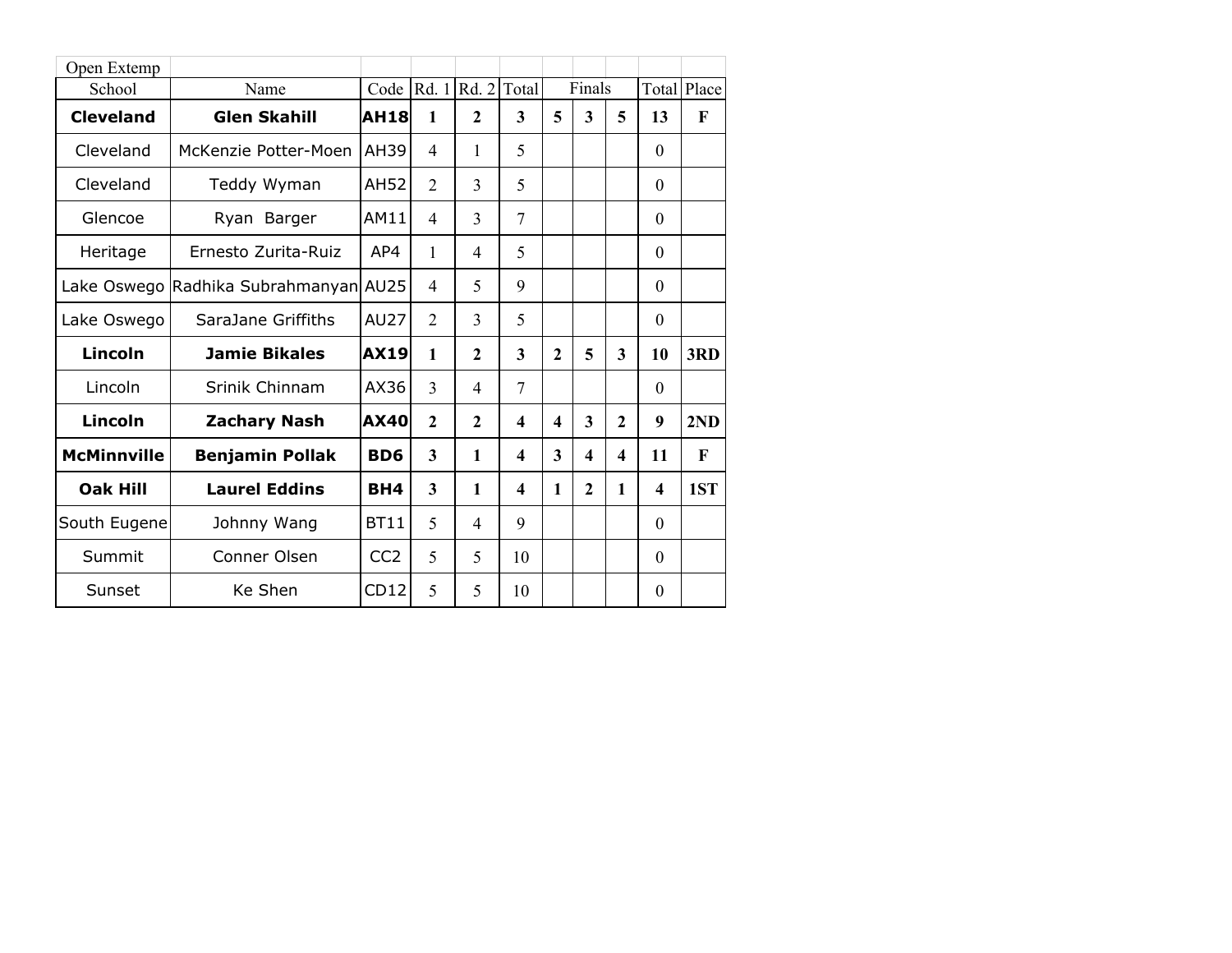| Open HI            |                           |                 |                         |                                                |                         |                         |                         |       |                         |                         |                         |                         |              |                                      |
|--------------------|---------------------------|-----------------|-------------------------|------------------------------------------------|-------------------------|-------------------------|-------------------------|-------|-------------------------|-------------------------|-------------------------|-------------------------|--------------|--------------------------------------|
| School             | Name                      |                 |                         | Code $\left  \text{Rd. 1} \right $ Rd. 2 Total |                         |                         | $\overline{\text{SF}}$  | Total |                         | Finals                  |                         |                         | Total Place  |                                      |
| Bandon             | Nick Turner - N           | <b>AB15</b>     | $\overline{4}$          | 6                                              | 10                      |                         |                         | 10    |                         |                         |                         | $\mathbf{0}$            |              |                                      |
| Canby              | <b>Ruth Reding Hofart</b> | AD9             | $\overline{\mathbf{4}}$ | $\overline{2}$                                 | 6                       | $\overline{2}$          | $\overline{2}$          | 10    |                         |                         |                         | $\boldsymbol{0}$        | <b>SF</b>    |                                      |
| <b>Cleveland</b>   | <b>Clara Wolf</b>         | <b>AH10</b>     | 1                       | $\mathbf{3}$                                   | $\overline{\mathbf{4}}$ | $\overline{2}$          | $\overline{2}$          | 8     | 3                       | $\overline{\mathbf{3}}$ | $\overline{3}$          | 9                       | 3RD          |                                      |
| <b>Lake Oswego</b> | <b>Sarah Kwartler</b>     | <b>AU26</b>     | $\mathbf{1}$            | $\mathbf{1}$                                   | $\overline{2}$          | 1                       | 1                       | 4     | 1                       | $\mathbf{1}$            | $\overline{2}$          | $\overline{\mathbf{4}}$ | 1ST          |                                      |
| Nestucca           | Cameron Weger - N         | BF <sub>5</sub> | $\overline{2}$          | 5                                              | 7                       |                         |                         | 7     |                         |                         |                         | $\mathbf{0}$            |              | 2ND<br><b>PLACE</b><br><b>NOVICE</b> |
| <b>Nestucca</b>    | <b>Suzannah Floyd</b>     | <b>BF10</b>     | 5                       | $\mathbf{1}$                                   | 6                       | $\mathbf{1}$            | $\mathbf{1}$            | 8     | $\overline{\mathbf{4}}$ | $\overline{\mathbf{4}}$ | $\overline{\mathbf{4}}$ | 12                      | $\mathbf{F}$ |                                      |
| Westview           | Elaine Zheng - N          | CL23            | $\overline{3}$          | 5                                              | 8                       |                         |                         | 8     |                         |                         |                         | $\boldsymbol{0}$        |              |                                      |
| <b>Westview</b>    | <b>Hiya Banerjee</b>      | <b>CL27</b>     | $\overline{2}$          | $\mathbf{1}$                                   | $\overline{\mathbf{3}}$ | $\overline{\mathbf{3}}$ | $\overline{3}$          | 9     | $\overline{2}$          | $\overline{2}$          | 1                       | 5                       | 2ND          |                                      |
| Westview           | Jason Wong - N            | CL30            | 6                       | $\overline{3}$                                 | 9                       |                         |                         | 9     |                         |                         |                         | $\boldsymbol{0}$        |              |                                      |
| Westview           | Jessica Yang - N          | CL31            | $\overline{4}$          | 6                                              | 10                      |                         |                         | 10    |                         |                         |                         | $\mathbf{0}$            |              |                                      |
| Westview           | Medha Prakash             | <b>CL40</b>     | $\overline{3}$          | $\overline{4}$                                 | $\overline{7}$          |                         |                         | 7     |                         |                         |                         | $\boldsymbol{0}$        |              |                                      |
| <b>Westview</b>    | Ratna Bhupalam - NCL52    |                 | $\mathbf{3}$            | $\overline{3}$                                 | 6                       | $\overline{\mathbf{4}}$ | $\mathbf{3}$            | 13    |                         |                         |                         | $\boldsymbol{0}$        | <b>SF</b>    | <b>TOP</b><br><b>NOVICE</b>          |
| Westview           | Santosh Ramesh            | <b>CL58</b>     | 5                       | $\tau$                                         | 12                      |                         |                         | 12    |                         |                         |                         | $\theta$                |              |                                      |
| Westview           | Sarah Milshtein           | <b>CL59</b>     | $\overline{7}$          | $\overline{4}$                                 | 11                      |                         |                         | 11    |                         |                         |                         | $\theta$                |              |                                      |
| <b>Westview</b>    | <b>Wendy Fan</b>          | <b>CL75</b>     | $\mathbf{2}$            | $\overline{\mathbf{4}}$                        | 6                       | $\overline{\mathbf{4}}$ | $\overline{\mathbf{4}}$ | 14    |                         |                         |                         | $\bf{0}$                | <b>SF</b>    |                                      |
| Westview           | Zehao Wu - N              | CL78            | $\overline{7}$          | 5                                              | 12                      |                         |                         | 12    |                         |                         |                         | $\theta$                |              |                                      |
| Westview           |                           | CM <sub>2</sub> | 6                       | 8                                              | 14                      |                         |                         | 14    |                         |                         |                         | $\mathbf{0}$            |              |                                      |
| Wilson             | <b>Andrew Foran</b>       | CM4             | $\mathbf{1}$            | $\overline{2}$                                 | $\overline{\mathbf{3}}$ | $\overline{\mathbf{3}}$ | $\overline{\mathbf{4}}$ | 10    |                         |                         |                         | $\bf{0}$                | <b>SF</b>    |                                      |
| Wilson             | Eli Molloy - N            | CM <sub>9</sub> | 5                       | $\overline{2}$                                 | 7                       |                         |                         | 7     |                         |                         |                         | $\mathbf{0}$            |              | 2ND<br><b>PLACE</b><br><b>NOVICE</b> |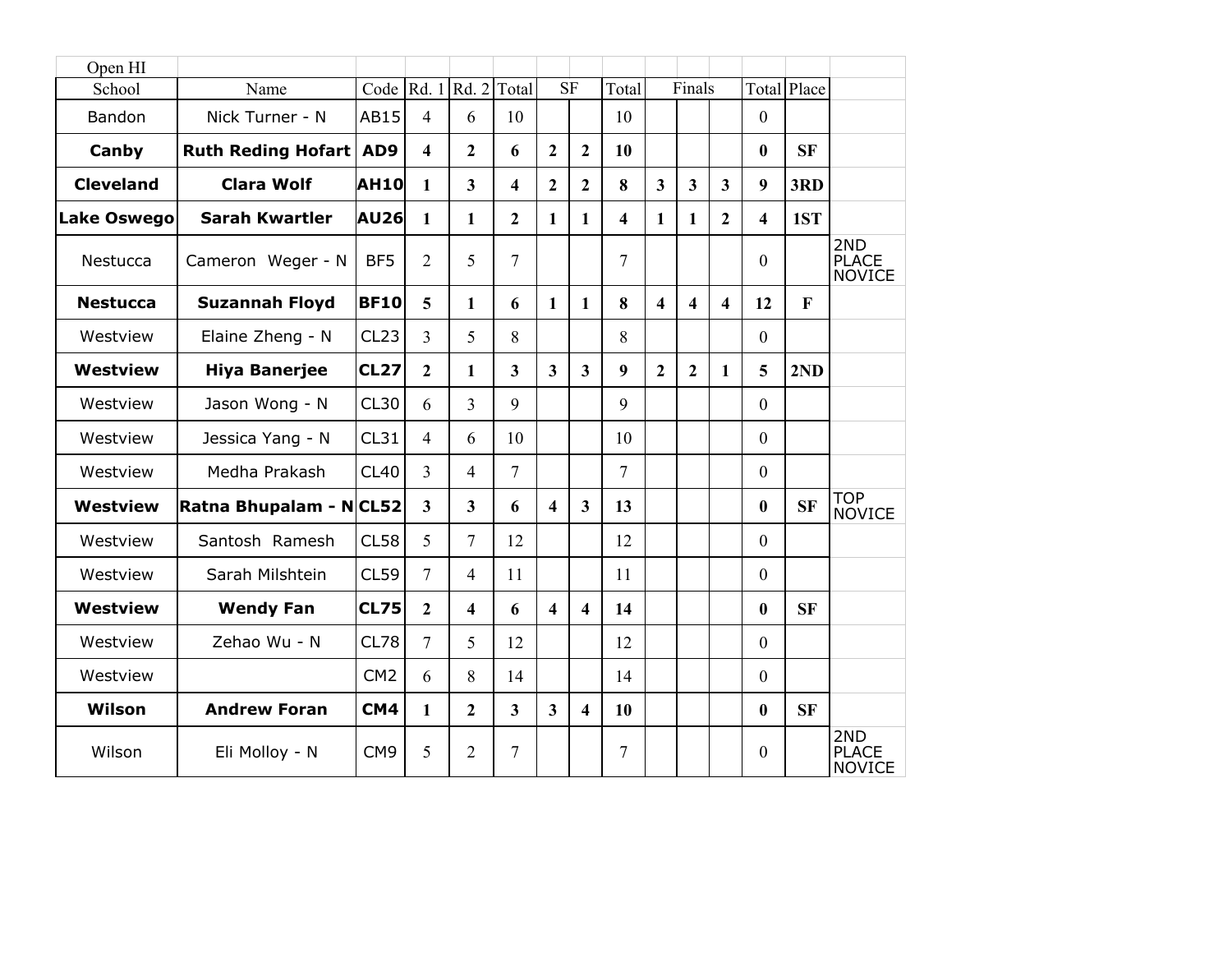| Novice Impromptu  |                        |                 |                |                |                         |                         |                         |                |                         |                         |                         |                  |              |
|-------------------|------------------------|-----------------|----------------|----------------|-------------------------|-------------------------|-------------------------|----------------|-------------------------|-------------------------|-------------------------|------------------|--------------|
| School            | Name                   | Code            | Rd. 1          | Rd. 2          | Total                   |                         | <b>SF</b>               | Total          |                         | Finals                  |                         |                  | Total Place  |
| Century           | Isaac Mey              | AF <sub>2</sub> | $\overline{3}$ | $\overline{4}$ | 7                       |                         |                         | 7              |                         |                         |                         | $\theta$         |              |
| Century           | <b>Kiley Clements</b>  | AF5             | 3              | 6              | 9                       |                         |                         | 9              |                         |                         |                         | $\boldsymbol{0}$ |              |
| Century           | Ross Peene             | AF11            | 5              | 4              | 9                       |                         |                         | 9              |                         |                         |                         | $\boldsymbol{0}$ |              |
| Century           | Yexica Miranda-Sanchez | AF14            | 5              | 3              | 8                       |                         |                         | 8              |                         |                         |                         | $\theta$         |              |
| David Douglas     | Gabe Braet             | AJ3             | 8              | 8              | 16                      |                         |                         | 16             |                         |                         |                         | $\mathbf{0}$     |              |
| David Douglas     | Olivia VanSlyke        | AJ6             | 6              | 4              | 10                      |                         |                         | 10             |                         |                         |                         | $\mathbf{0}$     |              |
| Glencoe           | Celia Chanceller       | AM3             | 6              | 4              | 10                      |                         |                         | 10             |                         |                         |                         | $\boldsymbol{0}$ |              |
| <b>Glencoe</b>    | Deepak Vijay           | AM4             | $\mathbf{1}$   | 3              | 4                       | $\overline{7}$          | 6                       | 17             |                         |                         |                         | $\boldsymbol{0}$ | <b>SF</b>    |
| <b>Heritage</b>   | <b>Hannah Ethridge</b> | AP5             | $\mathbf{1}$   | 1              | $\overline{2}$          | $\overline{\mathbf{3}}$ | $\mathbf{1}$            | 6              | $\overline{\mathbf{3}}$ | 1                       | 5                       | 9                | 3RD          |
| Hood River        | Carter Rigert          | AQ5             | $\overline{4}$ | 4              | 8                       |                         |                         | 8              |                         |                         |                         | $\mathbf{0}$     |              |
| Hood River        | Payton Rigert          | AQ23            | 1              | 5              | 6                       |                         |                         | 6              |                         |                         |                         | $\boldsymbol{0}$ |              |
| <b>Hood River</b> | <b>Sarah Wang</b>      | AQ26            | 1              | 2              | $\overline{\mathbf{3}}$ | 4                       | $\overline{\mathbf{3}}$ | 10             | 5                       | 5                       | 6                       | 16               | $\mathbf{F}$ |
| Junction City     | <b>Tanner Barth</b>    | AR5             | $\overline{4}$ | 3              | $\overline{7}$          |                         |                         | 7              |                         |                         |                         | $\boldsymbol{0}$ |              |
| La Salle          | Aidan Gierer           | AT1             | 8              | 8              | 16                      |                         |                         | 16             |                         |                         |                         | $\boldsymbol{0}$ |              |
| Lakeridge         | Evelyn Cooper          | AW5             | 5              | 6              | 11                      |                         |                         | 11             |                         |                         |                         | $\boldsymbol{0}$ |              |
| Lakeridge         | Hsiang Thum            | AW7             | $\overline{4}$ | 6              | 10                      |                         |                         | 10             |                         |                         |                         | $\mathbf{0}$     |              |
| Lincoln           | Semeredin Kundin       | AX33            | $\overline{4}$ | $\overline{2}$ | 6                       |                         |                         | 6              |                         |                         |                         | $\theta$         |              |
| Lincoln           | Wilson Walker          | AX38            | 8              | 2              | 10                      |                         |                         | 10             |                         |                         |                         | $\boldsymbol{0}$ |              |
| <b>Marist</b>     | <b>Danielle Shojai</b> | BC <sub>2</sub> | 4              | 1              | 5                       | 6                       | $\mathbf{2}$            | 13             |                         |                         |                         | $\boldsymbol{0}$ | <b>SF</b>    |
| Neah-Kah-Nie      | Chassidy Motsinger     | BE <sub>2</sub> | $\overline{3}$ | 4              | 7                       |                         |                         | 7              |                         |                         |                         | $\boldsymbol{0}$ |              |
| Neah-Kah-Nie      | <b>Shayla Wacker</b>   | <b>BE13</b>     | $\mathbf{1}$   | $\mathbf{1}$   | $\mathbf{2}$            | $\mathbf{1}$            | $\overline{2}$          | 5              | $\boldsymbol{2}$        | $\overline{\mathbf{3}}$ | $\overline{\mathbf{4}}$ | 9                | 2ND          |
| Oak Hill          | Diven Naidu            | BH <sub>2</sub> | $\overline{2}$ | 5              | $\overline{7}$          |                         |                         | $\overline{7}$ |                         |                         |                         | $\mathbf{0}$     |              |
| Sandy             | Frank Roybal           | BQ8             | 8              | 8              | 16                      |                         |                         | 16             |                         |                         |                         | $\boldsymbol{0}$ |              |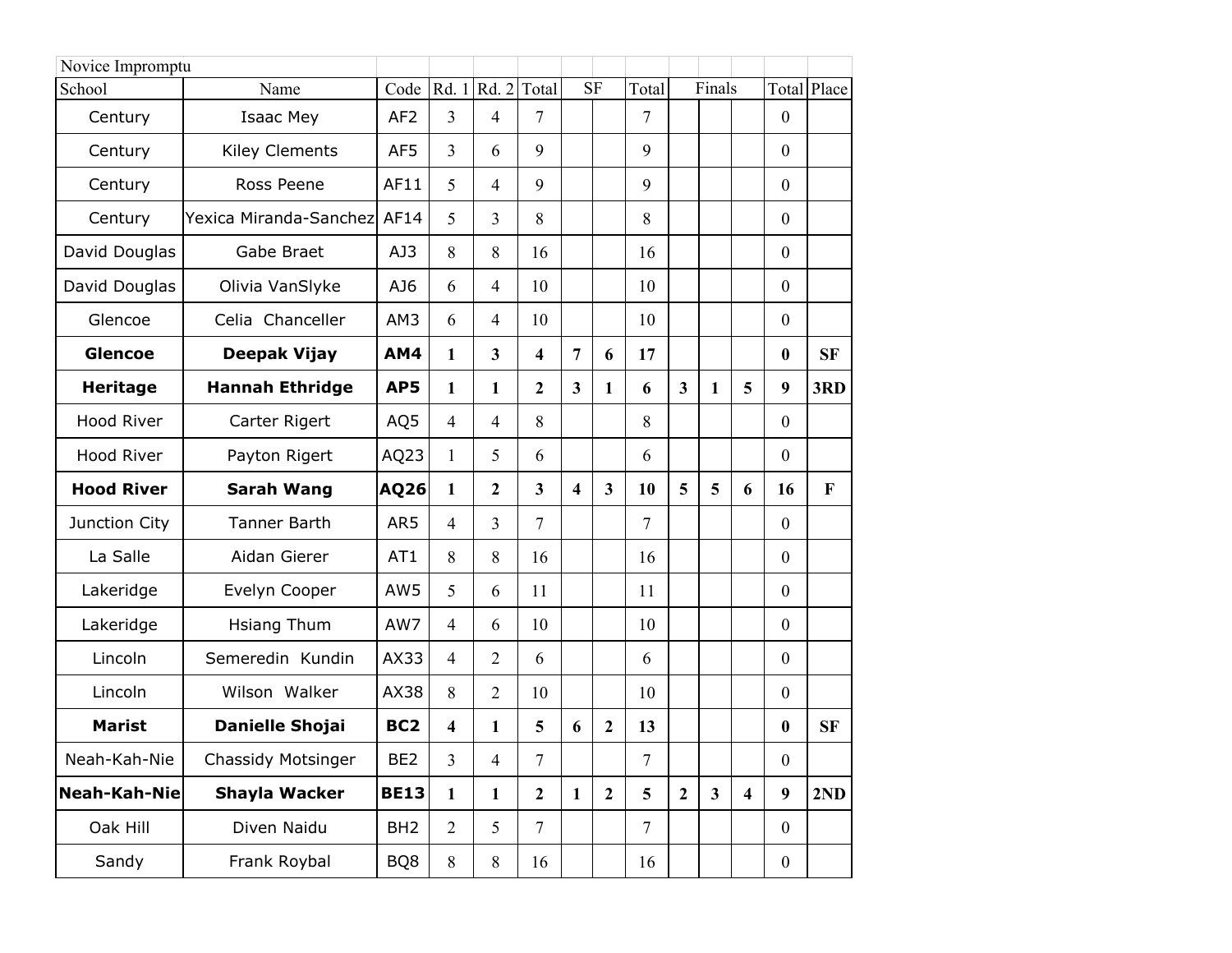| Novice Impromptu    |                          |                 |                |                         |                         |                         |                         |                |                         |                         |                |                  |           |
|---------------------|--------------------------|-----------------|----------------|-------------------------|-------------------------|-------------------------|-------------------------|----------------|-------------------------|-------------------------|----------------|------------------|-----------|
| School              | Name                     | Code            |                | Rd. 1 Rd. 2             | Total                   |                         | <b>SF</b>               | Total          |                         | Finals                  |                | Total            | Place     |
| <b>Sandy</b>        | <b>Haven Russell</b>     | BQ <sub>9</sub> | $\overline{2}$ | $\overline{2}$          | $\overline{\mathbf{4}}$ | $\mathbf{3}$            | $\mathbf{1}$            | 8              | $\mathbf{1}$            | $\overline{2}$          | $\overline{2}$ | 5                | 1ST       |
| South Eugene        | Angelica Phillips        | BT3             | 1              | 6                       | $\overline{7}$          |                         |                         | $\overline{7}$ |                         |                         |                | $\mathbf{0}$     |           |
| <b>South Eugene</b> | <b>B.J. Sauter</b>       | <b>BT6</b>      | $\mathbf{1}$   | 1                       | $\overline{2}$          | $\overline{\mathbf{4}}$ | $\overline{\mathbf{4}}$ | 10             | $\overline{\mathbf{4}}$ | 6                       | $\mathbf{1}$   | 11               | F         |
| <b>South Eugene</b> | <b>Tiffany Huang</b>     | <b>BT19</b>     | 1              | 1                       | $\overline{2}$          | $\overline{2}$          | $\overline{\mathbf{4}}$ | 8              | 6                       | $\overline{\mathbf{4}}$ | $\overline{3}$ | 13               | F         |
| Southridge          | Matthew Zheng            | <b>BU14</b>     | 6              | $\overline{2}$          | 8                       |                         |                         | 8              |                         |                         |                | $\mathbf{0}$     |           |
| Southridge          | Patrick Huang            | <b>BU16</b>     | 4              | 3                       | $\overline{7}$          |                         |                         | 7              |                         |                         |                | $\mathbf{0}$     |           |
| Southridge          | Peter Kraakevik          | <b>BU17</b>     | 3              | $\overline{4}$          | $\overline{7}$          |                         |                         | $\overline{7}$ |                         |                         |                | $\mathbf{0}$     |           |
| <b>Sprague</b>      | <b>Ramon Martinez</b>    | <b>BW1</b>      | $\overline{2}$ | $\overline{\mathbf{3}}$ | 5                       | 5                       | $\overline{7}$          | 17             |                         |                         |                | $\bf{0}$         | <b>SF</b> |
| <b>Springfield</b>  | <b>Brody Gallagher</b>   | <b>BX1</b>      | $\overline{2}$ | $\overline{2}$          | 4                       | 6                       | $\overline{7}$          | 17             |                         |                         |                | $\mathbf{0}$     | <b>SF</b> |
| Springfield         | Chase Haley              | BX <sub>2</sub> | 3              | 5                       | 8                       |                         |                         | 8              |                         |                         |                | $\mathbf{0}$     |           |
| <b>Springfield</b>  | <b>Liliana Hernandez</b> | <b>BX4</b>      | $\overline{2}$ | $\overline{\mathbf{3}}$ | 5                       | $\mathbf{1}$            | 5                       | 11             |                         |                         |                | $\mathbf{0}$     | <b>SF</b> |
| Springfield         | <b>Thomas Felton</b>     | BX5             | 3              | 5                       | 8                       |                         |                         | 8              |                         |                         |                | $\mathbf{0}$     |           |
| Sunset              | Aditya Venigalla         | CD1             | 5              | 6                       | 11                      |                         |                         | 11             |                         |                         |                | $\mathbf{0}$     |           |
| <b>Tillamook</b>    | <b>Grace Blanchard</b>   | CG8             | $\mathbf{2}$   | $\mathbf{1}$            | $\overline{\mathbf{3}}$ | $\overline{7}$          | 5                       | 15             |                         |                         |                | $\mathbf{0}$     | <b>SF</b> |
| <b>West Albany</b>  | <b>Dorice Goune</b>      | CH <sub>4</sub> | $\overline{2}$ | $\overline{2}$          | 4                       | $\overline{2}$          | 6                       | 12             |                         |                         |                | $\boldsymbol{0}$ | <b>SF</b> |
| West Linn           | Aliris Tang              | CJ2             | 5              | 5                       | 10                      |                         |                         | 10             |                         |                         |                | $\theta$         |           |
| West Linn           | Jeremy Mccaffrey         | CJ7             | 5              | 5                       | 10                      |                         |                         | 10             |                         |                         |                | $\theta$         |           |
| Westview            | Rahul Kajjam             | CL50            | 3              | 5                       | 8                       |                         |                         | 8              |                         |                         |                | $\boldsymbol{0}$ |           |
| Wilson              | <b>Christian Zayas</b>   | CM <sub>8</sub> | $\overline{2}$ | 1                       | $\overline{3}$          | 5                       | $\overline{\mathbf{3}}$ | 11             |                         |                         |                | $\bf{0}$         | <b>SF</b> |
| Wilson              | Luc Bessette             | <b>CM14</b>     | 8              | 8                       | 16                      |                         |                         | 16             |                         |                         |                | $\mathbf{0}$     |           |
| Wilson              | <b>William Sweek</b>     | <b>CM23</b>     | $\overline{4}$ | 3                       | $\overline{7}$          |                         |                         | $\overline{7}$ |                         |                         |                | $\boldsymbol{0}$ |           |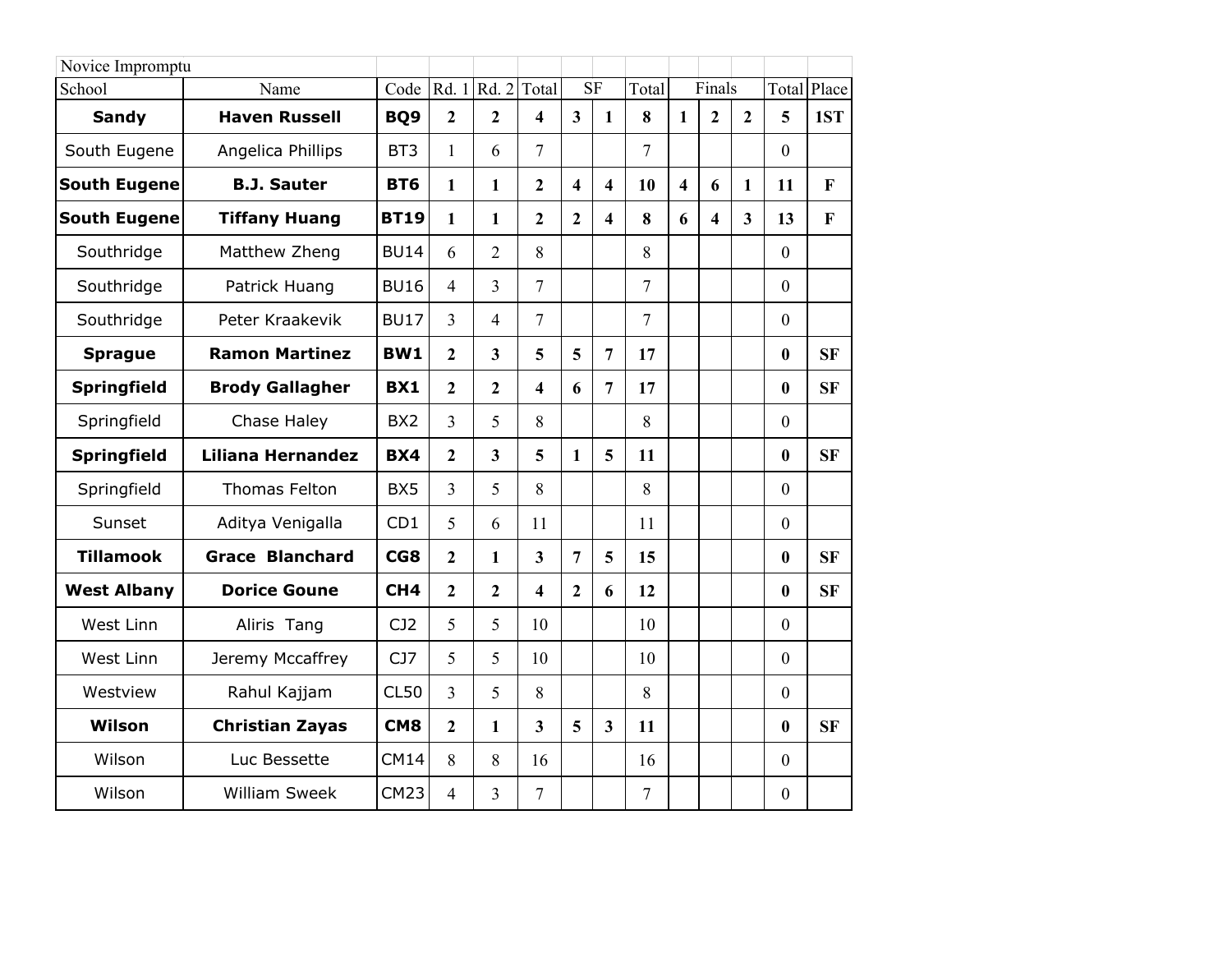| Open Impromptu     |                        |                 |                |                   |                         |                  |                         |                |                  |              |
|--------------------|------------------------|-----------------|----------------|-------------------|-------------------------|------------------|-------------------------|----------------|------------------|--------------|
| School             | Name                   | Code            |                | Rd. 1 Rd. 2 Total |                         |                  | Finals                  |                |                  | Total Place  |
| Bandon             | Katy Taylor            | AB13            | 3              | 5                 | 8                       |                  |                         |                | $\overline{0}$   |              |
| <b>Centennial</b>  | <b>Brandon Czel</b>    | AE <sub>2</sub> | 1              | 1                 | $\overline{2}$          | $\boldsymbol{4}$ | $\overline{\mathbf{4}}$ | 5              | 13               | $\mathbf{F}$ |
| Centennial         | Danielle Bracy         | AE5             | 5              | 8                 | 13                      |                  |                         |                | $\overline{0}$   |              |
| Centennial         | <b>Winter Burris</b>   | <b>AE14</b>     | 5              | $\overline{4}$    | 9                       |                  |                         |                | $\overline{0}$   |              |
| Century            | Keenan Myers           | AF4             | 7              | $\overline{4}$    | 11                      |                  |                         |                | $\Omega$         |              |
| Century            | Wendy Roman            | AF13            | $\overline{2}$ | $\overline{2}$    | $\overline{4}$          |                  |                         |                | $\overline{0}$   |              |
| Century            | Zoraida Espinoza       | AF15            | $\overline{4}$ | 6                 | 10                      |                  |                         |                | $\overline{0}$   |              |
| <b>Cleveland</b>   | <b>Henry Harding</b>   | <b>AH20</b>     | $\mathbf{1}$   | $\overline{2}$    | $\overline{\mathbf{3}}$ | 1                | 5                       | $\overline{2}$ | 8                | 2ND          |
| Cleveland          | Teddy Wyman            | <b>AH52</b>     | $\mathbf{1}$   | $\overline{4}$    | 5                       |                  |                         |                | $\overline{0}$   |              |
| Glencoe            | Nidhi Pai              | AM10            | $\overline{2}$ | $\overline{7}$    | 9                       |                  |                         |                | $\overline{0}$   |              |
| Heritage           | <b>Brittney Lafave</b> | AP1             | $\overline{4}$ | $\overline{4}$    | 8                       |                  |                         |                | $\overline{0}$   |              |
| Heritage           | Susannah Banshak       | AP <sub>8</sub> | $\overline{2}$ | $\overline{2}$    | $\overline{4}$          |                  |                         |                | $\overline{0}$   |              |
| <b>Hood River</b>  | Amy Webber             | AQ3             | 5              | 6                 | 11                      |                  |                         |                | $\overline{0}$   |              |
| Hood River         | Darrian Thomas         | AQ7             | $\overline{2}$ | $\overline{2}$    | $\overline{4}$          |                  |                         |                | $\overline{0}$   |              |
| Hood River         | Nate Miller            | AQ19            | $\overline{7}$ | 6                 | 13                      |                  |                         |                | $\overline{0}$   |              |
| La Salle           | Anna Sandstrom         | AT <sub>3</sub> | 6              | 5                 | 11                      |                  |                         |                | $\overline{0}$   |              |
| La Salle           | William Larson         | AT <sub>9</sub> | $\overline{7}$ | 5                 | 12                      |                  |                         |                | $\overline{0}$   |              |
| <b>Lake Oswego</b> | <b>Alyssa Huque</b>    | AU <sub>2</sub> | $\mathbf{1}$   | 1                 | $\overline{2}$          | 7                | 7                       | 6              | 20               | F            |
| Lake Oswego        | Callahan Lewis         | AU6             | 6              | 5                 | 11                      |                  |                         |                | $\overline{0}$   |              |
| Lake Oswego        | Gabe Graville          | AU11            | 5              | 3                 | 8                       |                  |                         |                | $\boldsymbol{0}$ |              |
| Lake Oswego        | Jason O'Brien          | AU16            | $\overline{7}$ | 7                 | 14                      |                  |                         |                | $\overline{0}$   |              |
| Lake Oswego        | Joe Lantow             | <b>AU17</b>     | $\overline{3}$ | 3                 | 6                       |                  |                         |                | $\overline{0}$   |              |
| Lake Oswego        | Sarah Kwartler         | AU26            | $\overline{2}$ | 5                 | $\tau$                  |                  |                         |                | $\overline{0}$   |              |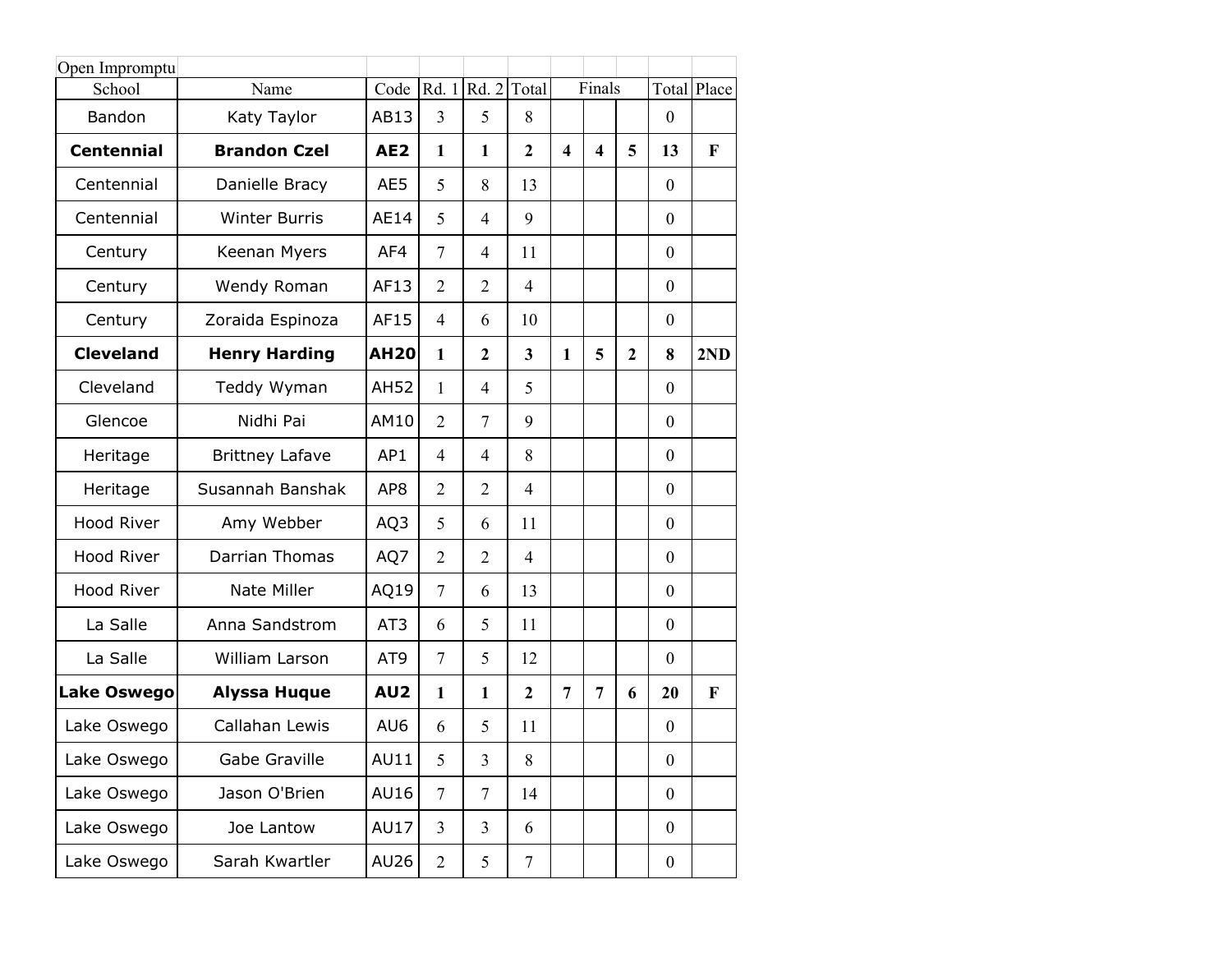| Open Impromptu |                        |                 |                |                |                         |   |        |   |                  |             |
|----------------|------------------------|-----------------|----------------|----------------|-------------------------|---|--------|---|------------------|-------------|
| School         | Name                   | Code            | Rd. 1          | Rd. 2          | Total                   |   | Finals |   |                  | Total Place |
| Lakeridge      | Albert Wang            | AW1             | 6              | 1              | $\overline{7}$          |   |        |   | $\mathbf{0}$     |             |
| Lakeridge      | Cole Lambo             | AW <sub>2</sub> | 3              | 1              | $\overline{4}$          |   |        |   | $\mathbf{0}$     |             |
| Lincoln        | Adam Selker            | AX2             | 1              | 6              | $\overline{7}$          |   |        |   | $\overline{0}$   |             |
| Lincoln        | <b>Ethan Dennis</b>    | AX13            | 6              | $\overline{4}$ | 10                      |   |        |   | $\mathbf{0}$     |             |
| Lincoln        | <b>Hank Sanders</b>    | AX14            | 1              | $\overline{7}$ | 8                       |   |        |   | $\mathbf{0}$     |             |
| Marist         | <b>Emily Jewett</b>    | BC <sub>3</sub> | 5              | 6              | 11                      |   |        |   | $\mathbf{0}$     |             |
| Marist         | Madeleine Shojai       | BC <sub>5</sub> | 6              | $\overline{4}$ | 10                      |   |        |   | $\overline{0}$   |             |
| McMinnville    | Joe Gullo              | <b>BD11</b>     | 1              | $\overline{3}$ | $\overline{4}$          |   |        |   | $\overline{0}$   |             |
| Neah-Kah-Nie   | Ariel Breazile         | BE1             | $\overline{2}$ | $\overline{4}$ | 6                       |   |        |   | $\overline{0}$   |             |
| Neah-Kah-Nie   | <b>Gabe Calkins</b>    | BE7             | $\overline{4}$ | 5              | 9                       |   |        |   | $\mathbf{0}$     |             |
| Neah-Kah-Nie   | Nula Reid              | <b>BE11</b>     | $\overline{4}$ | $\overline{3}$ | $\overline{7}$          |   |        |   | $\overline{0}$   |             |
| Rex Putnam     | Juan Andres Ortiz      | BP1             | 3              | $\overline{4}$ | $\overline{7}$          |   |        |   | $\mathbf{0}$     |             |
| Silverton      | Elijah Rakha-Sheketoff | BR <sub>2</sub> | $\overline{2}$ | 3              | 5                       |   |        |   | $\overline{0}$   |             |
| South Eugene   | Ada Sprengelmeyer      | BT <sub>1</sub> | 3              | 5              | 8                       |   |        |   | $\overline{0}$   |             |
| South Eugene   | Henry Fisher           | BT <sub>9</sub> | 6              | 5              | 11                      |   |        |   | $\overline{0}$   |             |
| South Eugene   | Rebecca Namyet         | <b>BT17</b>     | 3              | $\overline{2}$ | 5                       |   |        |   | $\mathbf{0}$     |             |
| Southridge     | <b>Austin Jones</b>    | BU <sub>2</sub> | $\overline{2}$ | $\mathbf{1}$   | $\overline{\mathbf{3}}$ | 6 | 3      | 4 | 13               | F           |
| Southridge     | <b>Edward Liu</b>      | BU <sub>5</sub> | 5              | $\overline{4}$ | 9                       |   |        |   | $\overline{0}$   |             |
| Southridge     | Joey Miller            | <b>BU12</b>     | 6              | 1              | $\tau$                  |   |        |   | $\boldsymbol{0}$ |             |
| Southridge     | Rohan Giulani          | <b>BU19</b>     | $\overline{4}$ | $\overline{4}$ | 8                       |   |        |   | $\boldsymbol{0}$ |             |
| Sprague        | Lindsey Williams       | <b>BW13</b>     | $\mathbf{1}$   | $\overline{3}$ | $\overline{4}$          |   |        |   | $\boldsymbol{0}$ |             |
| Sprague        | Santiago Monleon       | <b>BW20</b>     | 5              | $\mathbf{1}$   | 6                       |   |        |   | $\mathbf{0}$     |             |
| Sprague        | Tate Wadsworth         | <b>BW22</b>     | 6              | $\tau$         | 13                      |   |        |   | $\boldsymbol{0}$ |             |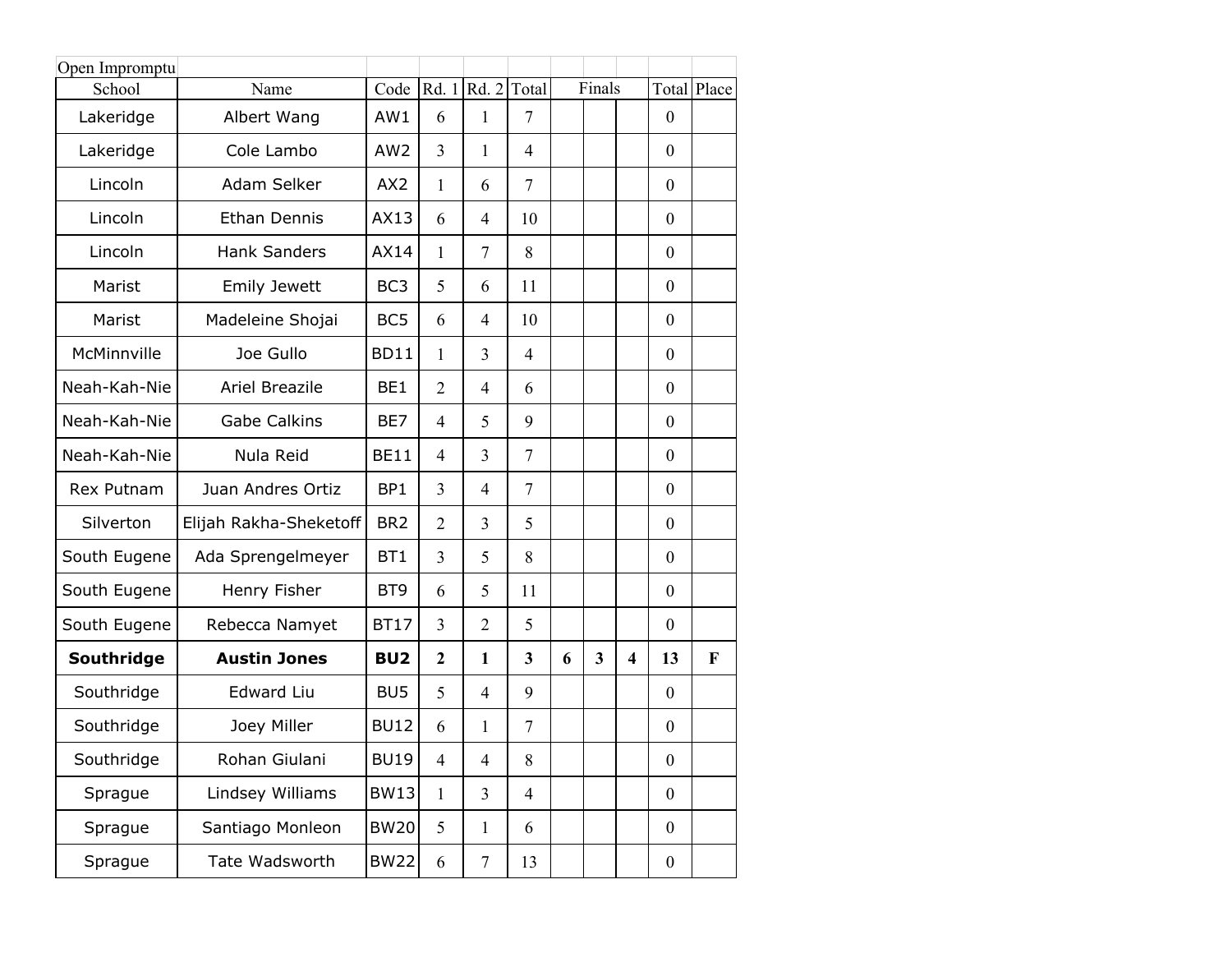| Open Impromptu  |                            |                  |                |                |                |                         |              |              |                         |             |
|-----------------|----------------------------|------------------|----------------|----------------|----------------|-------------------------|--------------|--------------|-------------------------|-------------|
| School          | Name                       | Code             |                | Rd. 1 Rd. 2    | Total          |                         | Finals       |              |                         | Total Place |
| Summit          | Henry Allen                | CC <sub>6</sub>  | $\overline{4}$ | $\overline{2}$ | 6              |                         |              |              | $\boldsymbol{0}$        |             |
| Summit          | Josh Reed                  | CC <sub>7</sub>  | 4              | $\overline{3}$ | $\tau$         |                         |              |              | $\mathbf{0}$            |             |
| Summit          | <b>Winter Calkins</b>      | CC10             | $\overline{4}$ | $\overline{7}$ | 11             |                         |              |              | $\mathbf{0}$            |             |
| Sunset          | Andrew Jin                 | CD3              | 5              | 3              | 8              |                         |              |              | $\mathbf{0}$            |             |
| Sunset          | Ashwin Bhat                | CD <sub>6</sub>  | 3              | $\overline{2}$ | 5              |                         |              |              | $\mathbf{0}$            |             |
| Sunset          | Leo Han                    | CD16             | $\overline{7}$ | 6              | 13             |                         |              |              | $\mathbf{0}$            |             |
| Sunset          | Mihir Palan                | CD17             | $\tau$         | 5              | 12             |                         |              |              | $\mathbf{0}$            |             |
| Sunset          | Nathan Purwosumarto        | CD18             | 5              | 6              | 11             |                         |              |              | $\mathbf{0}$            |             |
| Sunset          | Rajit Garg                 | <b>CD27</b>      | $\overline{7}$ | 8              | 15             |                         |              |              | $\boldsymbol{0}$        |             |
| <b>Sunset</b>   | Rohan Bharadwaj            | <b>CD29</b>      | $\mathbf{1}$   | 1              | $\overline{2}$ | $\overline{\mathbf{3}}$ | $\mathbf{2}$ | 3            | 8                       | 3RD         |
| Sunset          | Vinay Deshmukh             | CD <sub>36</sub> | $\overline{4}$ | $\overline{3}$ | $\tau$         |                         |              |              | $\mathbf{0}$            |             |
| Tillamook       | Dazy Dial                  | CG7              | $\overline{7}$ | 6              | 13             |                         |              |              | $\mathbf{0}$            |             |
| Tillamook       | Sam Adams                  | CG17             | 3              | $\mathbf{1}$   | $\overline{4}$ |                         |              |              | $\boldsymbol{0}$        |             |
| West Linn       | Ava DeLanty                | CJ4              | $\tau$         | 6              | 13             |                         |              |              | $\mathbf{0}$            |             |
| Westview        | Aakash Kurse               | CL1              | $\mathbf{1}$   | 6              | $\overline{7}$ |                         |              |              | $\mathbf{0}$            |             |
| Westview        | Abha Joshi                 | CL <sub>2</sub>  | 4              | 7              | 11             |                         |              |              | $\mathbf{0}$            |             |
| Westview        | Adit Gupta                 | CL <sub>3</sub>  | 4              | $\overline{3}$ | $\tau$         |                         |              |              | $\boldsymbol{0}$        |             |
| <b>Westview</b> | Aditya Jain                | CL <sub>4</sub>  | $\mathbf{1}$   | $\mathbf{2}$   | 3              | $\overline{2}$          | $\mathbf{1}$ | $\mathbf{1}$ | $\overline{\mathbf{4}}$ | 1ST         |
| Westview        | Advaith Nair               | CL <sub>5</sub>  | $\overline{2}$ | 6              | 8              |                         |              |              | $\boldsymbol{0}$        |             |
| Westview        | Akhila Kandaswamy          | CL <sub>6</sub>  | 3              | $\overline{2}$ | 5              |                         |              |              | $\boldsymbol{0}$        |             |
| Westview        | <b>Bharath Namboothiry</b> | CL13             | 5              | $\overline{3}$ | 8              |                         |              |              | $\mathbf{0}$            |             |
| Westview        | Grant Chen                 | CL25             | 3              | $\overline{2}$ | 5              |                         |              |              | $\mathbf{0}$            |             |
| Westview        | Lauren Vogler              | CL34             | 6              | $\tau$         | 13             |                         |              |              | $\overline{0}$          |             |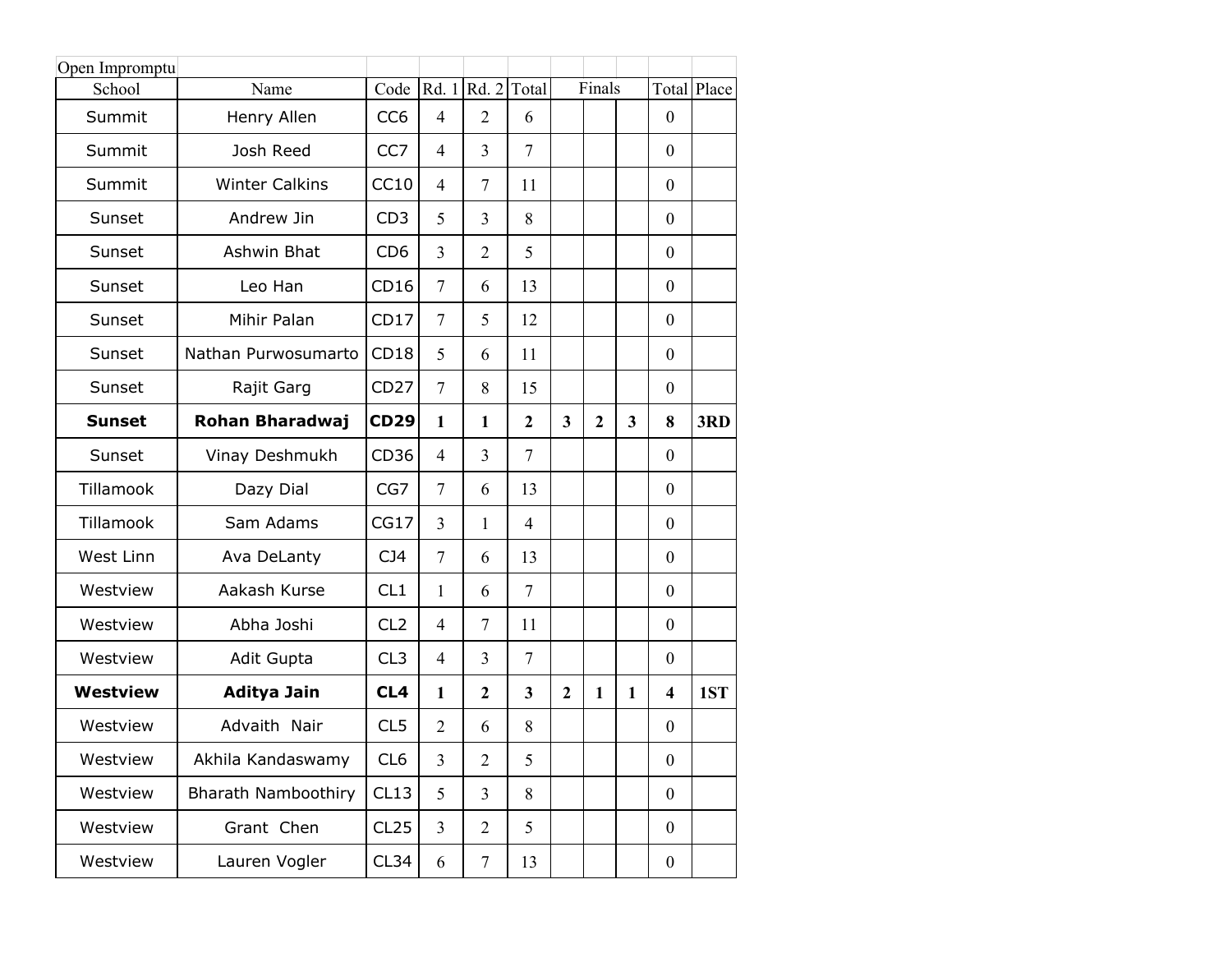| Open Impromptu |                            |             |                |                |                |   |        |    |             |
|----------------|----------------------------|-------------|----------------|----------------|----------------|---|--------|----|-------------|
| School         | Name                       | Code        | Rd. 1          | Rd. 2 Total    |                |   | Finals |    | Total Place |
| Westview       | Mukund Madhusudan CL44     |             | $\mathbf{2}$   |                | 3              | 5 | 6      | 18 | F           |
| Westview       | Saisreekar Singam          | <b>CL55</b> | 6              | 5              | 11             |   |        | 0  |             |
| Westview       | Varun Apte                 | CL74        | 6              | $\overline{4}$ | 10             |   |        | 0  |             |
| Westview       | Wendy Fan                  | <b>CL75</b> | 3              | 5              | 8              |   |        | 0  |             |
| Westview       | Will Fritzler              | CL77        | $\overline{2}$ | $\overline{2}$ | $\overline{4}$ |   |        | 0  |             |
| Wilson         | <b>Wolf Morgan-Steiner</b> | <b>CM24</b> | 5              |                | 6              |   |        | 0  |             |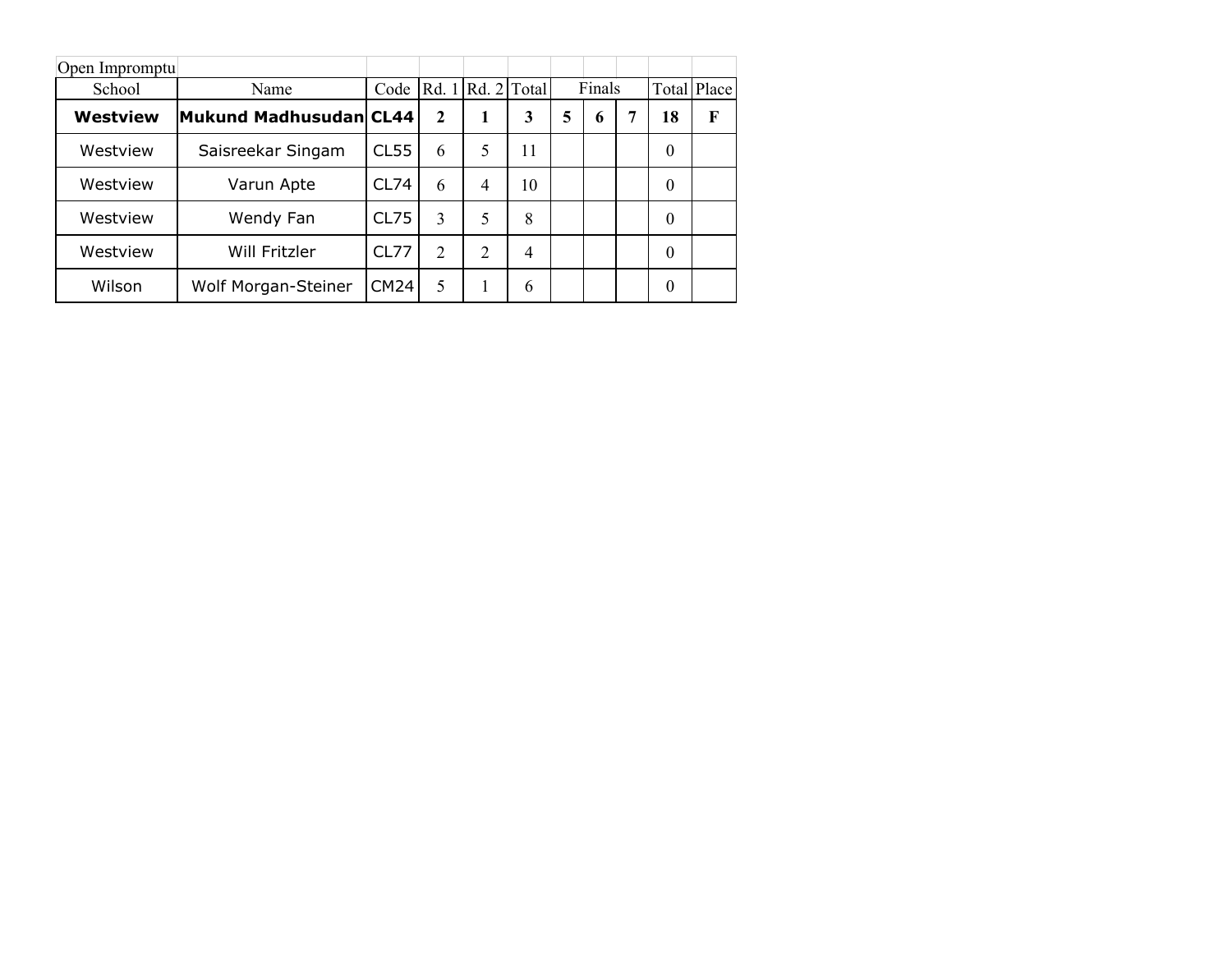| <b>LIBIELL</b> |                            |      |                                                    |   |   |    |                 |
|----------------|----------------------------|------|----------------------------------------------------|---|---|----|-----------------|
| School         | Name                       |      | Code   Rd. $1$   Rd. $2$   Rd. $3$   Total   Place |   |   |    |                 |
|                | Lincoln Angela Chow AX4    |      | $\overline{4}$                                     | 3 | 4 | 11 |                 |
|                | Lincoln Lorna Perez   AX24 |      | 2                                                  |   | 2 |    | 1st             |
|                | Lincoln Loy Msafiri   AX25 |      | $\mathcal{R}$                                      | 2 | 3 | 8  | 3rd             |
|                | Lincoln Yikai Peng         | AX39 |                                                    | 4 |   | 6  | 2 <sub>nd</sub> |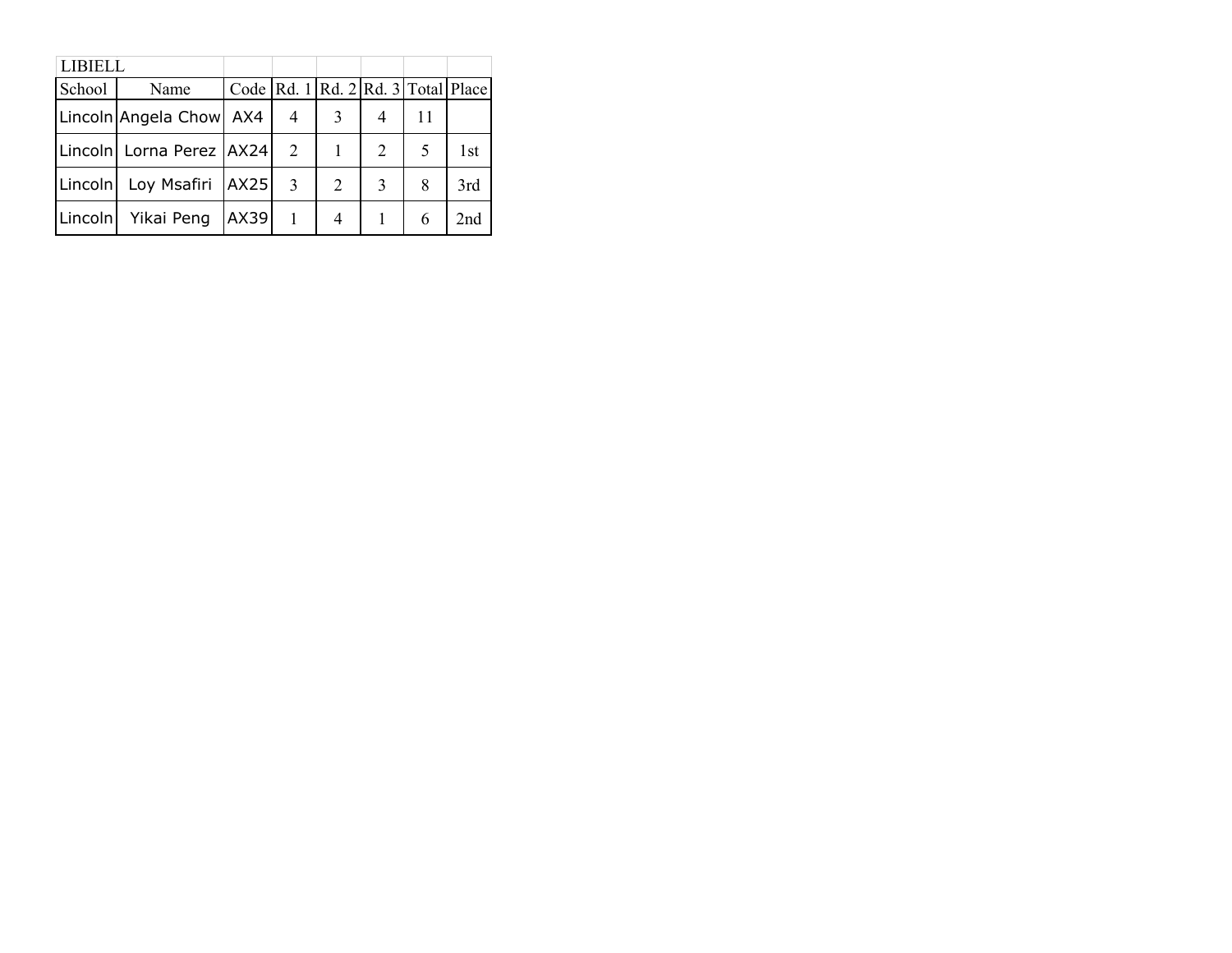| Novice Oratory     |                         |                 |                |              |                |                        |                  |                         |          |                    |
|--------------------|-------------------------|-----------------|----------------|--------------|----------------|------------------------|------------------|-------------------------|----------|--------------------|
| School             | Name                    | Code $Rd.1$     |                |              | $Rd. 2$ Total  |                        | Finals           |                         |          | <b>Total Place</b> |
| <b>Bandon</b>      | <b>David Fodrea</b>     | AB7             | $\mathbf{2}$   | $\mathbf{2}$ | 4              | 5                      | 7                | 6                       | 18       | $\mathbf F$        |
| <b>Centennial</b>  | <b>Emily Cope</b>       | AE6             | 5              | $\mathbf{1}$ | 6              | 7                      | $\boldsymbol{4}$ | 1                       | 12       | F                  |
| Centennial         | Joli Wolf               | AE8             | 3              | 6            | 9              |                        |                  |                         | $\theta$ |                    |
| <b>Cleveland</b>   | <b>Lyle Altschul</b>    | <b>AH35</b>     | $\mathbf{1}$   | $\mathbf{1}$ | $\mathbf{2}$   | 3                      | $\overline{2}$   | $\mathbf{2}$            | 7        | 2ND                |
| David Douglas      | <b>Abby Alvarez</b>     | <b>AJ1</b>      | $\mathbf{2}$   | $\mathbf{2}$ | 4              | $\overline{2}$         | 1                | 3                       | 6        | 1ST                |
| La Salle           | Amber Young             | AT2             | $\overline{4}$ | 3            | 7              |                        |                  |                         | $\Omega$ |                    |
| Marist             | Lindy McCool            | BC4             | 2              | 5            | $\overline{7}$ |                        |                  |                         | $\Omega$ |                    |
| <b>Oregon City</b> | <b>Isabel Moullet</b>   | <b>BN2</b>      | 1              | $\mathbf{1}$ | $\mathbf{2}$   | 1                      | 3                | $\overline{\mathbf{4}}$ | 8        | 3RD                |
| Oregon City        | Jenna Kerr              | BN <sub>3</sub> | $\overline{4}$ | 3            | 7              |                        |                  |                         | $\Omega$ |                    |
| Sunset             | Kaavya Subramanian CD11 |                 | $\overline{4}$ | 4            | 8              |                        |                  |                         | $\Omega$ |                    |
| Sunset             | Susan Liu               | CD33            | 3              | 4            | 7              |                        |                  |                         | $\Omega$ |                    |
| <b>West Linn</b>   | <b>Dennis Tang</b>      | CJ5             | 1              | 5            | 6              | $\boldsymbol{\Lambda}$ | 6                | 7                       | 17       | $\mathbf F$        |
| West Linn          | Nalini Oliver           | C <sub>19</sub> | 5              | 2            | 7              |                        |                  |                         | $\theta$ |                    |
| Westview           | Devyani Shankar         | <b>CL18</b>     | 3              | 3            | 6              | 6                      | 5                | 5                       | 16       | F                  |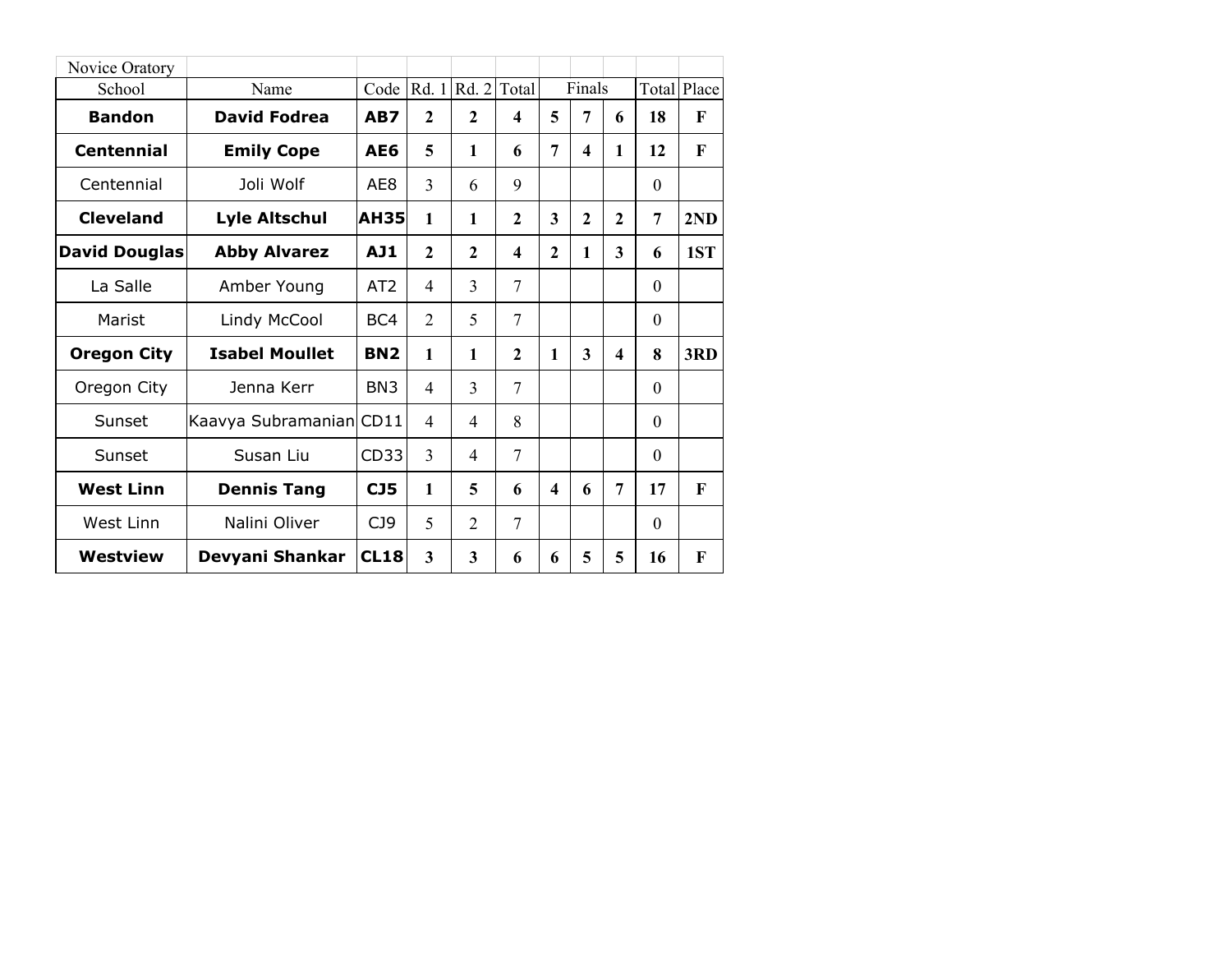|                  | Open Oratory                               |                 |                         |                |                         |                         |                         |                |                         |                |                         |                  |           |
|------------------|--------------------------------------------|-----------------|-------------------------|----------------|-------------------------|-------------------------|-------------------------|----------------|-------------------------|----------------|-------------------------|------------------|-----------|
| School           | Name                                       | Code            | Rd. 1                   | Rd.2           | Total                   | <b>SF</b>               |                         | Total          |                         | Finals         |                         | Total            | Place     |
| Bandon           | Max Underdown                              | AB14            | 6                       | $\overline{3}$ | 9                       |                         |                         | 9              |                         |                |                         | $\mathbf{0}$     |           |
| Clackamas        | Hannah Custer                              | AG5             | $\overline{2}$          | 5              | 7                       |                         |                         | $\overline{7}$ |                         |                |                         | $\mathbf{0}$     |           |
| Clackamas        | Nicole Zhen                                | AG12            | 5                       | $\overline{3}$ | 8                       |                         |                         | 8              |                         |                |                         | $\boldsymbol{0}$ |           |
| <b>Cleveland</b> | <b>Evan Billups</b>                        | <b>AH15</b>     | $\overline{2}$          | $\overline{2}$ | $\overline{\mathbf{4}}$ | $\mathbf{2}$            | 1                       | $\overline{7}$ | 1                       | 4              | $\overline{\mathbf{3}}$ | 8                | F         |
| <b>Cleveland</b> | <b>Joseph Brower</b>                       | <b>AH27</b>     | 1                       | $\overline{2}$ | 3                       | $\mathbf{1}$            | $\mathbf{2}$            | 6              | $\overline{\mathbf{4}}$ | 1              | 1                       | 6                | 1ST       |
|                  | <b>Cleveland McKenzie Potter-Moen AH39</b> |                 | 1                       | 5              | 6                       | $\overline{\mathbf{3}}$ | 5                       | 14             |                         |                |                         | $\bf{0}$         | <b>SF</b> |
| <b>Cleveland</b> | <b>Taylor Lewis</b>                        | <b>AH51</b>     | $\overline{\mathbf{4}}$ | $\overline{2}$ | 6                       | $\overline{\mathbf{3}}$ | 5                       | 14             |                         |                |                         | $\bf{0}$         | <b>SF</b> |
| Heritage         | Susannah Banshak                           | AP <sub>8</sub> | 5                       | $\overline{3}$ | 8                       |                         |                         | 8              |                         |                |                         | $\mathbf{0}$     |           |
| <b>La Salle</b>  | <b>Joseph Kreitzberg</b>                   | AT5             | 1                       | $\mathbf{1}$   | $\overline{2}$          | $\overline{\mathbf{4}}$ | 6                       | 12             | $\overline{\mathbf{3}}$ | 5              | 5                       | 13               | F         |
| Lakeridge        | <b>Laura Wang</b>                          | AW8             | 1                       | 5              | 6                       | 5                       | $\overline{\mathbf{4}}$ | 15             |                         |                |                         | $\bf{0}$         | <b>SF</b> |
| Lincoln          | RajBhandary<br>Anisha                      | AX5             | $\overline{2}$          | 6              | 8                       |                         |                         | 8              |                         |                |                         | $\boldsymbol{0}$ |           |
| Lincoln          | <b>Orion Cleaver</b>                       | AX30            | 3                       | 5              | 8                       |                         |                         | 8              |                         |                |                         | $\theta$         |           |
| Lincoln          | <b>Sheila Panyam</b>                       | <b>AX35</b>     | 3                       | $\mathbf{1}$   | $\overline{\mathbf{4}}$ | 1                       | $\overline{2}$          | $\overline{7}$ | $\overline{2}$          | 3              | $\overline{2}$          | $\overline{7}$   | 2ND       |
| Sunset           | Chitali Buge                               | CD <sub>8</sub> | 5                       | 6              | 11                      |                         |                         | 11             |                         |                |                         | $\mathbf{0}$     |           |
| <b>Sunset</b>    | <b>Christina Im</b>                        | CD <sub>9</sub> | 1                       | 1              | $\overline{2}$          | $\overline{2}$          | $\overline{\mathbf{3}}$ | $\overline{7}$ | 5                       | $\overline{2}$ | 1                       | 8                | 3RD       |
| Sunset           | Ke Shen                                    | CD12            | 6                       | $\overline{4}$ | 10                      |                         |                         | 10             |                         |                |                         | $\mathbf{0}$     |           |
| Sunset           | Ketaki Deuskar                             | CD13            | 3                       | $\overline{4}$ | $\overline{7}$          |                         |                         | $\overline{7}$ |                         |                |                         | $\boldsymbol{0}$ |           |
| <b>Sunset</b>    | <b>Nehal Hegde</b>                         | <b>CD20</b>     | $\overline{2}$          | $\overline{2}$ | $\overline{\mathbf{4}}$ | 6                       | 3                       | 13             |                         |                |                         | $\bf{0}$         | <b>SF</b> |
| <b>West Linn</b> | Kayla Gadd                                 | CJ8             | 5                       | $\mathbf{1}$   | 6                       | 6                       | 1                       | 13             |                         |                |                         | $\bf{0}$         | <b>SF</b> |
| Westview         | Aakash Kurse                               | CL1             | 6                       | 6              | 12                      |                         |                         | 12             |                         |                |                         | $\boldsymbol{0}$ |           |
| Westview         | Anju Mathew                                | CL10            | $\overline{3}$          | 5              | 8                       |                         |                         | 8              |                         |                |                         | $\boldsymbol{0}$ |           |
| Westview         | Catherine Lian                             | CL14            | $\overline{4}$          | $\overline{4}$ | 8                       |                         |                         | 8              |                         |                |                         | $\boldsymbol{0}$ |           |
| Westview         | Donitaa Julius                             | CL22            | 6                       | $\overline{4}$ | 10                      |                         |                         | 10             |                         |                |                         | $\boldsymbol{0}$ |           |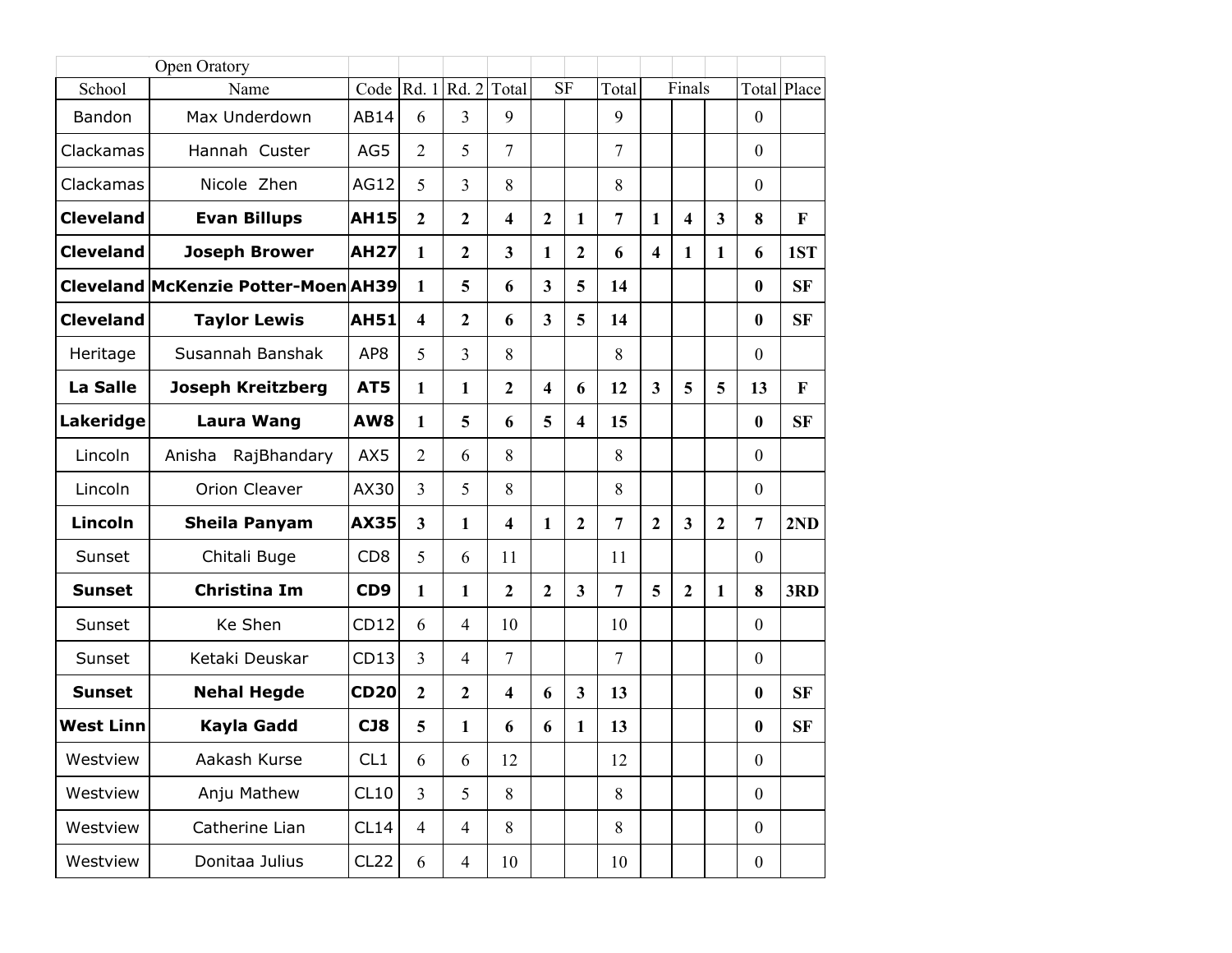|                 | <b>Open Oratory</b>        |             |                            |   |   |   |             |    |        |          |             |
|-----------------|----------------------------|-------------|----------------------------|---|---|---|-------------|----|--------|----------|-------------|
| School          | Name                       |             | Code $ Rd. 1 Rd. 2 Total $ |   |   |   | <b>SF</b>   |    | Finals |          | Total Place |
| Westview        | Harshita Narayanan         | CL26        | 4                          | 4 | 8 |   |             | 8  |        | $\theta$ |             |
| Westview        | <b>Kunal Bhattacharjee</b> | CL33        | 3                          | 3 | 6 | 7 | 4           | 17 |        | 0        | <b>SF</b>   |
| <b>Westview</b> | <b>Preeti Devulapalli</b>  | <b>CL49</b> | $\mathbf{2}$               |   | 3 | 4 | $\mathbf b$ | 13 |        | 0        | <b>SF</b>   |
| Westview        | <b>Shishir Pandit-Rao</b>  | CL64        | 4                          | 2 | 6 | 5 | 7           | 18 |        | 0        | <b>SF</b>   |
| Westview        | Will Chan                  | CL76        | 4                          |   | ⇁ |   |             | −  |        | 0        |             |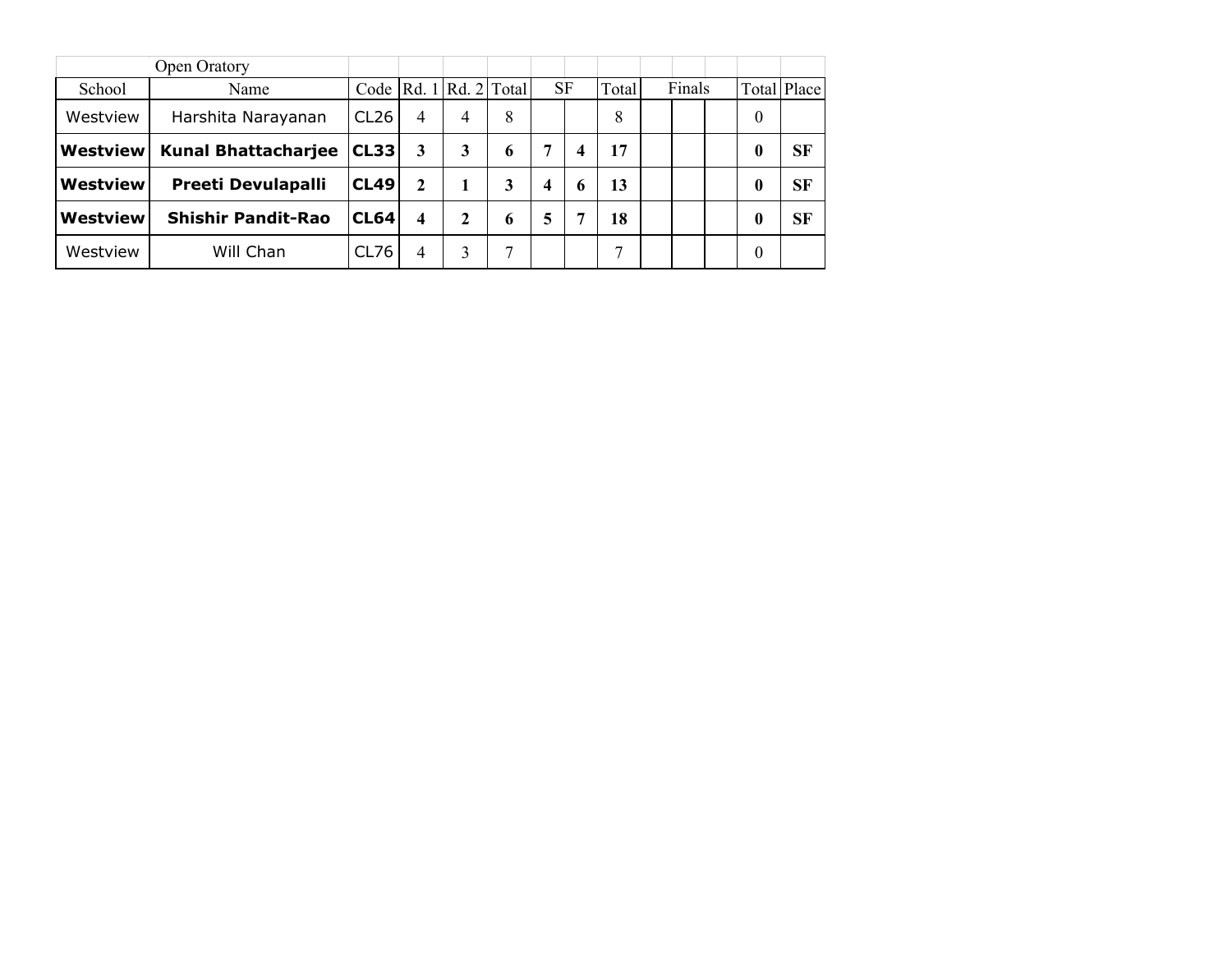| Novice Poetry      |                           |                 |                         |                         |                         |                         |                         |                |                         |                         |                         |                  |           |
|--------------------|---------------------------|-----------------|-------------------------|-------------------------|-------------------------|-------------------------|-------------------------|----------------|-------------------------|-------------------------|-------------------------|------------------|-----------|
| School             | Name                      | Code            | Rd. 1                   | Rd. 2                   | Total                   |                         | <b>SF</b>               | Total          |                         | Finals                  |                         | Total            | Place     |
| <b>Ashland</b>     | <b>Lydia Holmes</b>       | <b>AA19</b>     | $\overline{2}$          | $\mathbf{1}$            | $\mathbf{3}$            | $\overline{\mathbf{3}}$ | 5                       | 11             | $\overline{\mathbf{4}}$ | 6                       | 5                       | 15               | F         |
| <b>Ashland</b>     | <b>Maya Davis</b>         | <b>AA21</b>     | $\overline{2}$          | $\overline{\mathbf{3}}$ | 5                       | $\overline{\mathbf{4}}$ | 6                       | 15             |                         |                         |                         | $\bf{0}$         | <b>SF</b> |
| Bandon             | <b>Isabel Winston</b>     | AB10            | 5                       | $\overline{7}$          | 12                      |                         |                         | 12             |                         |                         |                         | $\overline{0}$   |           |
| Century            | Olivia Waller             | AF10            | $\overline{4}$          | 3                       | $\overline{7}$          |                         |                         | $\overline{7}$ |                         |                         |                         | $\overline{0}$   |           |
| <b>Cleveland</b>   | Mia Bolte                 | <b>AH40</b>     | $\overline{2}$          | $\mathbf{1}$            | $\overline{\mathbf{3}}$ | $\overline{\mathbf{4}}$ | 6                       | 13             |                         |                         |                         | $\bf{0}$         | <b>SF</b> |
| <b>Cleveland</b>   | <b>Nora Degens</b>        | <b>AH45</b>     | $\mathbf{1}$            | 1                       | $\overline{2}$          | 1                       | 5                       | 8              | 5                       | 5                       | $\overline{2}$          | 12               | F         |
| <b>Cleveland</b>   | Zoe Kane                  | <b>AH55</b>     | $\mathbf{1}$            | $\overline{2}$          | $\overline{\mathbf{3}}$ | $\overline{\mathbf{3}}$ | $\overline{3}$          | 9              | $\overline{2}$          | $\overline{\mathbf{3}}$ | 3                       | 8                | 2ND       |
| Junction City      | Cassidy Keys              | AR1             | $\overline{4}$          | 5                       | 9                       |                         |                         | 9              |                         |                         |                         | $\boldsymbol{0}$ |           |
| <b>La Salle</b>    | <b>Brigid Hanley</b>      | AT4             | $\overline{\mathbf{4}}$ | $\overline{2}$          | 6                       | 5                       | $\overline{7}$          | 18             |                         |                         |                         | $\bf{0}$         | <b>SF</b> |
| Lincoln            | Zenzo Beresford           | AX42            | $\overline{4}$          | $\overline{7}$          | 11                      |                         |                         | 11             |                         |                         |                         | $\overline{0}$   |           |
| North Bend         | Gus Bell                  | BG <sub>6</sub> | 6                       | 6                       | 12                      |                         |                         | 12             |                         |                         |                         | $\overline{0}$   |           |
| North Bend         | Jessie Jaquot             | BG7             | 5                       | 5                       | 10                      |                         |                         | 10             |                         |                         |                         | $\overline{0}$   |           |
| North Bend         | Zachary Hassett           | BG9             | 5                       | 6                       | 11                      |                         |                         | 11             |                         |                         |                         | $\boldsymbol{0}$ |           |
| <b>Oregon City</b> | <b>Kelsey Ellis</b>       | <b>BN4</b>      | $\overline{2}$          | $\overline{\mathbf{4}}$ | 6                       | $\overline{2}$          | 1                       | 9              | $\overline{\mathbf{3}}$ | $\overline{2}$          | 6                       | 11               | 3RD       |
| Sandy              | Jenna Grimmer             | <b>BQ10</b>     | 5                       | 5                       | 10                      |                         |                         | 10             |                         |                         |                         | $\overline{0}$   |           |
| Sandy              | Lilly Espinoza            | <b>BQ13</b>     | $\overline{3}$          | $\overline{4}$          | 7                       |                         |                         | $\overline{7}$ |                         |                         |                         | $\overline{0}$   |           |
| <b>Sandy</b>       | <b>Lilyanne Caswell</b>   | <b>BQ14</b>     | $\mathbf{1}$            | $\overline{\mathbf{4}}$ | 5                       | $\overline{2}$          | $\overline{\mathbf{4}}$ | 11             | 6                       | $\overline{\mathbf{4}}$ | $\overline{\mathbf{4}}$ | 14               | F         |
| <b>Sprague</b>     | <b>Chauncey Koulibali</b> | <b>BW6</b>      | $\overline{\mathbf{3}}$ | $\overline{\mathbf{3}}$ | 6                       | 5                       | $\overline{\mathbf{3}}$ | 14             |                         |                         |                         | $\bf{0}$         | <b>SF</b> |
| Sprague            | Christina Odell           | BW7             | $\overline{3}$          | 5                       | 8                       |                         |                         | 8              |                         |                         |                         | $\boldsymbol{0}$ |           |
| <b>Sunset</b>      | Isa Ayala                 | <b>CD10</b>     | $\mathbf{1}$            | $\mathbf{1}$            | $\boldsymbol{2}$        | $\mathbf{1}$            | $\boldsymbol{2}$        | 5              | $\mathbf{1}$            | $\mathbf{1}$            | $\mathbf{1}$            | 3                | 1ST       |
| <b>Tillamook</b>   | <b>Ashlie Bright</b>      | CG4             | 3 <sup>1</sup>          | $\overline{2}$          | 5                       | 6                       | $\mathbf{1}$            | 12             |                         |                         |                         | $\bf{0}$         | SF        |
| <b>Tillamook</b>   | Kodi Wingate              | CG10            | 3 <sup>1</sup>          | $\overline{\mathbf{3}}$ | 6                       | 6                       | $\overline{\mathbf{4}}$ | 16             |                         |                         |                         | $\bf{0}$         | <b>SF</b> |
| West Albany        | Amber Stefan              | CH1             | 5                       | $\overline{4}$          | 9                       |                         |                         | 9              |                         |                         |                         | $\boldsymbol{0}$ |           |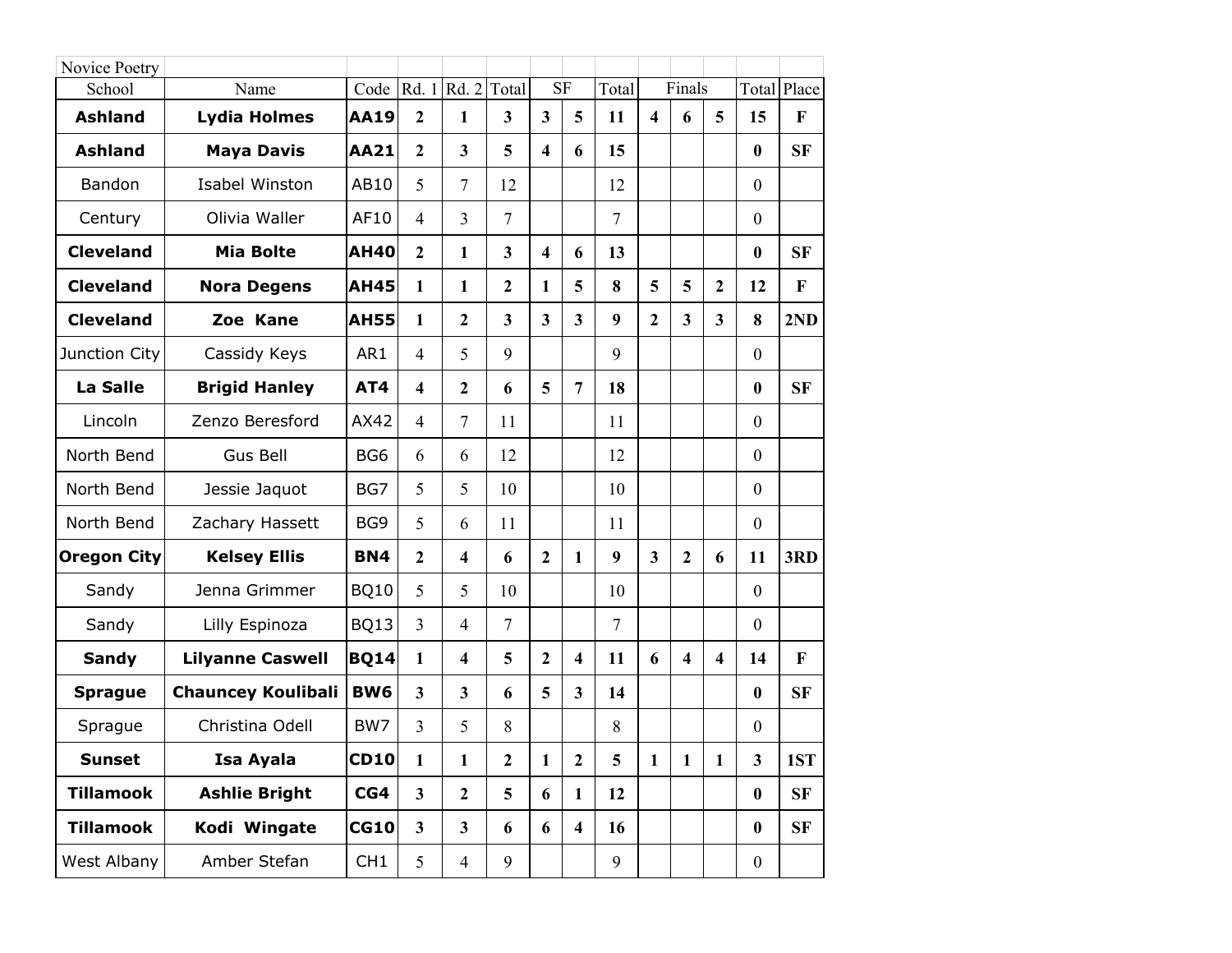| Novice Poetry |                          |                            |   |   |    |    |       |        |   |             |
|---------------|--------------------------|----------------------------|---|---|----|----|-------|--------|---|-------------|
| School        | Name                     | Code $ Rd. 1 Rd. 2 Total $ |   |   |    | SF | Total | Finals |   | Total Place |
| West Albany   | Forest Gilpin            | CH <sub>5</sub>            |   | h | 8  |    | 8     |        | 0 |             |
| Westview      | Supriya Dadi             | CL73                       | 4 |   | 10 |    | 10    |        | 0 |             |
| Wilson        | Solomon Burr Harris CM20 |                            |   |   |    |    | 12    |        |   | <b>SF</b>   |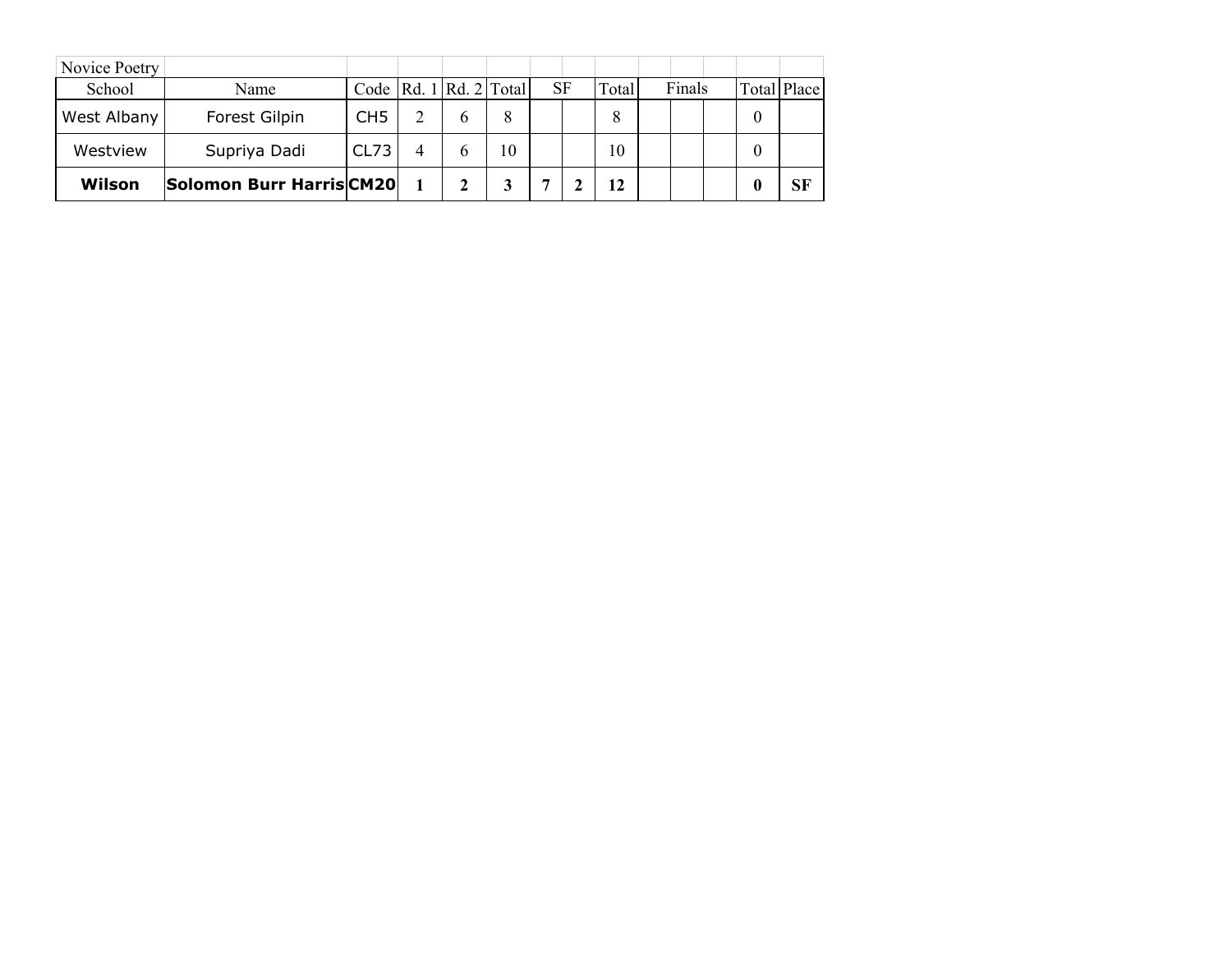| Open Poetry        |                           |                 |                         |                  |                |                         |                         |                 |                         |                         |                         |                  |              |
|--------------------|---------------------------|-----------------|-------------------------|------------------|----------------|-------------------------|-------------------------|-----------------|-------------------------|-------------------------|-------------------------|------------------|--------------|
| School             | Name                      | Code            | Rd. 1                   | Rd. 2            | Total          | <b>SF</b>               |                         | Total           |                         | Finals                  |                         | Total            | Place        |
| Ashland            | Maisie Roberson           | AA20            | 5                       | $\overline{3}$   | 8              |                         |                         | 8               |                         |                         |                         | $\mathbf{0}$     |              |
| <b>Century</b>     | <b>Wendy Roman</b>        | <b>AF13</b>     | $\overline{2}$          | 1                | 3              | 1                       | $\mathbf{3}$            | $7\phantom{.0}$ | $\overline{\mathbf{3}}$ | 6                       | 1                       | 10               | 3RD          |
| <b>Cleveland</b>   | <b>Lily Panetta</b>       | <b>AH31</b>     | $\overline{\mathbf{4}}$ | 1                | 5              | $\overline{2}$          | $\overline{\mathbf{4}}$ | 11              | 6                       | 5                       | $\overline{\mathbf{4}}$ | 15               | $\bf F$      |
| <b>Cleveland</b>   | Oz Johnson-Congleton AH46 |                 | $\mathbf{1}$            | 4                | 5              | $\overline{2}$          | $\overline{\mathbf{4}}$ | 11              | 5                       | $\overline{\mathbf{3}}$ | 5                       | 13               | $\mathbf{F}$ |
| David Douglas      | Camryn Gustafson          | AJ2             | $\overline{2}$          | 4                | 6              |                         |                         | 6               |                         |                         |                         | $\mathbf{0}$     |              |
| <b>Hood River</b>  | <b>Hannah Hart</b>        | <b>AQ12</b>     | $\overline{\mathbf{3}}$ | 1                | 4              | $\overline{\mathbf{3}}$ | 5                       | 12              |                         |                         |                         | $\bf{0}$         | <b>SF</b>    |
| Hood River         | Ruby Patterson            | AQ24            | $\overline{2}$          | 5                | 7              |                         |                         | $\overline{7}$  |                         |                         |                         | $\boldsymbol{0}$ |              |
| <b>Lake Oswego</b> | <b>Anna Kulawiec</b>      | AU3             | $\mathbf{1}$            | 1                | $\mathbf{2}$   | 6                       | $\mathbf{1}$            | 9               | 1                       | $\mathbf{2}$            | $\mathbf{3}$            | 6                | 1ST          |
| <b>Lake Oswego</b> | <b>Meghana Mysore</b>     | <b>AU22</b>     | $\overline{2}$          | 1                | $\overline{3}$ | $\overline{7}$          | 6                       | 16              |                         |                         |                         | $\bf{0}$         | <b>SF</b>    |
| <b>Lincoln</b>     | <b>Hank Sanders</b>       | <b>AX14</b>     | $\overline{2}$          | 3                | 5              | 5                       | $\boldsymbol{2}$        | 12              |                         |                         |                         | $\bf{0}$         | <b>SF</b>    |
| Lincoln            | Noah Hoffman              | AX28            | $\overline{3}$          | 3                | 6              |                         |                         | 6               |                         |                         |                         | $\mathbf{0}$     |              |
| Marist             | <b>Emily Jewett</b>       | BC <sub>3</sub> | $\overline{4}$          | 3                | 7              |                         |                         | $\overline{7}$  |                         |                         |                         | $\boldsymbol{0}$ |              |
| Marist             | Maya Dotson               | BC <sub>6</sub> | 6                       | $\overline{4}$   | 10             |                         |                         | 10              |                         |                         |                         | $\boldsymbol{0}$ |              |
| Neah-Kah-Nie       | Juliet Charles            | BE9             | 5                       | 5                | 10             |                         |                         | 10              |                         |                         |                         | $\boldsymbol{0}$ |              |
| Neah-Kah-Nie       | Maria Loza                | <b>BE10</b>     | $\overline{4}$          | 7                | 11             |                         |                         | 11              |                         |                         |                         | $\boldsymbol{0}$ |              |
| Nestucca           | Mariah Hallock            | BF7             | $\overline{4}$          | 6                | 10             |                         |                         | 10              |                         |                         |                         | $\mathbf{0}$     |              |
| North Bend         | Carly Paquette            | BG <sub>2</sub> | 5                       | 6                | 11             |                         |                         | 11              |                         |                         |                         | $\boldsymbol{0}$ |              |
| <b>Sandy</b>       | <b>Ariana DeFrancesco</b> | BQ <sub>2</sub> | 1                       | 3                | 4              | $\overline{\mathbf{4}}$ | $\overline{2}$          | 10              | $\overline{\mathbf{4}}$ | 1                       | $\overline{2}$          | $\overline{7}$   | 2ND          |
| Sandy              | Dylan Kenney              | BQ6             | 6                       | 3                | 9              |                         |                         | 9               |                         |                         |                         | $\boldsymbol{0}$ |              |
| Silverton          | Haven Seltmann            | BR <sub>5</sub> | $\mathbf{1}$            | 6                | 7              |                         |                         | 7               |                         |                         |                         | $\boldsymbol{0}$ |              |
| Silverton          | Jason Schiewe             | BR <sub>6</sub> | 5                       | $\overline{2}$   | $\overline{7}$ |                         |                         | $\overline{7}$  |                         |                         |                         | $\boldsymbol{0}$ |              |
| Silverton          | Sky Boring-Mackie         | BR9             | 6                       | 5                | 11             |                         |                         | 11              |                         |                         |                         | $\boldsymbol{0}$ |              |
| Southridge         | <b>Austin Jones</b>       | BU <sub>2</sub> | $\mathbf{1}$            | $\boldsymbol{2}$ | $\mathbf{3}$   | 5                       | 6                       | 14              |                         |                         |                         | $\boldsymbol{0}$ | SF           |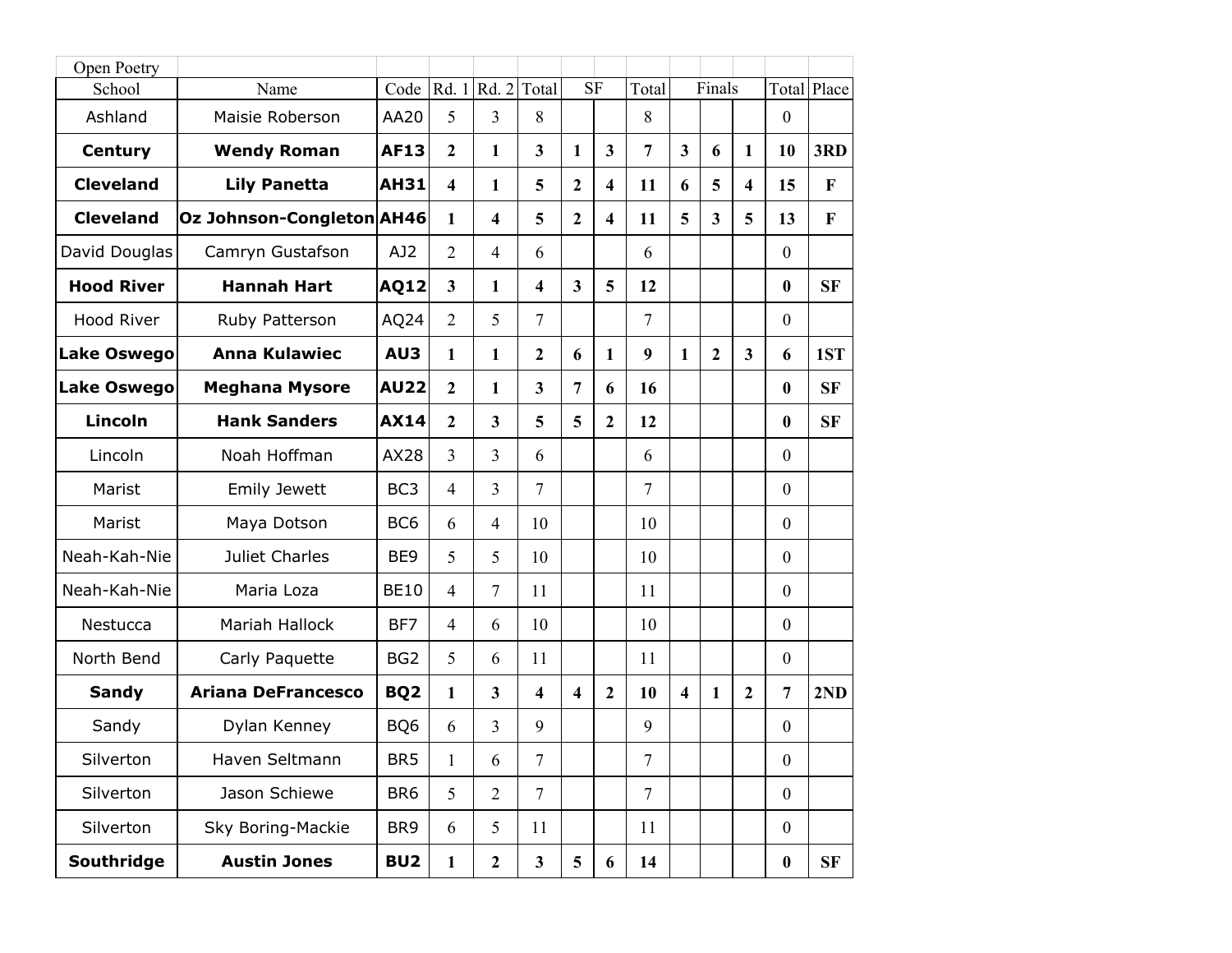| Open Poetry    |                        |                 |                |              |                |                         |                |       |                |        |   |              |              |
|----------------|------------------------|-----------------|----------------|--------------|----------------|-------------------------|----------------|-------|----------------|--------|---|--------------|--------------|
| School         | Name                   | Code            | Rd. 1          | Rd.2         | Total          |                         | <b>SF</b>      | Total |                | Finals |   | Total        | Place        |
| Southridge     | <b>Belinda Li</b>      | BU <sub>3</sub> | 3              | $\mathbf{2}$ | 5              | 6                       | 5              | 16    |                |        |   | $\bf{0}$     | SF           |
| Southridge     | Julia Dayton           | <b>BU13</b>     | 3              | $\mathbf{2}$ | 5              | $\overline{\mathbf{3}}$ | $\overline{7}$ | 15    |                |        |   | $\bf{0}$     | <b>SF</b>    |
| <b>Sprague</b> | <b>Max Rudd</b>        | BW1             | 1              | 1            | $\mathbf{2}$   | 1                       | $\mathbf{1}$   | 4     | $\overline{2}$ | 4      | 6 | 12           | $\mathbf{F}$ |
| Summit         | Elena Johnson Lafferty | CC <sub>4</sub> | 3              | 5            | 8              |                         |                | 8     |                |        |   | $\theta$     |              |
| Summit         | <b>Gabriel Reed</b>    | CC <sub>5</sub> | 6              | 4            | 10             |                         |                | 10    |                |        |   | $\Omega$     |              |
| Tillamook      | Anna Mattson           | CG <sub>3</sub> | $\overline{2}$ | 5            | $\overline{7}$ |                         |                | 7     |                |        |   | $\mathbf{0}$ |              |
| Tillamook      | Cassie Diaz            | CG5             | 6              | 7            | 13             |                         |                | 13    |                |        |   | $\theta$     |              |
| Tillamook      | Daisy Mendez           | CG <sub>6</sub> | 5              | 2            | 7              |                         |                | 7     |                |        |   | $\theta$     |              |
| Tillamook      | Mercy Allen            | CG13            | $\overline{4}$ | 6            | 10             |                         |                | 10    |                |        |   | $\Omega$     |              |
| Westview       | Alex Jones             | CL7             | 6              | 6            | 12             |                         |                | 12    |                |        |   | $\Omega$     |              |
| Westview       | Dayo Adebawo           | CL16            | $\overline{4}$ | 4            | 8              |                         |                | 8     |                |        |   | $\mathbf{0}$ |              |
| Westview       | Michelle Bonilla       | CL43            | 5              | 4            | 9              |                         |                | 9     |                |        |   | $\mathbf{0}$ |              |
| Wilson         | <b>Rhona Bogren</b>    | <b>CM19</b>     | 3              | 2            | 5              | 4                       | 3              | 12    |                |        |   | $\mathbf{0}$ | <b>SF</b>    |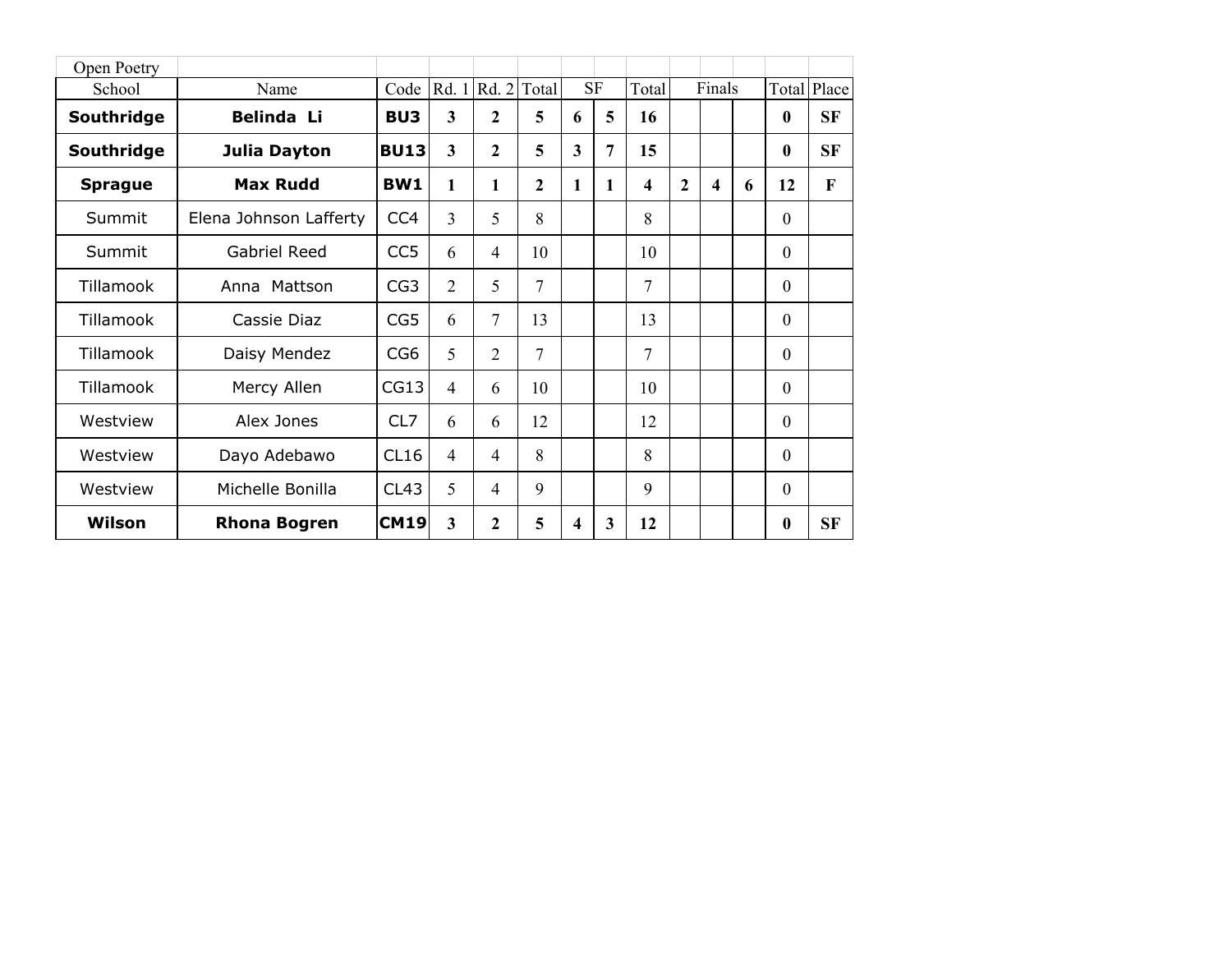| Novice Prose       |                        |                 |                |                         |                         |   |                |        |                         |                         |                         |                  |             |
|--------------------|------------------------|-----------------|----------------|-------------------------|-------------------------|---|----------------|--------|-------------------------|-------------------------|-------------------------|------------------|-------------|
| School             | Name                   | Code            |                | Rd. 1 Rd. 2             | Total                   |   | <b>SF</b>      | Total  |                         | Finals                  |                         |                  | Total Place |
| Ashland            | Maya Davis             | AA21            | 7              | 1                       | 8                       |   |                | 8      |                         |                         |                         | $\mathbf{0}$     |             |
| Canby              | <b>Eden Bell</b>       | AD1             | $\mathbf{2}$   | $\overline{2}$          | $\overline{\mathbf{4}}$ | 7 | 5              | 16     |                         |                         |                         | $\boldsymbol{0}$ | <b>SF</b>   |
| <b>Centennial</b>  | <b>Kangla Moua</b>     | <b>AE10</b>     | 1              | $\overline{2}$          | $\overline{\mathbf{3}}$ | 2 | 1              | 6      | 1                       | $\overline{\mathbf{4}}$ | $\overline{\mathbf{4}}$ | 9                | 3RD         |
| Century            | Megan Nall-Cook        | AF <sub>8</sub> | $\overline{7}$ | 6                       | 13                      |   |                | 13     |                         |                         |                         | $\mathbf{0}$     |             |
| Clackamas          | Alexandria Williams    | AG <sub>2</sub> | 2              | 6                       | 8                       |   |                | 8      |                         |                         |                         | $\mathbf{0}$     |             |
| <b>Clackamas</b>   | <b>Alycia Frack</b>    | AG3             | $\overline{2}$ | $\overline{2}$          | $\overline{\mathbf{4}}$ | 1 | 4              | 9      | $\overline{\mathbf{4}}$ | $\overline{\mathbf{3}}$ | 5                       | 12               | F           |
| <b>Cleveland</b>   | Andras Williams-Thomas | AH <sub>3</sub> | $\overline{2}$ | $\overline{\mathbf{4}}$ | 6                       | 1 | 4              | 11     | $\mathbf{3}$            | $\overline{2}$          | 1                       | 6                | 2ND         |
| <b>Cleveland</b>   | <b>Ella Jones</b>      | <b>AH14</b>     | $\mathbf{2}$   | $\overline{3}$          | 5                       | 4 | $\mathbf{3}$   | 12     |                         |                         |                         | $\boldsymbol{0}$ | <b>SF</b>   |
| Cleveland          | Henry Slatore          | AH21            | 6              | 6                       | 12                      |   |                | 12     |                         |                         |                         | $\boldsymbol{0}$ |             |
| <b>Cleveland</b>   | <b>Rosa Christen</b>   | <b>AH48</b>     | 1              | $\overline{\mathbf{4}}$ | 5                       | 5 | $\overline{2}$ | 12     |                         |                         |                         | $\bf{0}$         | <b>SF</b>   |
| Glencoe            | Lili Yazzie            | AM <sub>8</sub> | 3              | 6                       | 9                       |   |                | 9      |                         |                         |                         | $\mathbf{0}$     |             |
| <b>Glencoe</b>     | <b>Tasha Robinson</b>  | <b>AM12</b>     | 1              | 1                       | $\overline{2}$          | 2 | $\overline{2}$ | 6      | $\overline{2}$          | 1                       | $\mathbf{2}$            | 5                | 1ST         |
| Gresham            | Jessica Ceja-Linares   | AN <sub>2</sub> | 5              | $\overline{3}$          | 8                       |   |                | 8      |                         |                         |                         | $\boldsymbol{0}$ |             |
| Gresham            | Kristina Bocharova     | AN4             | 5              | $\overline{4}$          | 9                       |   |                | 9      |                         |                         |                         | $\mathbf{0}$     |             |
| Gresham            | Priscilla Brocatto     | AN <sub>8</sub> | 3              | $\overline{7}$          | 10                      |   |                | 10     |                         |                         |                         | $\mathbf{0}$     |             |
| Hood River         | Elle Chamberlain       | AQ9             | $\overline{7}$ | $\overline{4}$          | 11                      |   |                | 11     |                         |                         |                         | $\mathbf{0}$     |             |
| <b>Hood River</b>  | <b>Emily Mitchell</b>  | <b>AQ10</b>     | $\overline{3}$ | $\overline{2}$          | 5                       | 3 | 1              | 9      | 5                       | 5                       | $\overline{\mathbf{3}}$ | 13               | $\mathbf F$ |
| <b>Hood River</b>  | Payton Rigert          | AQ23            | 5              | $\overline{2}$          | 7                       |   |                | 7      |                         |                         |                         | $\mathbf{0}$     |             |
| Lake Oswego        | <b>Bek Adams</b>       | AU5             | 3              | $\overline{4}$          | $\overline{7}$          |   |                | $\tau$ |                         |                         |                         | $\boldsymbol{0}$ |             |
| Lakeridge          | <b>Eva Augst</b>       | AW4             | 5              | 1                       | 6                       | 3 | 5              | 14     |                         |                         |                         | $\bf{0}$         | SF          |
| <b>McMinnville</b> | Daylynn Cowan          | BD <sub>8</sub> | 5              | $\mathbf{1}$            | 6                       | 6 | $\overline{7}$ | 19     |                         |                         |                         | $\boldsymbol{0}$ | <b>SF</b>   |
| <b>McMinnville</b> | Zoe Blanchard          | <b>BD16</b>     | $\mathbf{1}$   | 5                       | 6                       | 6 | $\mathbf{3}$   | 15     |                         |                         |                         | $\boldsymbol{0}$ | <b>SF</b>   |
| Nestucca           | Angela Pascal          | BF3             | $\overline{7}$ | 5                       | 12                      |   |                | 12     |                         |                         |                         | $\overline{0}$   |             |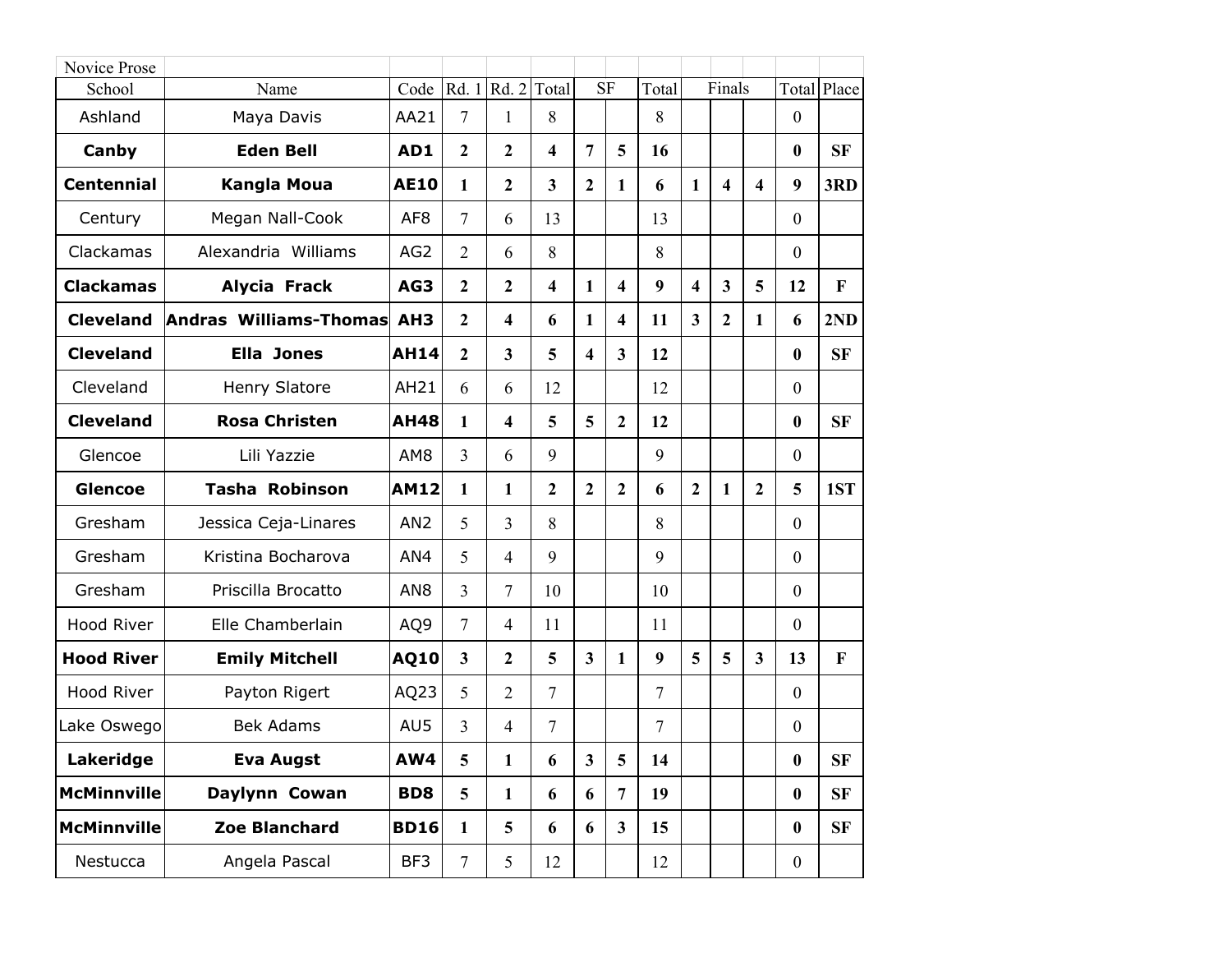| Novice Prose  |                       |                 |                         |                   |    |   |           |       |        |              |             |
|---------------|-----------------------|-----------------|-------------------------|-------------------|----|---|-----------|-------|--------|--------------|-------------|
| School        | Name                  | Code            |                         | Rd. 1 Rd. 2 Total |    |   | <b>SF</b> | Total | Finals |              | Total Place |
| Sandy         | Justin Bower          | <b>BQ11</b>     | $\overline{4}$          | 3                 | 7  |   |           | 7     |        | $\theta$     |             |
| Silverton     | Dylan Pool            | BR1             | $\overline{3}$          | 5                 | 8  |   |           | 8     |        | $\theta$     |             |
| Southridge    | Bronwyn Hoffman       | BU4             | $\overline{4}$          | 5                 | 9  |   |           | 9     |        | $\theta$     |             |
| <b>Sunset</b> | <b>Tanya Chen</b>     | <b>CD34</b>     | $\overline{\mathbf{4}}$ | $\mathbf{1}$      | 5  | 5 | 6         | 16    |        | $\bf{0}$     | <b>SF</b>   |
| Tillamook     | Abby McGuire          | CG1             | $\overline{4}$          | 7                 | 11 |   |           | 11    |        | $\theta$     |             |
| Tillamook     | Jeanie Boehm          | CG <sub>9</sub> | 6                       | 7                 | 13 |   |           | 13    |        | $\theta$     |             |
| Tillamook     | Sam Hooley            | CG16            | 6                       | 6                 | 12 |   |           | 12    |        | $\mathbf{0}$ |             |
| West Albany   | Higinbotham<br>Sienna | CH <sub>7</sub> | 6                       | 7                 | 13 |   |           | 13    |        | $\theta$     |             |
| Westview      | Shefali Goel          | CL63            | $\overline{4}$          | $\overline{3}$    | 7  |   |           | 7     |        | $\theta$     |             |
| Westview      | Shivani Thakor        | CL65            | 6                       | 5                 | 11 |   |           | 11    |        | $\mathbf{0}$ |             |
| Wilson        | <b>Eli Molloy</b>     | CM <sub>9</sub> | 1                       | 3                 | 4  | 4 | 6         | 14    |        | $\bf{0}$     | <b>SF</b>   |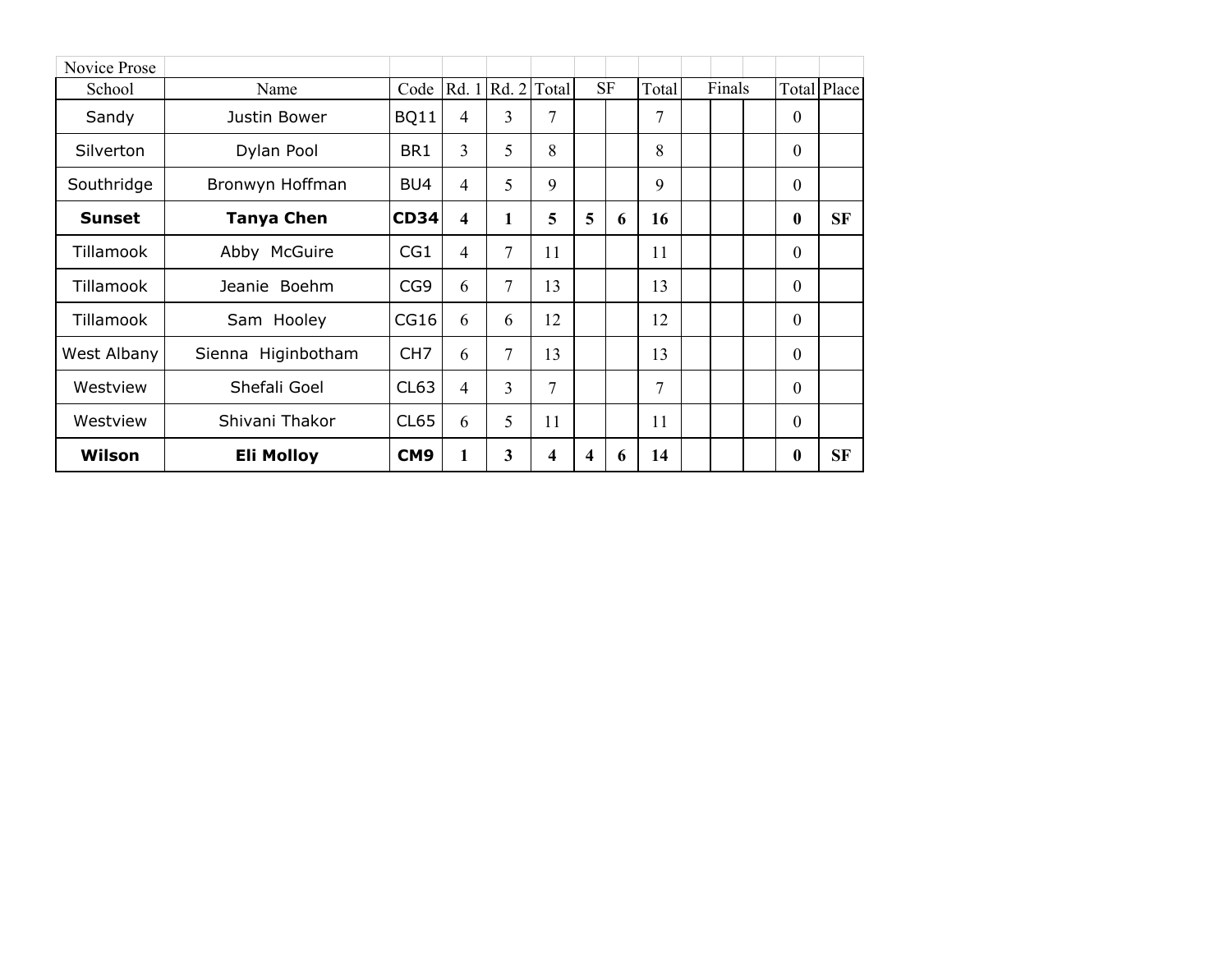| Open Prose         |                        |                 |                |                |                         |                         |              |                |                         |                         |              |                  |             |
|--------------------|------------------------|-----------------|----------------|----------------|-------------------------|-------------------------|--------------|----------------|-------------------------|-------------------------|--------------|------------------|-------------|
| School             | Name                   | Code            | Rd. 1   Rd. 2  |                | Total                   | <b>SF</b>               |              | Total          |                         | Finals                  |              |                  | Total Place |
| Ashland            | Haley Mullane          | AA11            | $\overline{7}$ | 6              | 13                      |                         |              | 13             |                         |                         |              | $\boldsymbol{0}$ |             |
| <b>Ashland</b>     | <b>Sienna Ross</b>     | <b>AA29</b>     | $\overline{2}$ | $\overline{2}$ | $\overline{\mathbf{4}}$ | $\overline{\mathbf{3}}$ | 5            | 12             |                         |                         |              | $\bf{0}$         | <b>SF</b>   |
| Bandon             | Darby Underdown        | AB5             | $\overline{4}$ | $\overline{3}$ | $\overline{7}$          |                         |              | $\overline{7}$ |                         |                         |              | $\boldsymbol{0}$ |             |
| Bandon             | <b>Eleanor Winston</b> | AB9             | $\overline{4}$ | 6              | 10                      |                         |              | 10             |                         |                         |              | $\mathbf{0}$     |             |
| Centennial         | Brennah Warner         | AE3             | $\overline{2}$ | $\overline{4}$ | 6                       |                         |              | 6              |                         |                         |              | $\boldsymbol{0}$ |             |
| Centennial         | Madison Seigler        | AE11            | 6              | 5              | 11                      |                         |              | 11             |                         |                         |              | $\boldsymbol{0}$ |             |
| Centennial         | McKenzie Weston        | AE12            | 5              | $\overline{4}$ | 9                       |                         |              | 9              |                         |                         |              | $\boldsymbol{0}$ |             |
| Cleveland          | Henry Harding          | AH20            | $\overline{3}$ | $\overline{3}$ | 6                       |                         |              | 6              |                         |                         |              | $\boldsymbol{0}$ |             |
| Glencoe            | Josh Gibbens           | AM6             | 1              | $\overline{4}$ | 5                       |                         |              | 5              |                         |                         |              | $\mathbf{0}$     |             |
| Glencoe            | Maren Frohlick         | AM9             | 6              | 6              | 12                      |                         |              | 12             |                         |                         |              | $\boldsymbol{0}$ |             |
| Heritage           | <b>Brittney Lafave</b> | AP1             | 6              | $\overline{7}$ | 13                      |                         |              | 13             |                         |                         |              | $\boldsymbol{0}$ |             |
| Hood River         | Lauren Greenleaf       | AQ13            | 5              | 5              | 10                      |                         |              | 10             |                         |                         |              | $\boldsymbol{0}$ |             |
| <b>Hood River</b>  | Mattie Back            | AQ17            | $\overline{7}$ | 6              | 13                      |                         |              | 13             |                         |                         |              | $\boldsymbol{0}$ |             |
| Hood River         | Nate Miller            | AQ19            | $\overline{7}$ | 6              | 13                      |                         |              | 13             |                         |                         |              | $\boldsymbol{0}$ |             |
| La Salle           | Anna Sandstrom         | AT3             | 1              | $\overline{4}$ | 5                       |                         |              | 5              |                         |                         |              | $\boldsymbol{0}$ |             |
| <b>Lake Oswego</b> | <b>Anna Kulawiec</b>   | AU3             | $\overline{3}$ | 1              | $\overline{\mathbf{4}}$ | 6                       | 1            | 11             |                         |                         |              | $\bf{0}$         | <b>SF</b>   |
| Lake Oswego        | <b>Clare O'Gara</b>    | AU7             | $\mathbf{1}$   | $\overline{2}$ | $\overline{\mathbf{3}}$ | 5                       | $\mathbf{1}$ | 9              | $\overline{\mathbf{4}}$ | $\overline{\mathbf{4}}$ | $\mathbf{3}$ | 11               | 3RD         |
| Lake Oswego        | <b>Isabelle Cullen</b> | <b>AU12</b>     | 6              | $\overline{7}$ | 13                      |                         |              | 13             |                         |                         |              | $\boldsymbol{0}$ |             |
| Lincoln            | Anisha<br>RajBhandary  | AX5             | $\overline{2}$ | 5              | $\tau$                  |                         |              | $\overline{7}$ |                         |                         |              | $\boldsymbol{0}$ |             |
| Lincoln            | Hannah Wilson          | AX15            | 5              | $\mathbf{1}$   | 6                       |                         |              | 6              |                         |                         |              | $\boldsymbol{0}$ |             |
| <b>McMinnville</b> | <b>Allie Pope</b>      | BD <sub>2</sub> | $\mathbf{1}$   | $\mathbf{2}$   | $\mathbf{3}$            | $\overline{2}$          | 6            | 11             |                         |                         |              | $\boldsymbol{0}$ | <b>SF</b>   |
| Neah-Kah-Nie       | Ariel Breazile         | BE1             | $\overline{3}$ | $\overline{2}$ | 5                       |                         |              | 5              |                         |                         |              | $\boldsymbol{0}$ |             |
| Neah-Kah-Nie       | Dylan Mitchell         | BE5             | $\overline{4}$ | 6              | 10                      |                         |              | 10             |                         |                         |              | $\boldsymbol{0}$ |             |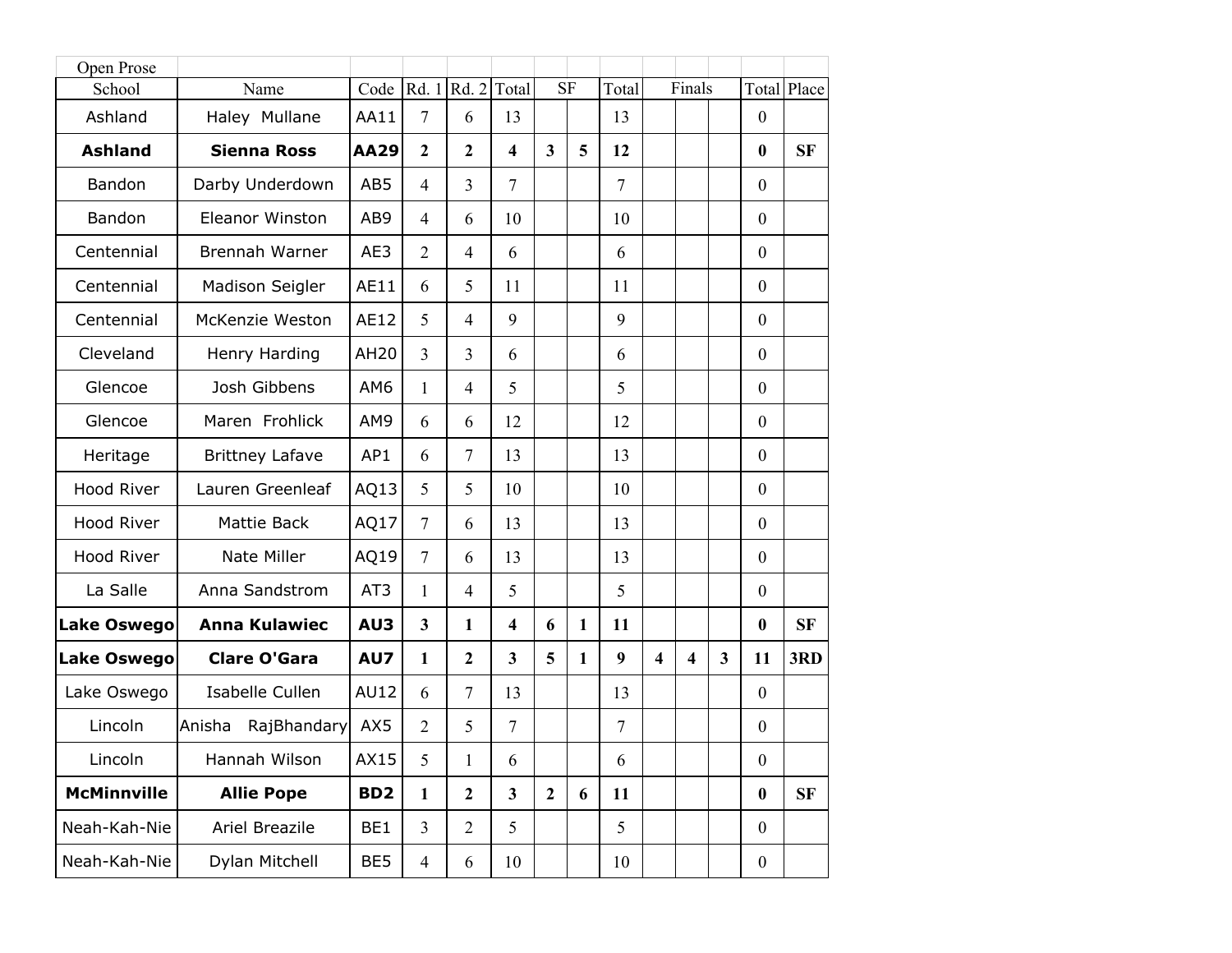| Open Prose        |                         |                 |                |                |                         |                         |                         |                  |                         |              |                         |                         |              |
|-------------------|-------------------------|-----------------|----------------|----------------|-------------------------|-------------------------|-------------------------|------------------|-------------------------|--------------|-------------------------|-------------------------|--------------|
| School            | Name                    | Code            | Rd. 1          | Rd. 2          | Total                   | <b>SF</b>               |                         | Total            |                         | Finals       |                         |                         | Total Place  |
| Neah-Kah-Nie      | <b>Isis Breazile</b>    | BE8             | 5              | 1              | 6                       |                         |                         | 6                |                         |              |                         | $\boldsymbol{0}$        |              |
| Neah-Kah-Nie      | Juliet Charles          | BE <sub>9</sub> | 1              | 5              | 6                       |                         |                         | 6                |                         |              |                         | $\boldsymbol{0}$        |              |
| Neah-Kah-Nie      | SeOnna Moreland         | <b>BE12</b>     | 6              | 5              | 11                      |                         |                         | 11               |                         |              |                         | $\boldsymbol{0}$        |              |
| Neah-Kah-Nie      | Tyler Kirkpatrick       | <b>BE14</b>     | $\overline{4}$ | $\overline{2}$ | 6                       |                         |                         | 6                |                         |              |                         | $\mathbf{0}$            |              |
| <b>Nestucca</b>   | <b>Brenda Velazquez</b> | BF4             | 1              | 1              | $\overline{2}$          | 1                       | $\overline{\mathbf{3}}$ | 6                | $\mathbf{1}$            | $\mathbf{2}$ | $\mathbf{1}$            | $\overline{\mathbf{4}}$ | 1ST          |
| Nestucca          | Emilia Cuevas Luna      | BF <sub>6</sub> | $\overline{3}$ | $\overline{4}$ | $\overline{7}$          |                         |                         | $\overline{7}$   |                         |              |                         | $\mathbf{0}$            |              |
| <b>Nestucca</b>   | <b>Suzannah Floyd</b>   | <b>BF10</b>     | $\overline{2}$ | 1              | $\overline{3}$          | 5                       | $\overline{2}$          | 10               | $\overline{2}$          | 1            | $\mathbf{2}$            | 5                       | 2ND          |
| <b>Nestucca</b>   | <b>Tiarra Thompson</b>  | <b>BF11</b>     | $\overline{2}$ | $\mathbf{1}$   | $\overline{3}$          | $\overline{\mathbf{4}}$ | $\overline{2}$          | 9                | $\overline{\mathbf{3}}$ | 5            | $\overline{\mathbf{4}}$ | 12                      | $\mathbf{F}$ |
| <b>North Bend</b> | <b>Grace Mahr</b>       | BG4             | $\overline{2}$ | 1              | $\overline{3}$          | 6                       | $\overline{\mathbf{3}}$ | 12               |                         |              |                         | $\boldsymbol{0}$        | <b>SF</b>    |
| <b>North Bend</b> | <b>Grant Goodwin</b>    | BG5             | $\mathbf{2}$   | $\overline{2}$ | $\overline{\mathbf{4}}$ | $\overline{3}$          | 5                       | 12               |                         |              |                         | $\bf{0}$                | <b>SF</b>    |
| Sandy             | Emma Ritter             | BQ7             | 5              | $\tau$         | 12                      |                         |                         | 12               |                         |              |                         | $\boldsymbol{0}$        |              |
| Silverton         | Hannah McNutt           | BR4             | 6              | 5              | 11                      |                         |                         | 11               |                         |              |                         | $\boldsymbol{0}$        |              |
| Southridge        | Sarina Carlaw           | <b>BU20</b>     | 5              | $\overline{2}$ | 7                       |                         |                         | $\overline{7}$   |                         |              |                         | $\boldsymbol{0}$        |              |
| Sprague           | Maeve Robinson          | <b>BW14</b>     | 8              | 8              | 16                      |                         |                         | 16               |                         |              |                         | $\mathbf{0}$            |              |
| Summit            | <b>Gabriel Reed</b>     | CC <sub>5</sub> | $\overline{4}$ | 3              | 7                       |                         |                         | $\overline{7}$   |                         |              |                         | $\boldsymbol{0}$        |              |
| Summit            | Nathan Lovejoy          | CC <sub>9</sub> | $\overline{3}$ | $\overline{3}$ | 6                       |                         |                         | 6                |                         |              |                         | $\mathbf{0}$            |              |
| Sunset            | Cathy Du                | CD7             | 5              | $\overline{4}$ | 9                       |                         |                         | 9                |                         |              |                         | $\boldsymbol{0}$        |              |
| Sunset            | Ketaki Deuskar          | CD13            | 5              | 3              | 8                       |                         |                         | 8                |                         |              |                         | $\boldsymbol{0}$        |              |
| <b>Sunset</b>     | <b>Lauren MacDonald</b> | <b>CD15</b>     | $\overline{2}$ | $\overline{2}$ | $\overline{\mathbf{4}}$ | $\overline{\mathbf{4}}$ | $\overline{7}$          | 15               |                         |              |                         | $\bf{0}$                | <b>SF</b>    |
| Sunset            | Vandana Padmaraju       | CD35            | $\overline{3}$ | $\overline{4}$ | 7                       |                         |                         | 7                |                         |              |                         | $\boldsymbol{0}$        |              |
| Sunset            | Yesha Jhala             | CD38            | $\overline{4}$ | $\overline{2}$ | 6                       |                         |                         | 6                |                         |              |                         | $\boldsymbol{0}$        |              |
| West Linn         | Aileen Converse         | CJ1             | $\overline{3}$ | $\overline{3}$ | 6                       |                         |                         | 6                |                         |              |                         | $\boldsymbol{0}$        |              |
| <b>West Linn</b>  | <b>Grace Converse</b>   | CJ6             | $\mathbf{1}$   | $\mathbf{3}$   | $\overline{\mathbf{4}}$ | $\mathbf{1}$            | $\overline{\mathbf{4}}$ | $\boldsymbol{9}$ | 5                       | $\mathbf{3}$ | 5                       | 13                      | $\mathbf F$  |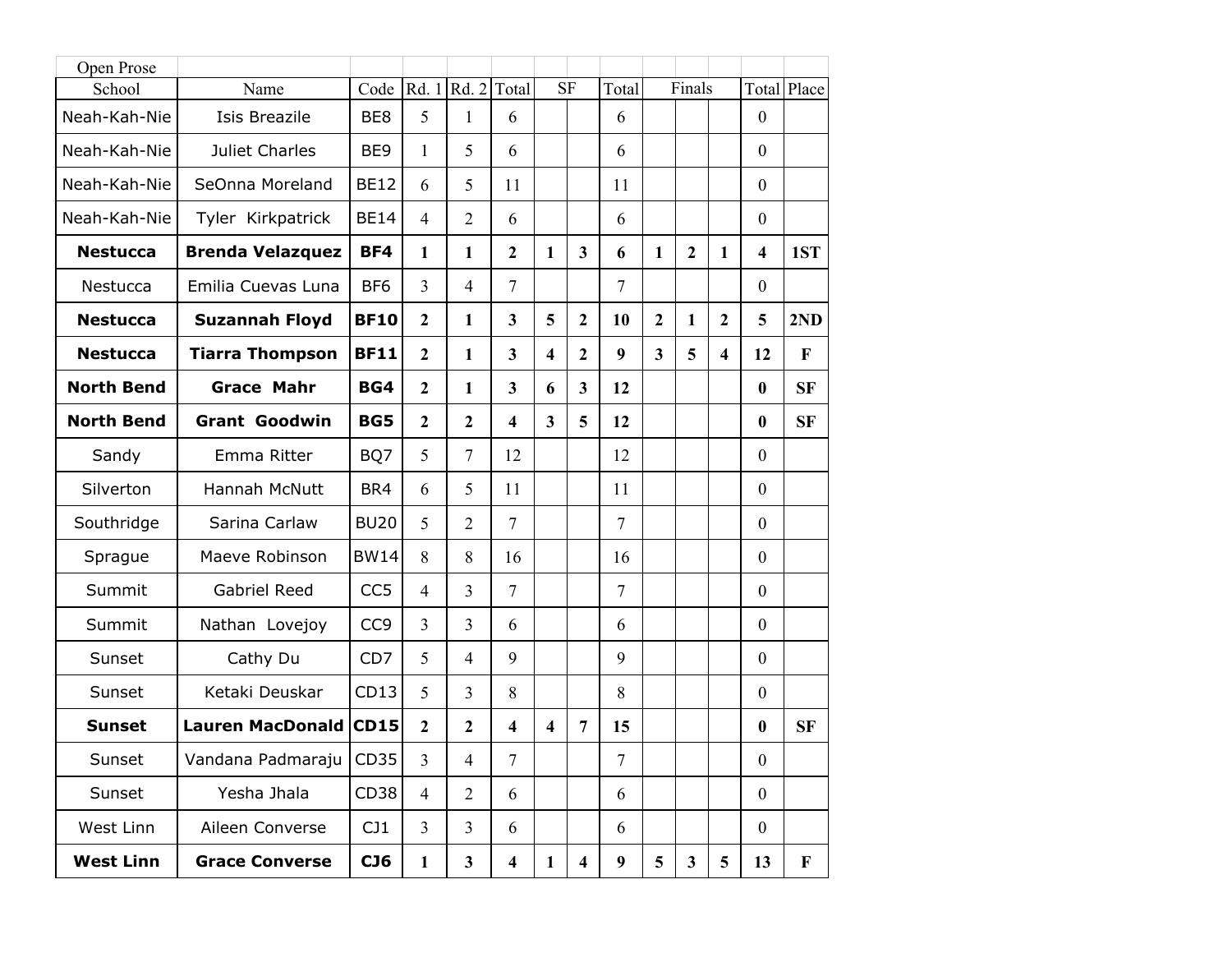| Open Prose       |                           |                 |                |                     |                         |                |                         |                |        |                  |             |
|------------------|---------------------------|-----------------|----------------|---------------------|-------------------------|----------------|-------------------------|----------------|--------|------------------|-------------|
| School           | Name                      | Code            |                | Rd. $1 Rd. 2 Total$ |                         |                | SF                      | Total          | Finals |                  | Total Place |
| <b>West Linn</b> | Kayla Gadd                | <b>CJ8</b>      | $\mathbf{1}$   | 1                   | $\overline{2}$          | $\overline{7}$ | $\overline{\mathbf{4}}$ | 13             |        | $\bf{0}$         | <b>SF</b>   |
| Westview         | Akhila Kandaswamy         | CL <sub>6</sub> | 1              | 6                   | $\overline{7}$          |                |                         | 7              |        | $\boldsymbol{0}$ |             |
| Westview         | Anisha Javadekar          | CL <sub>9</sub> | $\overline{3}$ | 3                   | 6                       |                |                         | 6              |        | $\mathbf{0}$     |             |
| Westview         | Divya Jeyasingh           | <b>CL20</b>     | 6              | 5                   | 11                      |                |                         | 11             |        | $\mathbf{0}$     |             |
| Westview         | <b>Emily Duru</b>         | CL24            | $\overline{3}$ | $\overline{3}$      | 6                       |                |                         | 6              |        | $\mathbf{0}$     |             |
| Westview         | Hiya Banerjee             | <b>CL27</b>     | $\overline{2}$ | 3                   | 5                       |                |                         | 5              |        | $\mathbf{0}$     |             |
| Westview         | <b>Idil Osman</b>         | <b>CL28</b>     | $\overline{4}$ | 1                   | 5                       |                |                         | 5              |        | $\mathbf{0}$     |             |
| Westview         | Malini Ganguly            | <b>CL37</b>     | 5              | $\overline{4}$      | 9                       |                |                         | 9              |        | $\mathbf{0}$     |             |
| Westview         | Snigdha Malladi           | CL67            | 5              | $\overline{4}$      | 9                       |                |                         | 9              |        | $\mathbf{0}$     |             |
| Westview         | Sonia Saitawdekar         | <b>CL68</b>     | $\overline{7}$ | $\overline{7}$      | 14                      |                |                         | 14             |        | $\boldsymbol{0}$ |             |
| Westview         | Sowmya Jujjuri            | CL69            | $\overline{4}$ | 1                   | 5                       |                |                         | 5              |        | $\boldsymbol{0}$ |             |
| Wilson           | Aidan Sivers-Boyce        | CM1             | $\mathbf{1}$   | $\overline{2}$      | $\overline{\mathbf{3}}$ | $\overline{2}$ | 6                       | 11             |        | $\bf{0}$         | <b>SF</b>   |
| Wilson           | Andrew Foran              | CM4             | 6              | 5                   | 11                      |                |                         | 11             |        | $\mathbf{0}$     |             |
| Wilson           | <b>Benedicte Hamilton</b> | CM <sub>6</sub> | $\overline{4}$ | 6                   | 10                      |                |                         | 10             |        | $\mathbf{0}$     |             |
| Wilson           | <b>Bryce Snyder</b>       | CM7             | $\overline{7}$ | 6                   | 13                      |                |                         | 13             |        | $\mathbf{0}$     |             |
| Wilson           | Hannah Borel              | <b>CM12</b>     | 3              | $\overline{4}$      | $\overline{7}$          |                |                         | $\overline{7}$ |        | $\mathbf{0}$     |             |
| Wilson           | Rhona Bogren              | CM19            | $\overline{2}$ | 5                   | $\overline{7}$          |                |                         | 7              |        | $\boldsymbol{0}$ |             |
| Wilson           | <b>Tatum Bair</b>         | CM21            | $\overline{4}$ | 5                   | 9                       |                |                         | 9              |        | $\boldsymbol{0}$ |             |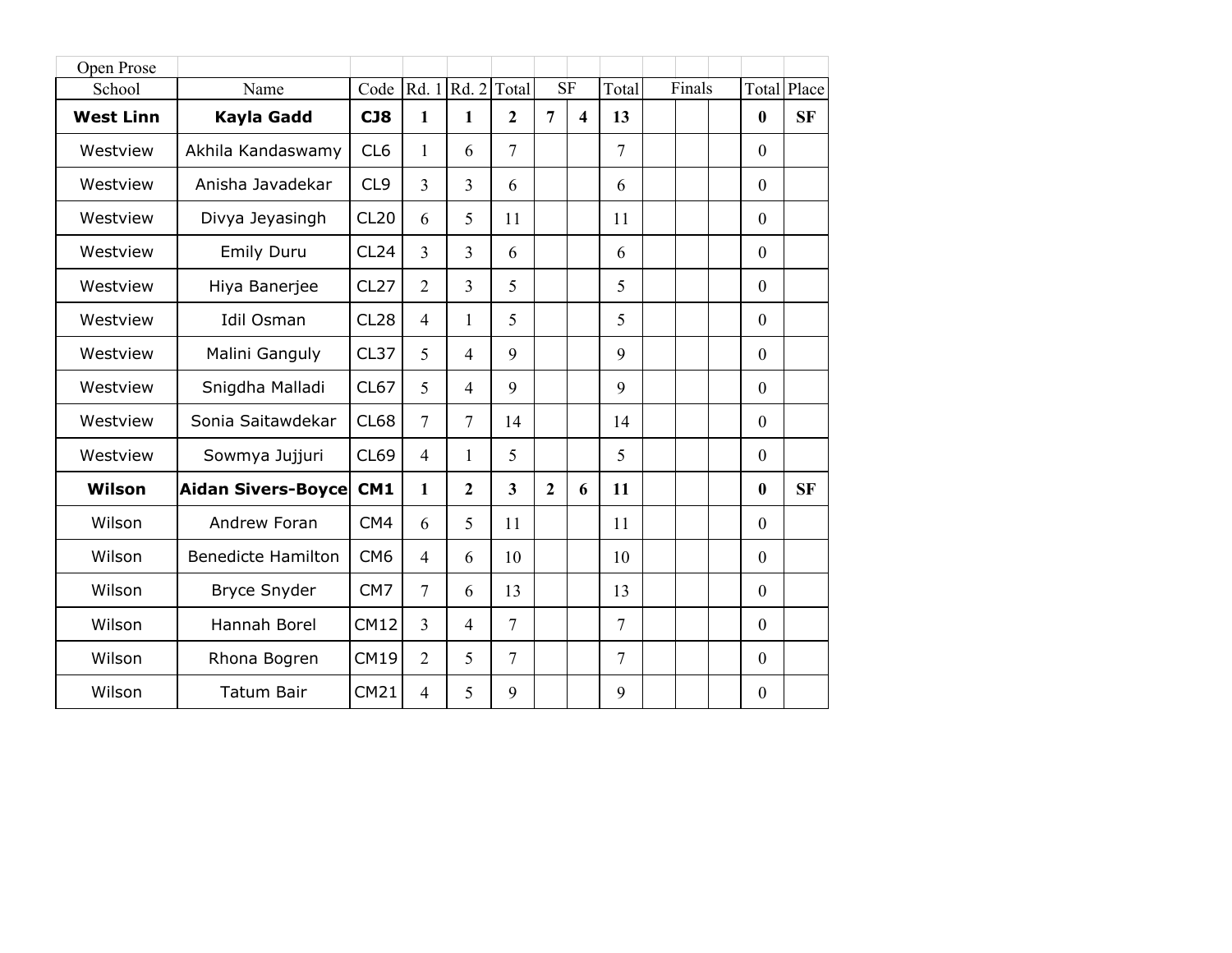| Novice Radio      |                            |                 |                         |                         |                |                         |                |                |              |              |   |                  |             |
|-------------------|----------------------------|-----------------|-------------------------|-------------------------|----------------|-------------------------|----------------|----------------|--------------|--------------|---|------------------|-------------|
| School            | Name                       | Code            | Rd. 1                   | Rd. 2                   | Total          | <b>SF</b>               |                | Total          |              | Finals       |   |                  | Total Place |
| Ashland           | Abe Neimark                | AA1             | 5                       | 4                       | 9              |                         |                | 9              |              |              |   | $\boldsymbol{0}$ |             |
| <b>Ashland</b>    | <b>Joe Holden</b>          | <b>AA14</b>     | 1                       | 1                       | $\mathbf{2}$   | 6                       | $\overline{7}$ | 15             |              |              |   | $\boldsymbol{0}$ | <b>SF</b>   |
| Bandon            | Isabel Winston             | AB10            | 6                       | 5                       | 11             |                         |                | 11             |              |              |   | $\boldsymbol{0}$ |             |
| Canby             | <b>Jacob Rue</b>           | AD3             | 1                       | $\overline{\mathbf{3}}$ | 4              | $\overline{\mathbf{3}}$ | 5              | 12             |              |              |   | $\boldsymbol{0}$ | <b>SF</b>   |
| Canby             | Nathan Hopkins             | AD7             | 5                       | 6                       | 11             |                         |                | 11             |              |              |   | $\boldsymbol{0}$ |             |
| Century           | Natalie Fossoy             | AF <sub>9</sub> | 5                       | 1                       | 6              |                         |                | 6              |              |              |   | $\mathbf{0}$     |             |
| Cleveland         | Isabella Baird             | <b>AH22</b>     | 8                       | 8                       | 16             |                         |                | 16             |              |              |   | $\boldsymbol{0}$ |             |
| <b>Cleveland</b>  | <b>Jacob Parvankin</b>     | <b>AH24</b>     | $\overline{\mathbf{4}}$ | 1                       | 5              | 5                       | $\overline{2}$ | 12             |              |              |   | $\boldsymbol{0}$ | <b>SF</b>   |
| Cleveland         | Jennifer Garvin            | AH26            | $\overline{4}$          | 3                       | $\overline{7}$ |                         |                | $\overline{7}$ |              |              |   | $\boldsymbol{0}$ |             |
| Cleveland         | Lyle Altschul              | AH35            | 3                       | 3                       | 6              |                         |                | 6              |              |              |   | $\boldsymbol{0}$ |             |
| <b>Cleveland</b>  | <b>Matthew Blender</b>     | <b>AH38</b>     | $\mathbf{1}$            | $\overline{\mathbf{3}}$ | 4              | $\overline{2}$          | $\mathbf{1}$   | $\overline{7}$ | $\mathbf{1}$ | $\mathbf{1}$ | 1 | 3                | 1ST         |
| Cleveland         | Saiming Wenger             | AH49            | $\overline{4}$          | 2                       | 6              |                         |                | 6              |              |              |   | $\boldsymbol{0}$ |             |
| <b>Hood River</b> | <b>Aidan Tappert</b>       | AQ1             | $\mathbf{1}$            | $\overline{\mathbf{4}}$ | 5              | 5                       | $\mathbf{2}$   | 12             |              |              |   | $\boldsymbol{0}$ | <b>SF</b>   |
| Hood River        | Apinporn (Orm) Sillapajarn | AQ4             | $\overline{7}$          | 3                       | 10             |                         |                | 10             |              |              |   | $\boldsymbol{0}$ |             |
| Hood River        | Gabriel Campos-Davis       | AQ11            | 5                       | 1                       | 6              |                         |                | 6              |              |              |   | $\boldsymbol{0}$ |             |
| Hood River        | Lillian Ontiveros          | AQ15            | 6                       | $\overline{2}$          | 8              |                         |                | 8              |              |              |   | $\mathbf{0}$     |             |
| Junction City     | Cassidy Keys               | AR1             | $\overline{7}$          | $\overline{4}$          | 11             |                         |                | 11             |              |              |   | $\boldsymbol{0}$ |             |
| Junction City     | Franklin Mumford           | AR <sub>2</sub> | 6                       | 6                       | 12             |                         |                | 12             |              |              |   | $\boldsymbol{0}$ |             |
| Junction City     | Gabe Bagley                | AR3             | 5                       | 4                       | 9              |                         |                | 9              |              |              |   | $\boldsymbol{0}$ |             |
| Junction City     |                            | AR4             | 8                       | 5                       | 13             |                         |                |                |              |              |   |                  |             |
| La Salle          | <b>Lenora Mathis</b>       | AT7             | $\mathbf{3}$            | $\overline{2}$          | 5              | 3 <sup>1</sup>          | $\mathbf{1}$   | 9              | 5            | $\mathbf{2}$ | 5 | 12               | $\mathbf F$ |
| Lake Oswego       | Anushka Naii               | AU4             | $\overline{4}$          | 8                       | 12             |                         |                | 12             |              |              |   | $\mathbf{0}$     |             |
| Lake Oswego       | Emmy Markgraf              | AU9             | $\overline{2}$          | $\overline{4}$          | 6              |                         |                | 6              |              |              |   | $\boldsymbol{0}$ |             |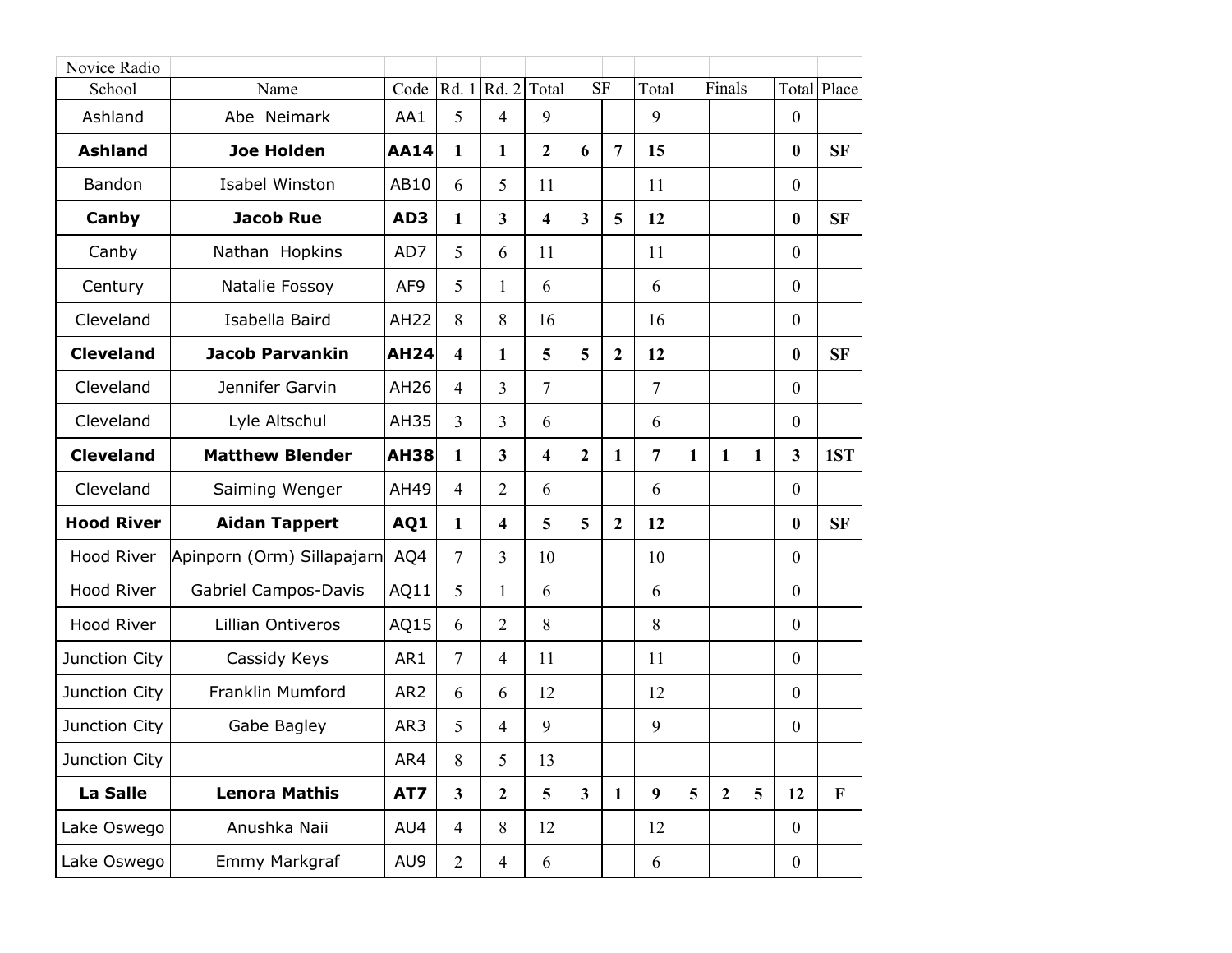| Novice Radio       |                           |                 |                         |                  |                         |                         |                         |                |                         |                         |                         |                  |                    |
|--------------------|---------------------------|-----------------|-------------------------|------------------|-------------------------|-------------------------|-------------------------|----------------|-------------------------|-------------------------|-------------------------|------------------|--------------------|
| School             | Name                      | Code            |                         | Rd. 1 Rd. 2      | Total                   | <b>SF</b>               |                         | Total          |                         | Finals                  |                         |                  | <b>Total Place</b> |
| Lake Oswego        | James Liu                 | <b>AU15</b>     | $\overline{4}$          | $\overline{2}$   | 6                       |                         |                         | 6              |                         |                         |                         | $\mathbf{0}$     |                    |
| Lakeridge          | <b>Ethan Kirkham</b>      | AW3             | $\overline{2}$          | 3                | 5                       | $\overline{2}$          | 5                       | 12             |                         |                         |                         | $\boldsymbol{0}$ | <b>SF</b>          |
| Lincoln            | Chelsea Li                | AX9             | 3                       | $\overline{3}$   | 6                       |                         |                         | 6              |                         |                         |                         | $\boldsymbol{0}$ |                    |
| <b>Lincoln</b>     | <b>Olivia Weissflog</b>   | <b>AX29</b>     | 1                       | $\mathbf{1}$     | $\mathbf{2}$            | $\overline{\mathbf{4}}$ | $\overline{\mathbf{3}}$ | 9              | $\overline{\mathbf{3}}$ | $\overline{\mathbf{3}}$ | $\overline{\mathbf{3}}$ | 9                | 3RD                |
| Lincoln            | Semeredin Kundin          | AX33            | 5                       | 7                | 12                      |                         |                         | 12             |                         |                         |                         | $\mathbf{0}$     |                    |
| Lincoln            | Ty Ambrose                | AX37            | 6                       | $\overline{2}$   | 8                       |                         |                         | 8              |                         |                         |                         | $\mathbf{0}$     |                    |
| Lincoln            | Zenzo Beresford           | AX42            | $\overline{2}$          | 5                | $\overline{7}$          |                         |                         | $\overline{7}$ |                         |                         |                         | $\boldsymbol{0}$ |                    |
| Madison            | <b>Brian Mulch</b>        | BB1             | 3                       | 5                | 8                       |                         |                         | 8              |                         |                         |                         | $\boldsymbol{0}$ |                    |
| Madison            | Ezra Dalgren              | BB <sub>3</sub> | 3                       | $\overline{3}$   | 6                       |                         |                         | 6              |                         |                         |                         | $\boldsymbol{0}$ |                    |
| Madison            | Kite Brogilo              | BB4             | 6                       | 5                | 11                      |                         |                         | 11             |                         |                         |                         | $\mathbf{0}$     |                    |
| Madison            | Zach Pyland               | BB <sub>5</sub> | 6                       | $\overline{4}$   | 10                      |                         |                         | 10             |                         |                         |                         | $\mathbf{0}$     |                    |
| Marist             | Chase Bond                | BC <sub>1</sub> | $\overline{4}$          | 6                | 10                      |                         |                         | 10             |                         |                         |                         | $\boldsymbol{0}$ |                    |
| Marist             | Phoebe Peterman           | BC7             | $\overline{2}$          | 8                | 10                      |                         |                         | 10             |                         |                         |                         | $\boldsymbol{0}$ |                    |
| Oregon City        | <b>Isabel Moullet</b>     | BN <sub>2</sub> | $\overline{2}$          | 8                | 10                      |                         |                         | 10             |                         |                         |                         | $\mathbf{0}$     |                    |
| Sandy              | Alexa Kikes               | BQ1             | $\overline{4}$          | $\overline{2}$   | 6                       |                         |                         | 6              |                         |                         |                         | $\boldsymbol{0}$ |                    |
| <b>South Eugen</b> | <b>Ava Vasconcellos</b>   | BT5             | $\boldsymbol{2}$        | 1                | $\overline{\mathbf{3}}$ | $\overline{\mathbf{4}}$ | 6                       | 13             |                         |                         |                         | $\boldsymbol{0}$ | <b>SF</b>          |
| South Eugene       | Lizzie Warner             | <b>BT15</b>     | 3                       | 5                | 8                       |                         |                         | 8              |                         |                         |                         | $\mathbf{0}$     |                    |
| Southridge         | <b>Jasmine Giuliani</b>   | BU <sub>9</sub> | 3                       | 1                | 4                       | 1                       | 3                       | 8              | $\overline{2}$          | $\overline{\mathbf{4}}$ | $\overline{2}$          | 8                | 2ND                |
| Thurston           | Jacob Sieczkowski         | CE4             | 4                       | 7                | 11                      |                         |                         | 11             |                         |                         |                         | $\boldsymbol{0}$ |                    |
| <b>Tigard</b>      | <b>Abbdallah Haswareg</b> | CF1             | 1                       | $\boldsymbol{2}$ | $\mathbf{3}$            | $\mathbf{1}$            | 4                       | 8              | $\overline{\mathbf{4}}$ | 5                       | 4                       | 13               | $\mathbf{F}$       |
| Tillamook          | Andrew Zwald              | CG <sub>2</sub> | 6                       | $\overline{4}$   | 10                      |                         |                         | 10             |                         |                         |                         | $\mathbf{0}$     |                    |
| <b>West Linn</b>   | <b>Jeremy Mccaffrey</b>   | CJ7             | $\overline{\mathbf{3}}$ | $\overline{2}$   | 5                       | $\overline{7}$          | 6                       | 18             |                         |                         |                         | $\boldsymbol{0}$ | <b>SF</b>          |
| Westview           | Elaine Zheng              | CL23            | 5                       | $8\,$            | 13                      |                         |                         | 13             |                         |                         |                         | $\mathbf{0}$     |                    |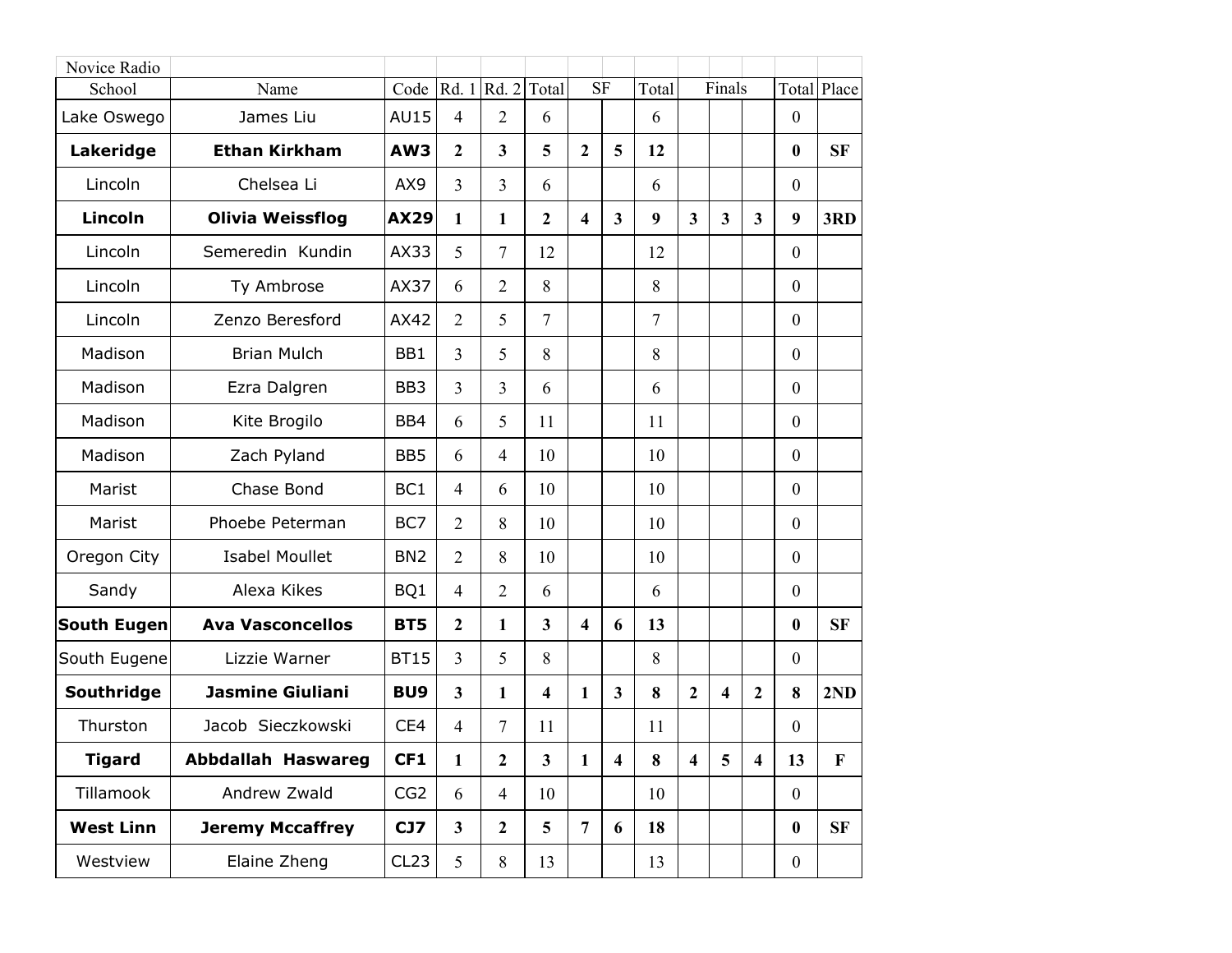| Novice Radio |                       |                  |   |                                               |    |   |           |              |        |                  |             |
|--------------|-----------------------|------------------|---|-----------------------------------------------|----|---|-----------|--------------|--------|------------------|-------------|
| School       | Name                  |                  |   | Code $\lceil Rd. 1 \rceil Rd. 2 \rceil$ Total |    |   | <b>SF</b> | Total        | Finals |                  | Total Place |
| Westview     | Nimit Mishra          | CL45             | 5 | 5                                             | 10 |   |           | 10           |        | $\boldsymbol{0}$ |             |
| Westview     | Ratna Bhupalam        | CL52             | 2 | 4                                             | 6  |   |           | <sub>b</sub> |        | $\theta$         |             |
| Westview     | Shivani Thakor        | CL <sub>65</sub> | 2 | 5                                             | ⇁  |   |           | ┑            |        | $\theta$         |             |
| Wilson       | Amy Sloan             | CM <sub>3</sub>  |   | $\mathfrak b$                                 | ⇁  |   |           | $\mathbf{r}$ |        | $\theta$         |             |
| Wilson       | <b>Madeline Mapes</b> | <b>CM16</b>      |   |                                               | 2  | o | 4         | 12           |        | 0                | <b>SF</b>   |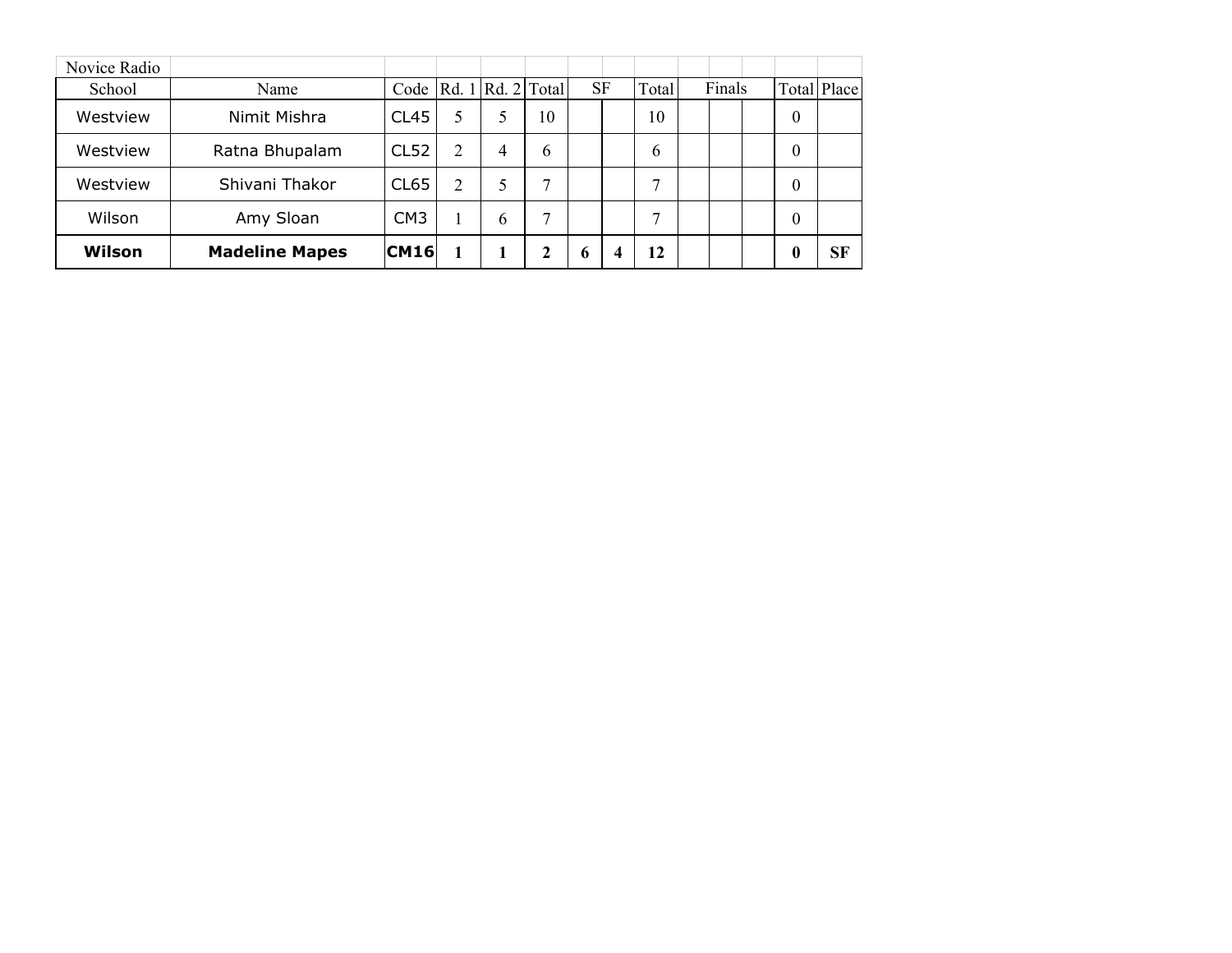| Open Radio   |                       |                 |                |                |                         |                         |                         |                |                         |                |              |                  |             |
|--------------|-----------------------|-----------------|----------------|----------------|-------------------------|-------------------------|-------------------------|----------------|-------------------------|----------------|--------------|------------------|-------------|
| School       | Name                  | Code            |                | Rd. 1 Rd. 2    | Total                   |                         | <b>SF</b>               | Total          |                         | Finals         |              |                  | Total Place |
| Ashland      | Sienna Ross           | AA29            | 1              | 5              | 6                       |                         |                         | 6              |                         |                |              | $\mathbf{0}$     |             |
| Bandon       | Alexander McKay       | AB1             | $\overline{4}$ | $\overline{2}$ | 6                       |                         |                         | 6              |                         |                |              | $\mathbf{0}$     |             |
| Bandon       | Autumn Moss-Strong    | AB4             | 6              | 1              | $\overline{7}$          |                         |                         | $\overline{7}$ |                         |                |              | $\boldsymbol{0}$ |             |
| Bandon       | Katy Taylor           | AB13            | 5              | $\overline{4}$ | 9                       |                         |                         | 9              |                         |                |              | $\mathbf{0}$     |             |
| Canby        | Kevin Clark           | AD <sub>5</sub> | 1              | $\overline{7}$ | 8                       |                         |                         | 8              |                         |                |              | $\mathbf{0}$     |             |
| Century      | Umair Khan            | AF12            | $\overline{2}$ | 3              | 5                       |                         |                         | 5              |                         |                |              | $\mathbf{0}$     |             |
| Clackamas    | Kathryn Magee         | AG8             | $\overline{4}$ | 1              | 5                       |                         |                         | 5              |                         |                |              | $\mathbf{0}$     |             |
| Cleveland    | Alex Blosser          | AH1             | $\overline{2}$ | $\overline{3}$ | 5                       |                         |                         | 5              |                         |                |              | $\boldsymbol{0}$ |             |
| Cleveland    | Glen Skahill          | <b>AH18</b>     | $\overline{4}$ | 1              | 5                       |                         |                         | 5              |                         |                |              | $\mathbf{0}$     |             |
| Cleveland    | Joseph Brower         | <b>AH27</b>     | $\overline{7}$ | 1              | 8                       |                         |                         | 8              |                         |                |              | $\mathbf{0}$     |             |
| Glencoe      | <b>Emily Smith</b>    | AM5             | $\overline{4}$ | 1              | 5                       |                         |                         | 5              |                         |                |              | $\mathbf{0}$     |             |
| La Salle     | Stella Tompkins       | AT <sub>8</sub> | 6              | $\overline{2}$ | 8                       |                         |                         | 8              |                         |                |              | $\boldsymbol{0}$ |             |
| Lakeridge    | <b>Greg Bisbjerg</b>  | AW <sub>6</sub> | $\overline{2}$ | $\mathbf{1}$   | $\overline{\mathbf{3}}$ | $\overline{2}$          | $\overline{\mathbf{4}}$ | 9              |                         |                |              | $\bf{0}$         | <b>SF</b>   |
| Lakeridge    | Maya Rajani           | AW10            | $\overline{4}$ | 5              | 9                       |                         |                         | 9              |                         |                |              | $\mathbf{0}$     |             |
| Lakeridge    | Rachel Winningham     | AW11            | $\overline{4}$ | 3              | $\tau$                  |                         |                         | $\overline{7}$ |                         |                |              | $\mathbf{0}$     |             |
| Lincoln      | Maia Abbruzzese       | <b>AX27</b>     | $\overline{3}$ | $\overline{4}$ | $\tau$                  |                         |                         | $\overline{7}$ |                         |                |              | $\boldsymbol{0}$ |             |
| Lincoln      | Serenity Wade         | AX34            | 5              | $\overline{3}$ | 8                       |                         |                         | 8              |                         |                |              | $\boldsymbol{0}$ |             |
| Lincoln      | <b>Sheila Panyam</b>  | <b>AX35</b>     | $\overline{2}$ | $\overline{2}$ | $\overline{\mathbf{4}}$ | $\overline{\mathbf{3}}$ | 1                       | 8              | $\overline{\mathbf{4}}$ | $\overline{2}$ | 1            | $\overline{7}$   | 3RD         |
| Lincoln      | Zoie Brauser          | AX43            | 6              | $\overline{4}$ | 10                      |                         |                         | 10             |                         |                |              | $\boldsymbol{0}$ |             |
| Neah-Kah-Nie | Dylan Wacker          | BE <sub>6</sub> | 5              | $\overline{2}$ | $\overline{7}$          |                         |                         | $\overline{7}$ |                         |                |              | $\boldsymbol{0}$ |             |
| Nestucca     | Emilia Cuevas Luna    | BF <sub>6</sub> | 6              | $\overline{7}$ | 13                      |                         |                         | 13             |                         |                |              | $\overline{0}$   |             |
| Nestucca     | Stephanie Velazquez   | BF9             | 6              | $\overline{4}$ | 10                      |                         |                         | 10             |                         |                |              | $\boldsymbol{0}$ |             |
| <b>Sandy</b> | <b>Audrey Sanders</b> | BQ3             | $\mathbf{3}$   | $\mathbf{1}$   | $\overline{\mathbf{4}}$ | $\mathbf{1}$            | $\mathbf{3}$            | 8              | $\mathbf{3}$            | $\mathbf{1}$   | $\mathbf{3}$ | $\overline{7}$   | 2ND         |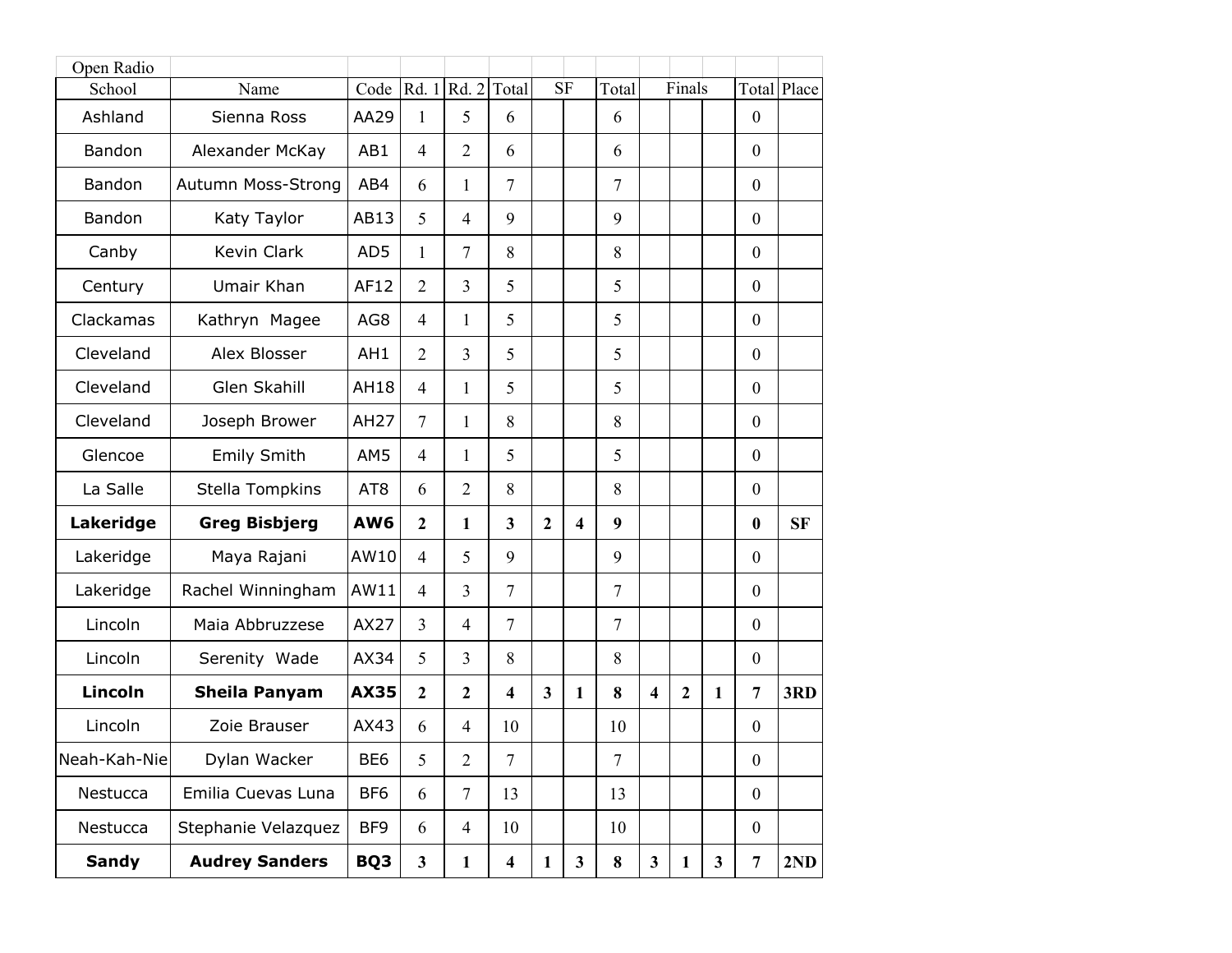| Open Radio      |                       |                 |                         |                     |                         |                         |                         |                |                |                         |                         |                  |     |
|-----------------|-----------------------|-----------------|-------------------------|---------------------|-------------------------|-------------------------|-------------------------|----------------|----------------|-------------------------|-------------------------|------------------|-----|
| School          | Name                  | Code            |                         | Rd. $1 Rd. 2 Total$ |                         |                         | <b>SF</b><br>Total      |                | Finals         |                         |                         | Total Place      |     |
| <b>Sandy</b>    | <b>Kylie Hoang</b>    | <b>BQ12</b>     | $\mathbf{1}$            | $\mathbf{1}$        | $\mathbf{2}$            | $\mathbf{2}$            | $\mathbf{1}$            | 5              | $\mathbf{1}$   | 3                       | $\boldsymbol{2}$        | 6                | 1st |
| Sandy           | <b>Mikey Brooks</b>   | <b>BQ15</b>     | $\overline{3}$          | $\overline{2}$      | 5                       |                         |                         | 5              |                |                         |                         | $\mathbf{0}$     |     |
| Silverton       | Hannah McNutt         | BR4             | $\overline{7}$          | $\overline{3}$      | 10                      |                         |                         | 10             |                |                         |                         | $\boldsymbol{0}$ |     |
| Silverton       | Jennifer Rooper       | BR7             | 1                       | 6                   | $\tau$                  |                         |                         | $\overline{7}$ |                |                         |                         | $\mathbf{0}$     |     |
| Silverton       | Sky Boring-Mackie     | BR <sub>9</sub> | $\overline{7}$          | $\tau$              | 14                      |                         |                         | 14             |                |                         |                         | $\mathbf{0}$     |     |
| Southridge      | Aleena Khurana        | BU1             | 5                       | 6                   | 11                      |                         |                         | 11             |                |                         |                         | $\mathbf{0}$     |     |
| Southridge      | Nolan Jones           | <b>BU15</b>     | $\overline{3}$          | $\overline{2}$      | 5                       |                         |                         | 5              |                |                         |                         | $\mathbf{0}$     |     |
| Southridge      | Rohan Giulani         | <b>BU19</b>     | 1                       | 5                   | 6                       |                         |                         | 6              |                |                         |                         | $\boldsymbol{0}$ |     |
| Southridge      | Sarina Carlaw         | <b>BU20</b>     | 6                       | 8                   | 14                      |                         |                         | 14             |                |                         |                         | $\boldsymbol{0}$ |     |
| Sprague         | Tate Wadsworth        | <b>BW22</b>     | 5                       | $\overline{4}$      | 9                       |                         |                         | 9              |                |                         |                         | $\mathbf{0}$     |     |
| Summit          | Nathan Lovejoy        | CC <sub>9</sub> | 1                       | $\overline{4}$      | 5                       |                         |                         | 5              |                |                         |                         | $\mathbf{0}$     |     |
| Summit          | <b>Winter Calkins</b> | CC11            | $\overline{3}$          | 5                   | 8                       |                         |                         | 8              |                |                         |                         | $\mathbf{0}$     |     |
| Sunset          | Ashwin Bhat           | CD <sub>6</sub> | $\overline{7}$          | $\overline{3}$      | 10                      |                         |                         | 10             |                |                         |                         | $\mathbf{0}$     |     |
| <b>Sunset</b>   | <b>Mihir Palan</b>    | <b>CD17</b>     | $\overline{\mathbf{3}}$ | $\mathbf{1}$        | $\overline{\mathbf{4}}$ | $\mathbf{1}$            | $\overline{2}$          | $\overline{7}$ | $\overline{2}$ | $\overline{\mathbf{4}}$ | $\overline{\mathbf{4}}$ | 10               | F   |
| Sunset          | <b>Neel Balusa</b>    | CD19            | $\overline{2}$          | 5                   | $\tau$                  |                         |                         | $\overline{7}$ |                |                         |                         | $\mathbf{0}$     |     |
| Sunset          | Nehal Hegde           | CD20            | $\overline{3}$          | 3                   | 6                       |                         |                         | 6              |                |                         |                         | $\boldsymbol{0}$ |     |
| Sunset          | Rohan Dharmadhikari   | CD30            | $\overline{7}$          | 5                   | 12                      |                         |                         | 12             |                |                         |                         | $\boldsymbol{0}$ |     |
| Sunset          | Weesam Chehab         | CD37            | $\overline{2}$          | 5                   | $\overline{7}$          |                         |                         | $\overline{7}$ |                |                         |                         | $\mathbf{0}$     |     |
| Tillamook       | <b>Max Norris</b>     | CG12            | 5                       | 6                   | 11                      |                         |                         | 11             |                |                         |                         | $\boldsymbol{0}$ |     |
| Tillamook       | Noah Jenck            | CG14            | $\overline{7}$          | $\overline{7}$      | 14                      |                         |                         | 14             |                |                         |                         | $\boldsymbol{0}$ |     |
| Tillamook       | Rhys Sundling         | CG15            | $\overline{3}$          | $\overline{4}$      | $\overline{7}$          |                         |                         | $\overline{7}$ |                |                         |                         | $\overline{0}$   |     |
| West Albany     | Matthew Easdale       | CH <sub>6</sub> | 6                       | 6                   | 12                      |                         |                         | 12             |                |                         |                         | $\boldsymbol{0}$ |     |
| <b>Westview</b> | Abha Joshi            | CL <sub>2</sub> | $\mathbf{1}$            | $\boldsymbol{2}$    | $\mathbf{3}$            | $\overline{\mathbf{4}}$ | $\overline{\mathbf{4}}$ | 11             |                |                         |                         | $\bf{0}$         | SF  |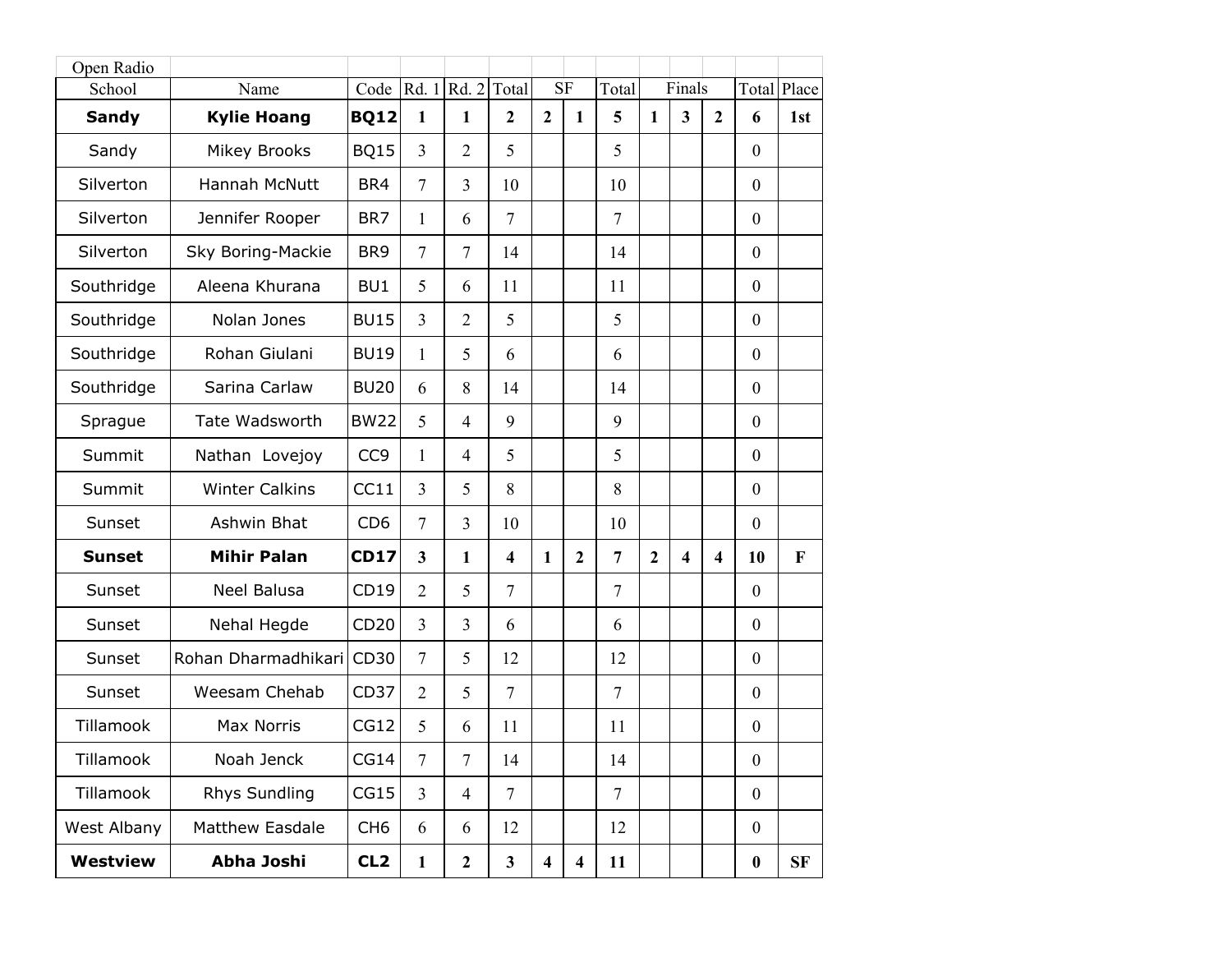| Open Radio |                     |                  |                |                |                         |                         |                |       |        |              |                    |
|------------|---------------------|------------------|----------------|----------------|-------------------------|-------------------------|----------------|-------|--------|--------------|--------------------|
| School     | Name                | Code             |                | Rd. 1 Rd. 2    | Total                   |                         | <b>SF</b>      | Total | Finals |              | <b>Total Place</b> |
| Westview   | Adit Gupta          | CL <sub>3</sub>  | 5              | 4              | 9                       |                         |                | 9     |        | $\theta$     |                    |
| Westview   | Alex Jones          | CL7              | 7              | 6              | 13                      |                         |                | 13    |        | $\mathbf{0}$ |                    |
| Westview   | Anju Mathew         | CL10             | 1              | $\overline{4}$ | 5                       |                         |                | 5     |        | $\theta$     |                    |
| Westview   | Donitaa Julius      | CL <sub>22</sub> | $\overline{4}$ | 5              | 9                       |                         |                | 9     |        | 0            |                    |
| Westview   | Harshita Narayanan  | CL <sub>26</sub> | $\overline{2}$ | 3              | 5                       |                         |                | 5     |        | $\theta$     |                    |
| Westview   | Karthi Srikanth     | CL32             | $\overline{4}$ | 5              | 9                       |                         |                | 9     |        | $\theta$     |                    |
| Westview   | Samarth Goyal       | CL56             | $\overline{4}$ | 6              | 10                      |                         |                | 10    |        | $\theta$     |                    |
| Westview   | Shefali Deosthali   | CL <sub>62</sub> | 3              | 6              | 9                       |                         |                | 9     |        | $\theta$     |                    |
| Westview   | Sonia Saitawdekar   | CL68             | $\overline{2}$ | 6              | 8                       |                         |                | 8     |        | $\theta$     |                    |
| Westview   | Srikar Tallapragada | <b>CL70</b>      | 1              | $\overline{2}$ | $\overline{\mathbf{3}}$ | 4                       | $\overline{2}$ | 9     |        | $\bf{0}$     | <b>SF</b>          |
| Westview   | Will Fritzler       | CL77             | 5              | 3              | 8                       |                         |                | 8     |        | $\Omega$     |                    |
| Wilson     | <b>Anna Kien</b>    | CM <sub>5</sub>  | $\overline{2}$ | $\mathbf{2}$   | 4                       | $\overline{\mathbf{3}}$ | 3              | 10    |        | $\bf{0}$     | <b>SF</b>          |